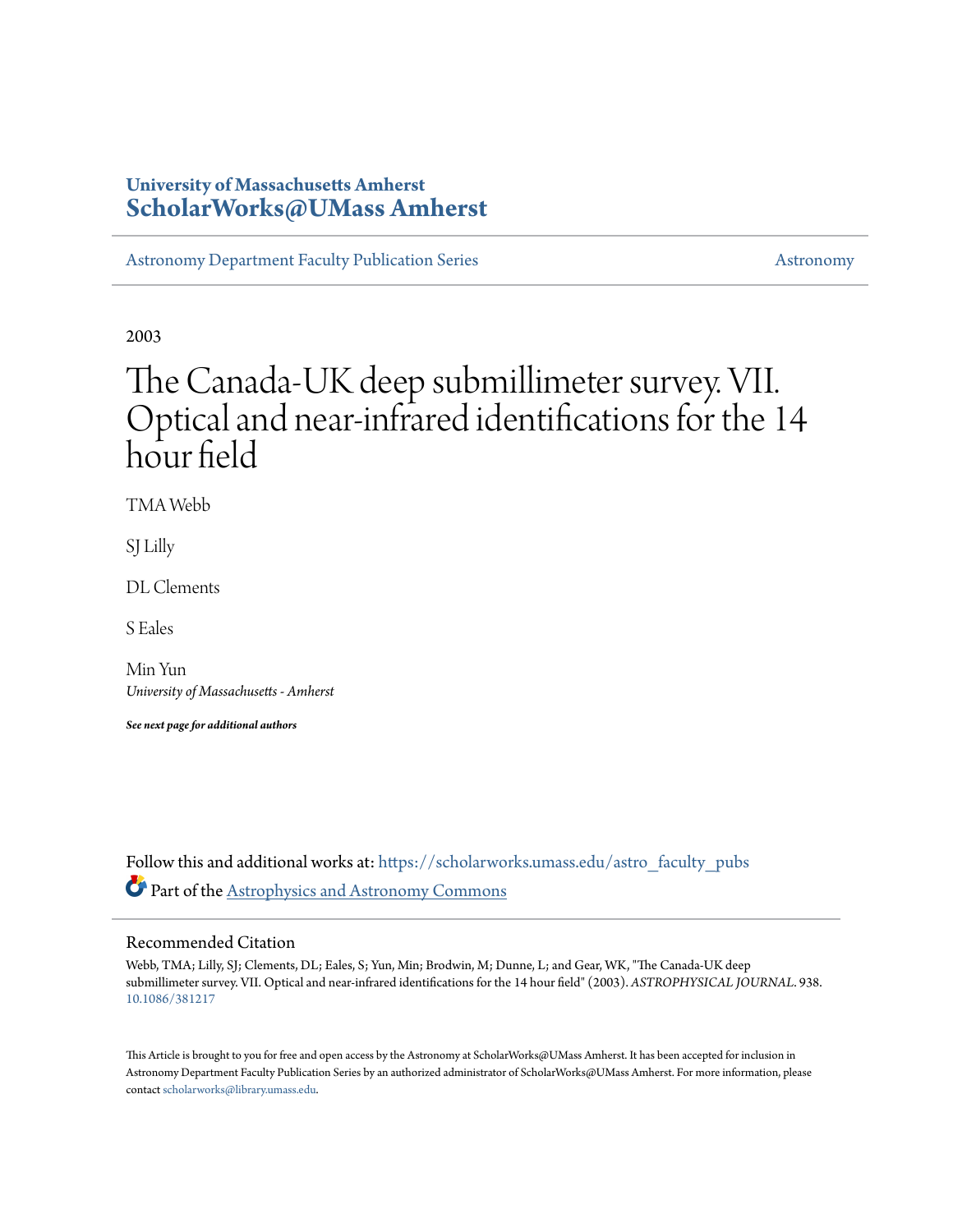# **Authors**

TMA Webb, SJ Lilly, DL Clements, S Eales, Min Yun, M Brodwin, L Dunne, and WK Gear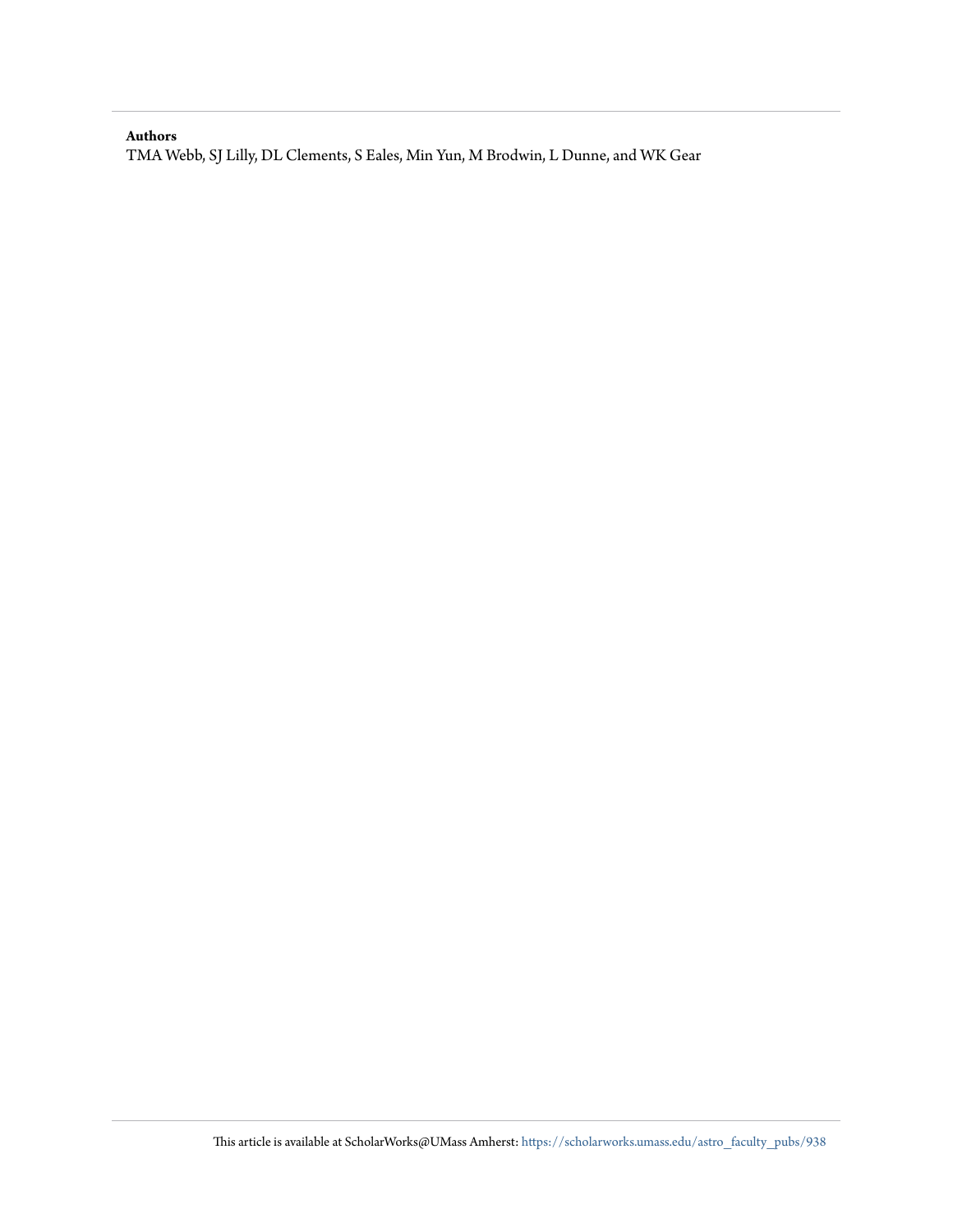# The Canada-UK Deep Submillimeter Survey VII: Optical and Near-Infrared Identifications for the  $14^h$  Field<sup>1</sup>

T.M.A. Webb<sup>2,3,4</sup>, S.J. Lilly<sup>5</sup>, D.L. Clements<sup>6</sup>, S. Eales<sup>6</sup>, M. Yun<sup>7</sup>, M. Brodwin<sup>2,4</sup>, L. Dunne<sup>6</sup>, W.K. Gear<sup>6</sup>

# ABSTRACT

We present the multi-wavelength identifications for 23 sources in the Canada-UK Deep Submillimeter Survey (CUDSS)  $14^h$  field. The identifications have been selected on the basis of radio and near-infrared data and we argue that, to our observational limits, both are effective at selecting the correct counterparts of the SCUBA sources. We discuss the properties of these identifications and find that they are very red in near-infrared color, with many classified as Extremely Red Objects, and show disturbed morphologies. Using the entire CUDSS catalogue of 50 sources we use a combination of spectroscopic redshifts (4 objects),  $1.4\text{GHz-to-}850\,\mu\text{m}$  flux ratio redshift estimates (10 objects), and redshift lower-limits based on non-detections at 1.4GHz (the rest of the sample) to estimate a lower-limit on the median redshift of the population of  $z_{med} > 1.4$ . Working from simple models and using the properties of the secure identifications, we discuss general and tentative constraints on the redshift distribution and the expected colors and magnitudes of the entire population.

Subject headings: cosmology:observations–galaxies: evolution–galaxies:formation–galaxies:high-redshift – submillimeter

#### 1. Introduction

The submillimeter surveys of the last five years, using the Submillimeter Common-User Bolometer Array (SCUBA) and the Max-Planck Millimeter Bolometer array (MAMBO) (Smail, Ivison, & Blain 1997; Barger et al. 1998; Hughes et al. 1998; Eales et al. 1999; Borys et al. 2002; Cowie, Barger, & Kneib 2002; Scott et al. 2002; Dannerbauer et al. 2002) have revealed a population of high-redshift objects which play an important role in the formation and evolution of galaxies. Though relatively rare (∼0.5 arcmin<sup>-2</sup> at  $S_{850\mu m} > 3$  mJy) these systems have extreme individual luminosities (>  $10^{12}$  L<sub>☉</sub>) and are responsible for ~ 20% of the far-infrared background at  $850\mu m$  (to  $S_{850\mu m}$ ) 3 mJy) (Blain et al. 1999; Barger et al. 1999a; Cowie, Barger, & Kneib 2002; Scott et al. 2002; Webb et al. 2003b). This is in striking contrast to the relative unimportance of similar far-infrared bright galaxies in the local universe (see Sanders & Mirabel (1996) for an extensive review), and indicates substantial evolution in this population

<sup>1</sup>Based on observations made with the NASA/ESA Hubble Space Telescope, obtained from the Data Archive at the Space Telescope Science Institute, which is operated by the Association of Universities for Research in Astronomy, Inc., under NASA contract NAS 5-26555. These observations are associated with proposal numbers  $# 5090, #5109,$ #5449, #8162.

<sup>2</sup>Department of Astronomy and Astrophysics, University of Toronto, 60 St George St, Toronto, Ontario, M5S 1A1, Canada

<sup>3</sup>Sterrewacht Leiden, Neils Bohrweg 2, Leiden 233CA, The Netherlands

<sup>6</sup>Department of Physics and Astronomy, Cardiff University, P.O. Box 913, Cardiff, CF2 3YB, UK

 ${}^{5}$ Institut für Astronomie, ETH Hönggerberg, HPF G4.1, CH-8093, Zürich, Switzerland

<sup>7</sup>Department of Astronomy, University of Massachusetts, Amherst, MA 01003, USA

<sup>4</sup>Visiting Astronomer, Canada-France-Hawaii Telescope, Operated by the National Research Council of Canada, the Centre de la Recherche Scientifique de France, and the University of Hawaii.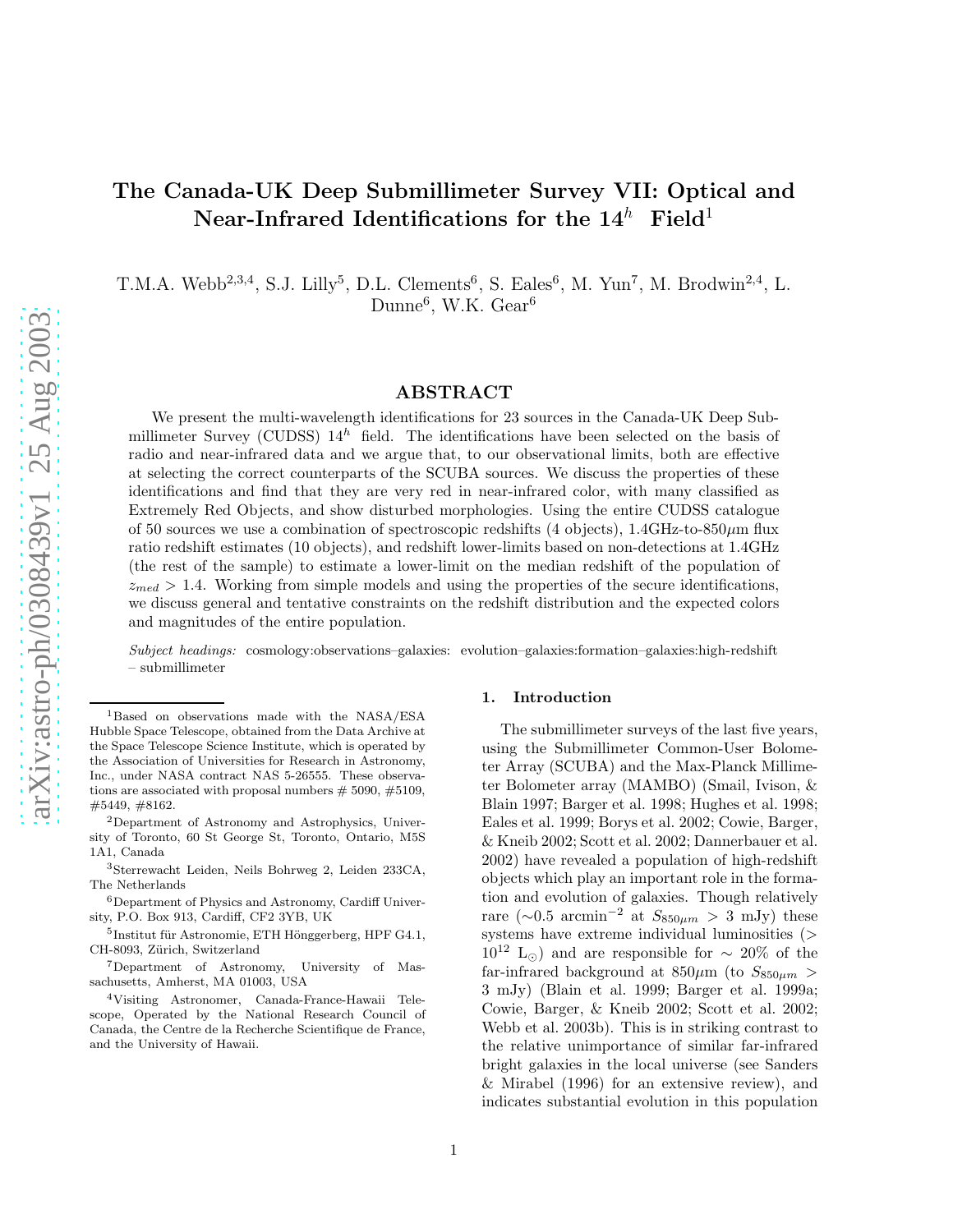with redshift. The high star formation rates of these galaxies of  $\sim$ 100-1000 M<sub>☉</sub>/year, are sufficient to produce a massive galaxy over a dynamical timescale, and make them strong candidates for the progenitors of local elliptical galaxies. However, there are still many unanswered questions regarding the nature of these objects, their redshift distribution, and their relationship to other high-redshift populations.

A key issue, but one of the hardest to address, is the nature of the obscurred energy source. Determining the fraction of energy produced by starformation and active galactic nuclei (AGN) is crucial for understanding how these systems fit into theories of galaxy evolution (e.g. Archibald et al. (2002)). Though a number SCUBA sources which have been studied in detail show signs of AGN activity, and indeed, all SCUBA sources may be home to obscured AGN, the current evidence points toward star-formation dominated systems (Frayer et al. 1998, 1999; Barger et al. 1999b, 2001; Smail et al. 2002; Ivison et al. 2002; Waskett et al. 2003; Almaini et al. 2003; Alexander et al. 2003). Even once the relative contribution of an AGN to the submillimeter flux is known, inferring a star formation rate is still difficult. The primary uncertainty results from the poorly understood dust temperature in these systems and though we may attempt to calibrate this using z ∼0 ULIRGs (Dunne, Clements, & Eales 2000a; Yun & Carilli 2002), there is growing evidence that these local objects may not be representative of the high-redshift SCUBA sources (e.g. Ivison et al. (2001); Lutz et al. (2001); Frayer et al. (2003)). An understanding of the energy production and radiation mechanisms in these systems will require extensive follow-up observations, with a level of detail similar to those of Lutz et al. (2001),Ledlow et al. (2002),Genzel et al. (2003),and Frayer et al. (2003) for many systems. The speed with which we can carry-out these observations is limited by current technology but this will change dramatically with future facilities such as ALMA, JWST, and the LMT.

Though these systems certainly have sufficient star formation rates to rapidly form an elliptical galaxy, it is less clear that their spatial density (e.g. Fox et al. (2002)) and clustering properties (Ivison et al. 2000a; Scott et al. 2002; Webb et al. 2003b) are consistent with local massive elliptical galaxies. This would be an evolutionary link between the two populations, but requires a complete determination of the redshift distribution, and in particular, for a measure of the clustering strength, significant sky coverage. Such measurements would also shed light on the relationship between these objects and other highredshift populations. Though the Lyman-break galaxies have very little direct overlap with the bright submillimeter population  $(S_{850\mu} \geq 3 \text{ mJy}),$ they are likely present at significant numbers in the fainter  $S_{850\mu m}$  counts (Peacock et al. 2000; Chapman et al. 2000; Webb et al. 2003a). There is also tentative evidence that the LBGs and SCUBA sources may trace the same large scale structure (Webb et al. 2003a), perhaps forming a mass sequence in which SCUBA sources represent the most massive star forming systems at highredshift(Magliocchetti et al. 2001; Granato et al. 2001; Genzel et al. 2003), or alternatively, they may be related through time, as systems evolve from a dusty, luminous stage of intense star formation though a relatively dust-free and perhaps extended phase of moderate star formation. (Shapley et al. 2001; Ivison et al. 2002).

The determination of the redshift distribution is hindered by the uncertainties in the source positions, due relatively large beam size of the JCMT at  $850 \mu m$ . Positions are generally secured through radio detections which biases the measured redshifts to  $z \leq 3$  (Chapman et al. 2003). A further possible complication is the different flux limits reached by different surveys, ranging from the submJy limits of the cluster surveys (Smail, Ivison, & Blain 1997; Chapman et al. 2002) to the very bright  $(S_{850\mu m} > 8 \text{mJy})$  limits of the '8 mJy survey' (Scott et al. 2002). There are indications that the brighter SCUBA sources may lie at predominantly higher-redshifts than the fainter systems (Chapman et al. 2002; Ivison et al. 2002). If so, relatively deep surveys such as this one would be biased to lower-redshift sources compared to shallower programs such as the "8 mJy Survey" (Scott et al. 2002; Fox et al. 2002; Ivison et al. 2002).

The resolution of all of these issues requires the careful and extensive follow-up of a wide variety of sources, over a range of flux levels and selection techniques. Unfortunately, the first step of identifying the optical counterparts of these systems is not trivial and many SCUBA sources catalogued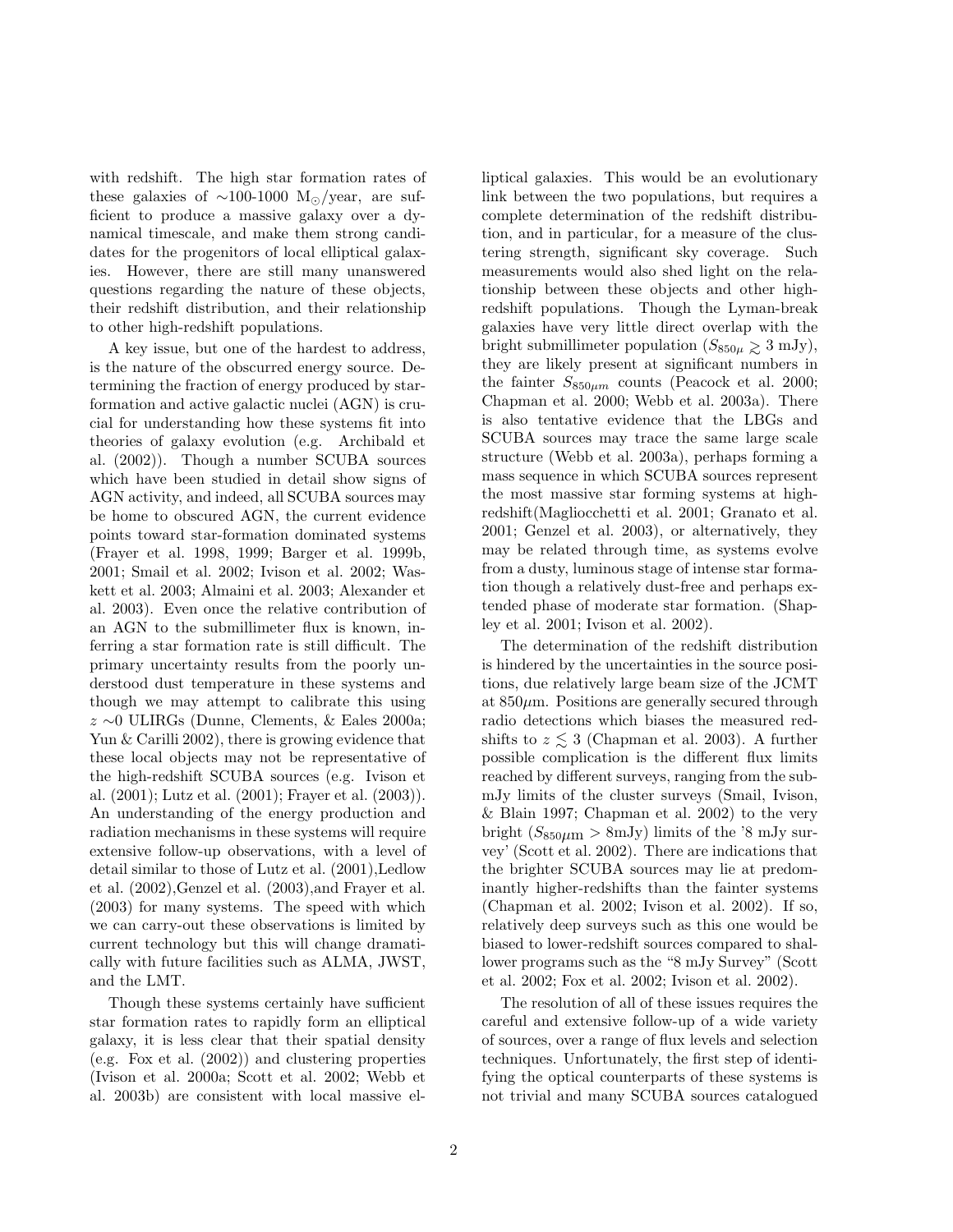in current surveys have no solid identification (Fox et al. 2002; Smail et al. 2002; Ivison et al. 2002; Webb et al. 2003b). This is a result of the uncertainty in the submillimeter positions and the faint and red nature of these objects at optical wavelengths (e.g. Frayer et al. (2000a); Lutz et al. (2001); Dunlop et al. (2002); Dannerbauer et al. (2002)). Hence, more than one candidate identification often lies within a given submillimeter error radius. Even once counterparts have been securely identified they are typically so faint that optical and near-IR spectroscopic redshifts can only be measured with 8-m class telescopes (if at all) and large investments of observing time are required (e.g. Barger et al. (1999b); Chapman et al. (2003). This situation will improve with the commissioning of facilities which will measure redshifts through masers, CO lines, and far-IR photometry, and will not require bright optical/NIR counterparts (Combes 1999; Hughes et al. 2000; Frayer 2001; Townsend et al. 2001; Hughes et al. 2003; Aretxaga et al. 2003)

It is because of the empirical correlation between radio and far-infrared flux (Carilli & Yun 1999; Dunne, Clements, & Eales 2000a; Yun & Carilli 2002), and the excellent resolution of large radio arrays, that radio mapping currently offers the best chance to secure positions of the sources. Moreover, the extremely low surface density of radio sources makes chance coincidences between the radio and submillimeter populations highly unlikely. Unfortunately, at the current typical flux limits radio detections are biased to redshifts of  $z \leq 2-3$  and, depending on the redshift distribution of the SCUBA sources, may miss a substantial fraction of the population (Eales et al. 2000; Chapman et al. 2002; Ivison et al. 2002; Webb et al. 2003b). NIR imaging is crucial as these objects may be expected to be very red due to the presence of dust (but also see Trentham et al. (1999)). Indeed, a significant fraction of SCUBA sources have been associated with Extremely Red Objects (EROs) or Very Red Objects (VROs) (Dey et al. 1999; Gear et al. 2000; Smail et al. 1999; Fox et al. 2002; Ivison et al. 2002; Dannerbauer et al. 2002; Dunlop et al. 2002). As in the radio, the relatively low surface density of red objects, compared to optically selected populations, reduces the frequency of chance positional coincidences.

In this paper we explore the multi-wavelength

properties and redshift distribution of submillimeter sources detected in the Canada-UK Deep Submillimeter Survey (CUDSS). We present the identifications for sources in the  $14<sup>h</sup>$  field and discuss the properties of the entire catalogue. Here we briefly re-cap the previous papers which have resulted from this survey. The submillimeter data are discussed in detail in Eales et al. (1999, 2000) (Papers I and IV) and Webb et al. (2003b) (Paper VI). The first identifications were presented in Lilly et al. (1999) (Paper II). One of our brightest sources CUDSS 14.1, which has been observed extensively at other wavelengths, is discussed in Gear et al. (2000)(Paper III). A discussion of the submillimeter properties of Lyman-break galaxies in the survey fields may be found in Webb et al. (2003a) (Paper V). The optical/NIR identifications of the  $3<sup>h</sup>$  field are presented in Clements et al (in preparation).

This paper is organized as follows. In §2 we outline the multi-wavelength data which we, and others, have obtained over this field area. §3 explains our procedure for identifying counterparts and presents the identifications. In §4 we discuss the properties of individual sources. In §5 contains a discussion of our results in detail. Finally, in §6 we summarize our results. We assume a flat,  $\Lambda$ =0.7 cosmology and  $H_0$ =72 km/s/Mpc throughout.

# 2. The multi-wavelength data

#### 2.1. The submillimeter observations

The CUDSS Survey consists of two primary fields: the  $14^h$  field (48 arcmin<sup>2</sup>) and the  $3^h$  field (60 arcmin<sup>2</sup> ). These fields are contained within the Canada-France Redshift Survey (CFRS) fields CFRS14+52 and CFRS03+00 respectively. The submillimeter data were obtained using SCUBA on the JCMT over many observing runs from 1998 to 2001. The details of the submillimeter observations are discussed in Papers IV and VI. Paper VI also contains the complete  $3<sup>h</sup>$  field catalogue of 27 sources.

In Paper IV we presented a source catalogue for the 14<sup>h</sup> field of 19 objects with  $S/N > 3$ . Since then we have acquired new submillimeter data, primarily located on the upper strip of the field which, previously, had not been imaged to the same depth as the rest of the field. Through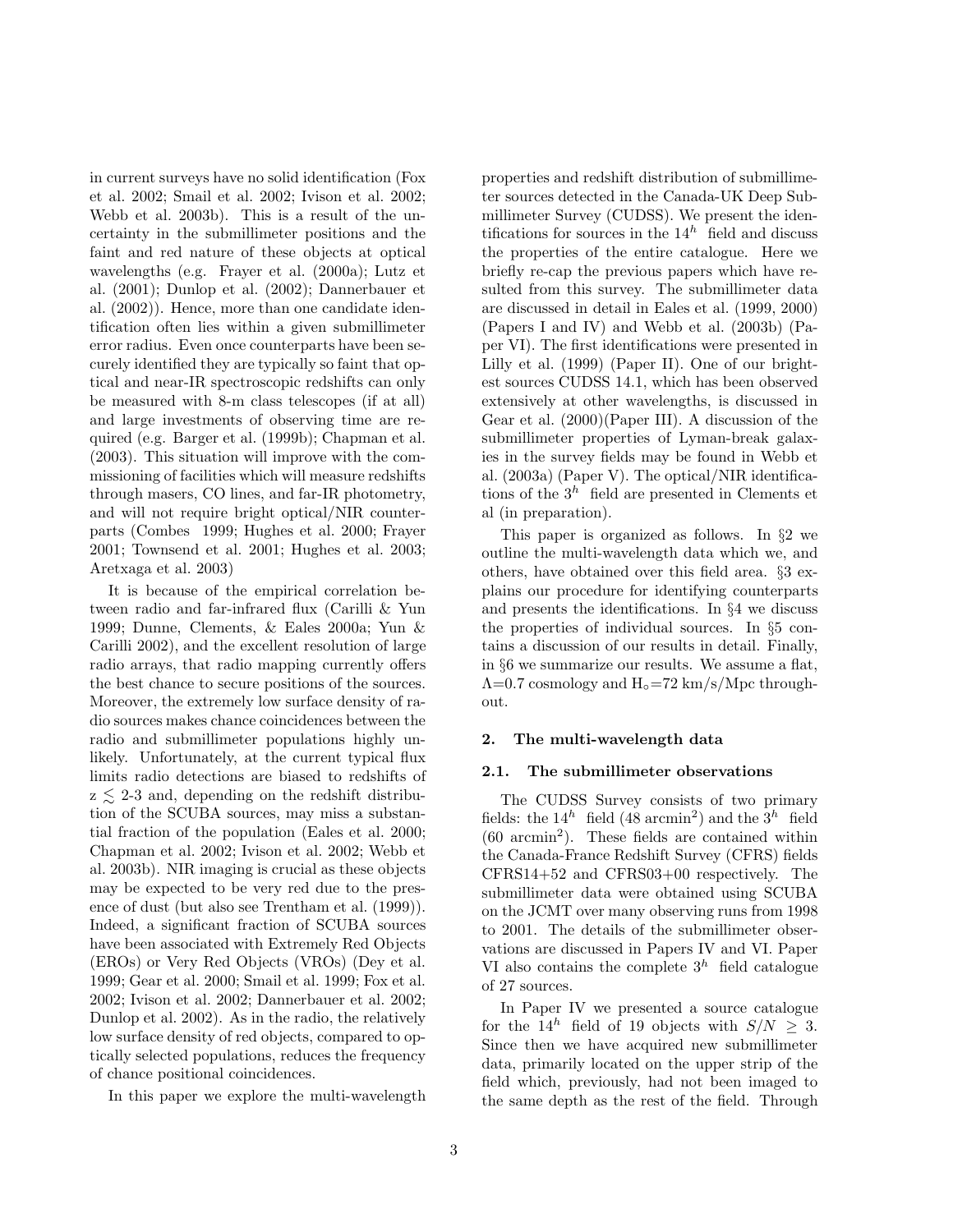the addition of these data four new sources were detected, all at  $S/N \sim 3$ . These new observations marked the completion of the submillimeter survey of this field and we now present our final catalogue in Table 1. Note that sources 14.1 through 14.19 are identical to the sources listed in Paper IV.

## 2.2. Radio and ISO Data

Most of the  $14^h$  field has been mapped at 1.4 GHz and 5 GHz by Fomalont et al. (1991) to a depth of  $\sim$  16  $\mu$ Jy and 2.5  $\mu$ Jy, respectively. Data at 1.4 GHz also exists for the  $3<sup>h</sup>$  field (Yun personal communication; Ivison personal communication) and was discussed in Paper VI. Taking advantage of the improved wide field imaging algorithms in the AIPS software system, M. Yun re-calibrated the archival VLA data by Fomalont et al. and obtained a new continuum image with about twice the improved resolution  $(\theta_{FWHM} \sim 4'')$  using a robust weighting of visibilities. The final dynamic range limited noise in the  $14^h$  image is  $14\mu\text{Jy}$ , similar to that of Fomalont et al. As a comparison to other surveys we note that the ratio of the submillimeter to radio  $1\sigma$  noise level (per beam) in this survey is  $1mJy/14\mu Jy \sim$ 70, while for the HDF it is  $0.4 \text{mJy}/7.5 \mu \text{Jy} \sim 50$ (Hughes et al. 1998; Richards 2000) and for the '8 mJy survey' it is  $2mJy/4.8\mu Jy \sim 400$  (Scott et al. 2002; Ivison et al. 2002).

In addition to the improved angular resolution, completely different noise characteristics and a different treatment of a serious imaging problem make the examination of the newly reduced 1.4 GHz image worthwhile. Because these VLA observations are done in the continuum mode, both the 1.4 GHz and the 5 GHz images suffer from beam smearing (chromatic aberration) – cross-correlation of signal with different wavelengths with the bandpass causes a loss of amplitude and displacement of source position in a radial direction from the phase center (see Bridle & Schwab 1988). This problem is particularly severe for the SCUBA sources because they are located mostly outside the central  $150''$  region which is relatively problem-free. Fomalont et al. dealt with this problem by summing all flux over the radially elongated source regions (E. Fomalont, private communication in 2000). Recovering the total flux this way requires summing over more than one beam areas (thus increasing noise) and may not fully account for the amplitude de-correlation. Instead, we have measured the peak amplitudes from the image and then recovered the source flux using the correction factor that depends on the radial distance from the phase center using Eq. 13- 24 in Bridle & Schwab. The new location and the recovered flux density for the SCUBA sources in the  $14^h$  field are given in Table 2. The new 1.4 GHz image does not yield any new detections of the SCUBA sources within the search radius of 8 ′′, but we can derive a more accurate upper limits after properly taking into account the effects of beam smearing.

Both SCUBA fields have been imaged by the Infrared Space Observatory (ISO). The data covering the  $14^h$  field at  $7\mu$ m and  $15\mu$ m are discussed in detail in Flores et al. (1999a,b). The data covering the  $3<sup>h</sup>$  field are not yet published and have been provided to us by Hector Flores.

# 2.3. Existing Optical Data: The CFRS and HST

The CFRS fields have been extensively studied at optical wavelengths. In addition to the original  $UBVIK$  photometry and spectroscopic redshifts  $(z \leq 1.3)$  of the CFRS itself (Lilly et al 1995b; Hammer et al. 1995a), Hubble Space Telescope  $(HST) VI$  imaging was undertaken for CFRS morphology follow-up work and further archival observations were available (see footnote 1, first page).

#### 2.4. New HST Data

As part of follow-up work for this survey we acquired three new I-band HST pointings for each CUDSS field. These data were reduced and calibrated using the general HST reduction pipeline and reach an  $I_{AB}$  depth of ~26.0 mags. These data, combined with the existing HST data described above, cover 19/23 objects in the  $14^h$  field, and  $19/27$  objects in the  $3^h$  field.

#### 2.5. New Near-Infrared Data: Kitt Peak and CFHTIR

The K-band imaging of the CFRS was extremely shallow and covered only 1/3 the CFRS fields fields. Thus, we obtained new  $K$ -band imaging using IRIM on the Mayall-4m at Kitt Peak and using the CFHTIR camera on the CFHT. The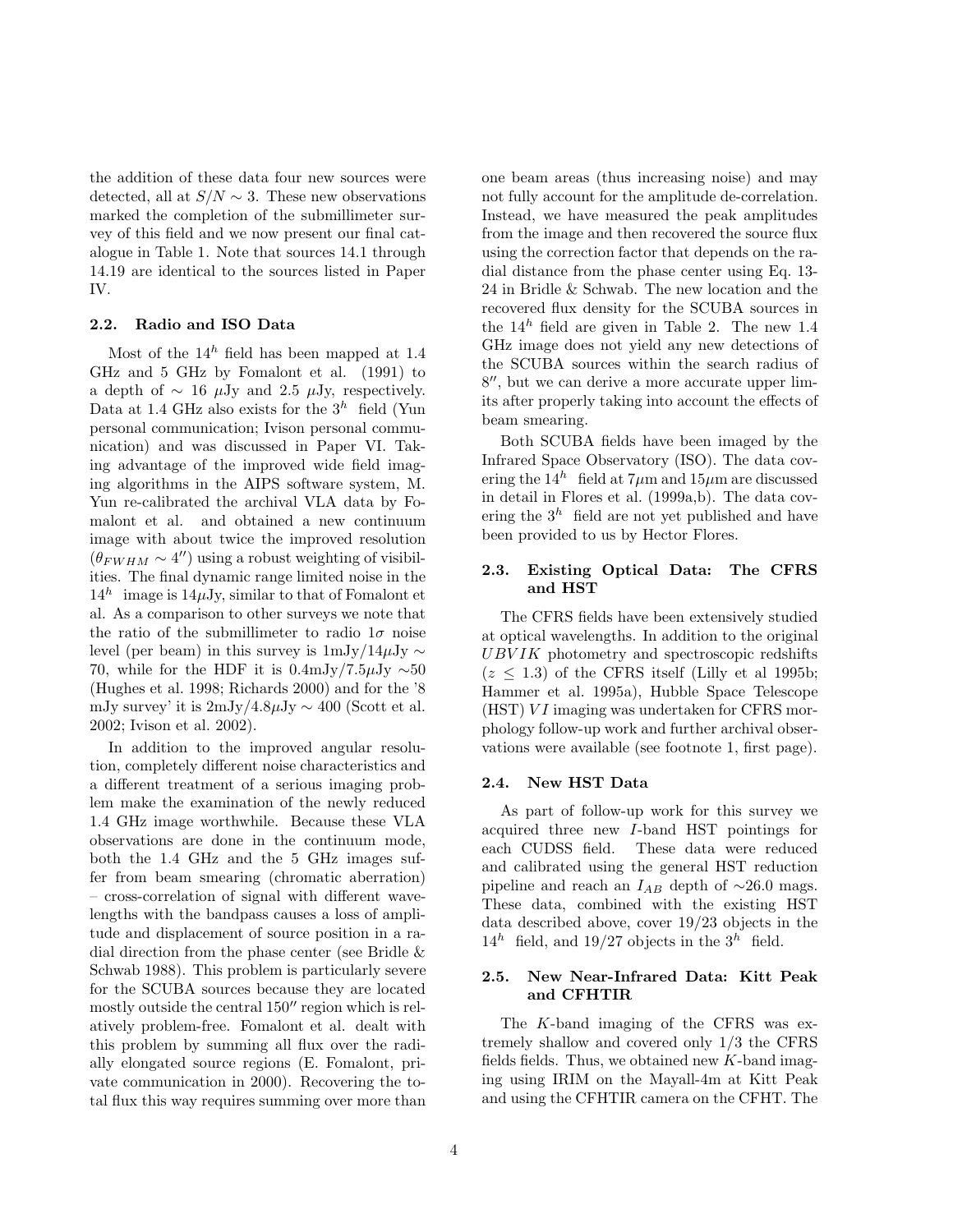CFHTIR data have better pixel resolution than the IRIM data, with 0.207 arcsec/pixel, versus 0.6 arcsec/pixel, as well as improved sky quality. The Kitt Peak data reach a depth of  $K_{AB} \sim 21.5$ mags and the CFHTIR data reach  $K_{AB}\ \sim\!\!22.5$ 23.0 mags, over most of the image. Both data sets cover roughly 2/3 of the  $14^h$  and  $3^h$  fields.

#### 3. The Multi-wavelength Identifications

#### 3.1. The Identification Procedure

We have chosen a method which selects counterparts on the basis of positional coincidence (Downes et al. (1986); Paper II) as follows. The probability that an object, physically unrelated to a given SCUBA source, will lie within a distance r of said source can be described by  $P =$  $1 - exp(-\pi nr^2)$ , where *n* is the surface density of galaxies as bright or brighter than the candidate identification. Defined in this way, the lower the P value, the higher the statistical significance of the identification.

As pointed out in Paper II, using the surface density of objects as bright or brighter than the candidate identification inherently underestimates the probability of random associations. This is because one effectively searches many independent galaxy samples simultaneously, and the chance that one of these samples will produce an identification of high significance is increased. We must, therefore, calculate a new quantity  $P' = \alpha P$ , where  $\alpha$  is determined from Monte-Carlo simulations of our identification procedure. We use randomly chosen positions in place of real SCUBA positions, which yields an empirical estimate of the probability of finding a galaxy of a given magnitude and color within the search radius of a random position.

These  $P'$  values should be interpreted in the following way. If we assume that SCUBA sources are completely unrelated to the optical/near-IR population within which we search for identifications, we would statistically expect to select 10 identifications with  $P' \leq 0.1$  for every 100 SCUBA sources. Thus,  $P'$  for a single identification should be interpreted with respect to the entire sample, rather than in isolation.

We have empirically estimated our search radius by placing and recovering fake SCUBA sources in our submillimeter map, and through Monte-Carlo simulations of the data (Paper IV). We found the positional offset between the measured position of an object and its true position was  $\leq 8''$  90-95% of the time, and therefore we use this as our search radius. This is a larger search radius than used by some groups (e.g. Barger et al. (1999b); Smail et al. (2002)) though we note that the peak of our offset distribution lies at a smaller radius of  $2-4''$  (also see Hogg  $(2001)$ ).

# 3.2. The Radio and Mid-Infrared Identifications

In Paper IV we presented five radio identifications for the  $14^h$  field and these are listed in Table 2, along with their  $P$  statistics. At these levels of significance we do not expect any of these five identifications to be the result of random SCUBAradio associations. In Table 2 we also include a possible radio counterpart for source 14.19 which lies beyond our search radius. As we expect 1- 2 identifications (for our sample size) with offsets from the SCUBA position of  $> 8''$ , this identification should be considered but is by no means secure.

The ISO identifications were also discussed in Paper IV and are summarized in Table 3. Three sources have been detected in the mid-IR, two of which (14.13, 14.18) are also coincident with radio emission. The third detection (14.17) has a very large offset  $(10.3'')$  and is therefore not a secure identification.

# 3.3. The Near-Infrared Selected Identifications

In Paper II the identifications were chosen from an I-selected population. In this work we have improved our algorithm by including  $K$  information as follows. For a given  $K$ -selected galaxy within the positional error radius of a SCUBA source we compute the surface density of galaxies as bright or brighter than its K-band magnitude and as red or redder than its  $(I - K)$  color, directly from our CFHTIR mosaic image and the CFRS optical data. Because we estimate this directly from the follow-up data field-to-field variations in density are taken into account.

Using the  $(I - K)$  color is advantageous for two reasons: (1) Since red galaxies have a lower surface density than galaxies of more moderate color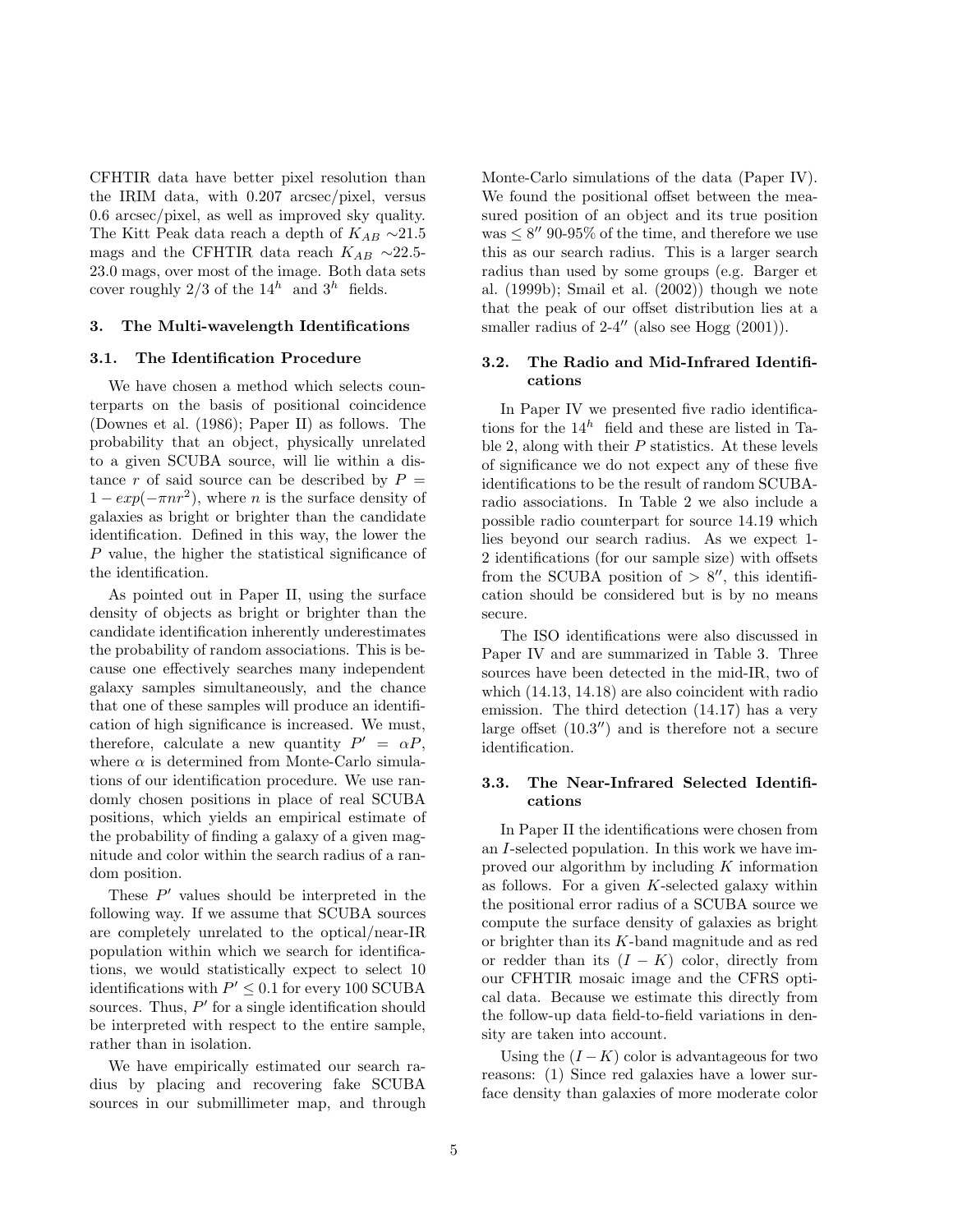the chance of random coincidences is decreased, and (2) Because SCUBA sources are by their nature very dusty we may begin with the reasonable assumption that they have redder colors than the typical galaxy. This second point is somewhat contentious since bright submillimeter flux does not necessarily guarantee red optical/NIR colors. In fact, Trentham et al. (1999) has shown that some low-redshift ULIRGs have surprisingly blue optical colors when placed at high-redshift.

 $P'$  was calculated for each  $K$ -selected galaxy within 8′′ of each SCUBA source. This was done blindly with respect to the radio and mid-infrared data. All 23 SCUBA sources had at least one candidate identification within their submillimeter error radius (i.e. there were no demonstratable "empty fields"), and there were typically 1-3 possibilities. Table 4 lists the best identification (i.e. the one with the lowest  $P'$  value) for each source.

In Figure 1 we plot a histogram of the  $P'$  values for the SCUBA identifications (solid line) and for the Monte-Carlo simulations of our identification procedure (dashed line). An excess of real identifications with  $P' \leq 0.1$  over the number predicted by the Monte-Carlo simulation is apparent. Statistically we expect two random associations at this level of significance but our procedure has selected seven. This implies that on order five of these seven sources are correctly identified.

One might expect that the addition of radio information to the NIR data would solidify a number of ambiguous identifications, but we find this is not the case. Of the seven NIR-selected identifications with  $P' < 0.1$ , five of them are the same identifications selected by radio detections. That is, given only the NIR data our identification procedure securely identifies the same objects that are identified using radio data. Therefore, at these flux limits  $(14 \mu Jy)$  the radio data do not greatly improve the identifications over the NIR data. In particular it does not identify objects missed by the NIR algorithm.

Between  $P' \sim 0.1$  and  $P' \sim 0.5$  there is still an excess over random but it is less pronounced, only  $\sim$  3 sources. Thus, in this region it is reasonable to expect a number of correct identifications but there are at least as many, and probably more, random associations. Moreover, it is impossible to know which specific identifications are correct simply based on the  $P'$  value.

One might worry that our identification algorithm will be overly biased toward red identifications but this appears to have a negligible effect. In Figure 2 we show the magnitudes and colors of the identifications selected when the algorithm is run with random positions in place of SCUBA positions. In this case the best identifications posses a wide range of magnitudes and colors and are not concentrated in the region in which the good SCUBA identifications are located. There is a small offset towards redder average color for a given magnitude but this is not large enough to account for the unusually red colors of the statistically secure identifications. Also shown in Figure 2 are the colors and magnitudes of the Monte Carlo identifications found when we modify our identification algorithm to be biased toward blue objects, rather than red. Again, the colors of the selected identifications span a wide range of values and are only offset by a small amount from the color of the general field population.

#### 3.4. Lyman-break galaxy identifications

This field has also been surveyed for Lymanbreak galaxies (LBGs) by two groups: Steidel and collaborators (personal communication) and the Canada-France-Deep-Fields Survey (CFDF) (Mc-Cracken et al. (2001); Foucaud et al., in preparation). The statistical submillimeter properties of the LBG population within the CUDSS fields has been explored by Webb et al. (2003a), who also discuss the two LBG samples in detail. In this work we will limit the discussion to SCUBA sources with possible LBG counterparts.

As with red galaxies and radio sources LBGs have low surface densities and are therefore less likely to be randomly associated with SCUBA sources. There are five LBGs within 8<sup>"</sup> of a SCUBA source and these are listed in Table 5. However, one of these is within the error radius of source 14.9 and, as 14.9 is securely identified with a radio source, the LBG is clearly a positional coincidence.

The remaining LBG identifications are not secure for the following reasons. Given the  $P$  values of the CFDF LBG identifications we would expect about one random association. There are two (sources 14.6 and 14.9) and therefore based purely on this one could conclude that 14.6 is properly identified with an LBG. However, as this is only an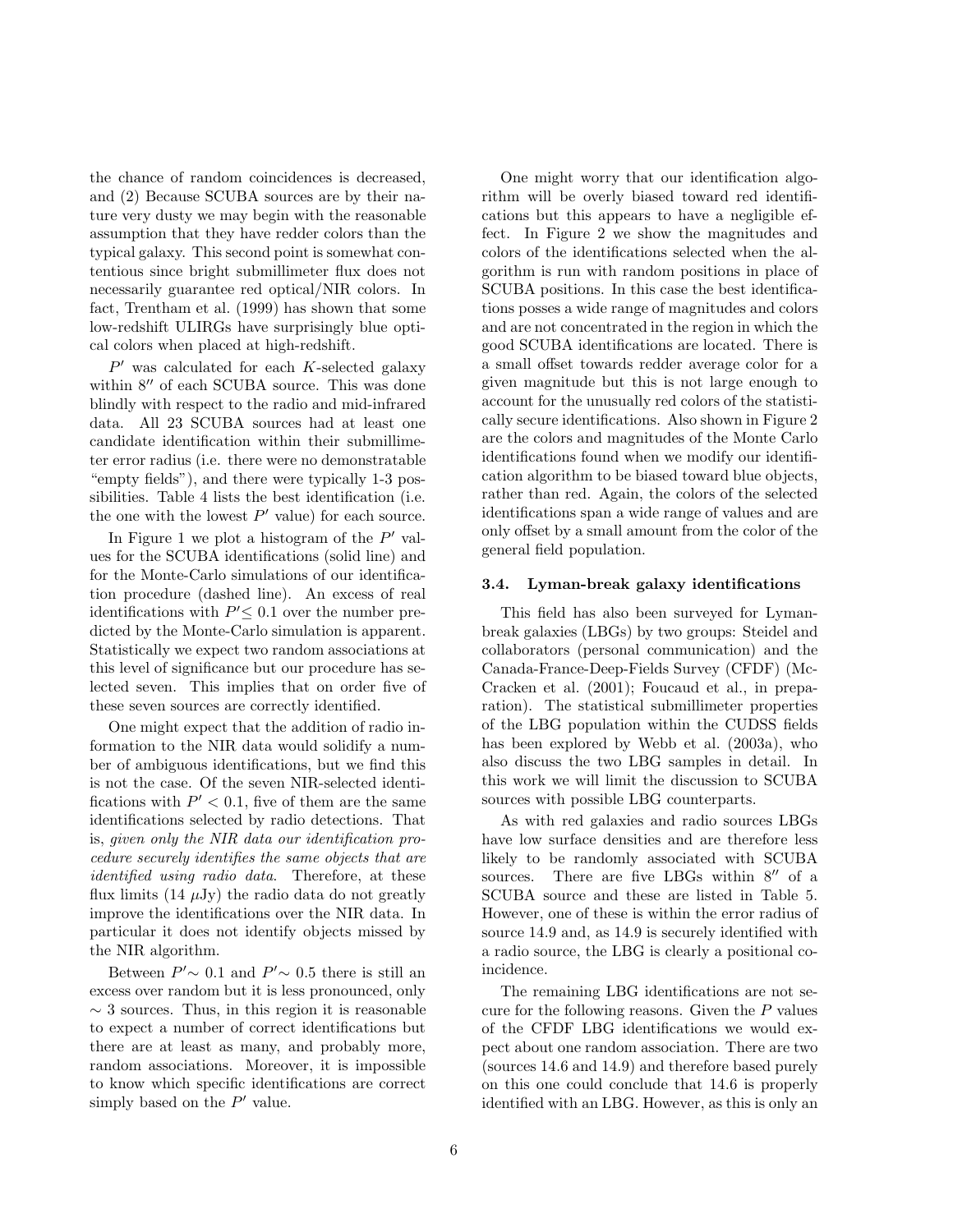excess of one object over that expected randomly it is not statistically significant. The P values of the Steidel et al. identifications are all too high to be considered secure. At these levels of significance we would expect two such identifications randomly and we have three. Again, this is an excess of only one object of the number expected randomly and well within the shot noise.

To estimate the  $P$  statistic for these objects the surface density of LBGs over the entire survey field was used but, in fact, these four objects are found amongst the densest concentration of LBGs in this field. This could have a number of interpretations. It is most likely these identifications are simply chance coincidences occurring with greater frequency because of the higher surface density of objects in this region. However, submillimeter sources have been associated with regions of optical over-densities (Chapman et al. 2001) and indeed, this small area within the survey field also contains the highest concentration of SCUBA sources in our survey. Perhaps more LBGs in this region are submillimeter bright because of high-density environment effects, or this area is an over-dense region in real-space where the SCUBA sources and LBGs are clustered together but not physically the same objects (Webb et al. 2003a).

#### 3.5. The Positional Offsets

In this section we consider four positional offset distributions of interest. These distributions are shown in Figure 3 and discussed below.

- 1. Figure 3(a). The offsets derived in the Monte-Carlo simulations of the identification procedure. These are the offsets between the random positions chosen from the K-image and the best "fake" identification chosen for each random position. This is the distribution that the incorrect identifications will follow. These are not uniformly distributed, but peak at 7′′, with very few at low offsets.
- 2. Figure 3(b). The distribution of offsets between the measured and true positions of objects in the submillimeter data due to the effects of noise and confusion. These are the offsets that the real SCUBA sources and

their true counterparts would be expected to follow. As outlined in §3.1 and Paper IV, this was estimated through simulations of the submillimeter data. This distribution peaks at ∼2-3′′ with an extended tail to large offsets.

- 3. Figure  $3(c)$ . The offsets between the submillimeter positions of the real SCUBA sources and their best NIR-selected identification. Clearly this distribution will be a superposition of the above two distributions, (a,b), as the identifications are a mixture of true counterparts and incorrect identifications. Indeed, if one compares Figure 3(c) with Figure 3(a), an excess of offsets at  $< 5''$  is evident. The magnitude of this excess is roughly equal to the excess number of objects over random found by the NIR identification algorithm (Figure 1).
- 4. Figure 3(d). The offsets between the submillimeter positions and the radio positions for the SCUBA sources detected in the radio. These are secure identifications and thus these offsets mirror the offsets of (2). To clearly show the distribution we have included the radio sources from both CUDSS fields (see Paper VI).

#### 4. Notes On Individual Sources

Below we discuss the properties of individual identifications. Based on the reasoning discussed in the previous sections we have divided our sample into three identification categories: (1) those with radio detections (all but one are considered secure), (2) those with plausible identifications and, (3) those with ambiguous or poor identifications.

In the following discussion we define an ERO as objects with  $(I - K)_{AB} \geq 2.7$ <sup>8</sup> and a VRO as objects with  $(I-K)_{AB} \geq 2.2$ <sup>9</sup>. Postage stamp images  $(20'' \times 20'')$  in I and K of the SCUBA sources are shown in Figure 4, and HST I-band images of the four radio identifications with HST imaging are shown in Figure 5.

We also discuss the redshift or redshift constraints for many of the sources. When, as in most

 $^{8}(I - K)_{vega} \geq 4.0$ 

 $^{9}(I - K)_{vega} \geq 3.5$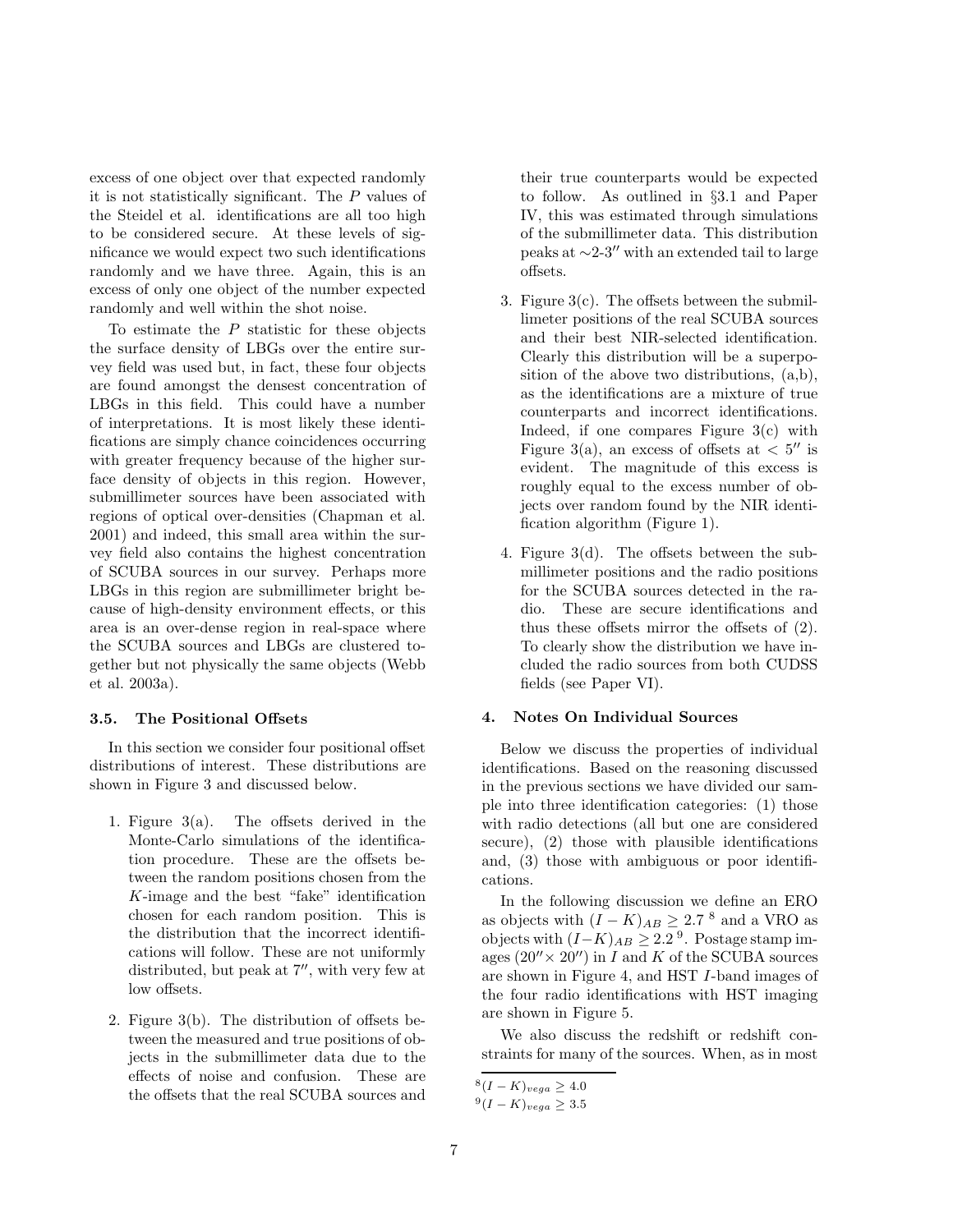cases, spectroscopic measurements are not available we have estimated the redshift using the FIR and radio data (Yun & Carilli (2002), hereafter referred to as the YC method) and NIR/optical colors (see §5). Yun & Carilli (2002) used the entire radio-to-FIR SED to derive a photometric redshift and should therefore be a superior method to the 1.4GHz-to-850 $\mu$ m flux ratio method which only uses two data points (but see also Blain, Barnard, & Chapman (2003) for caveats). The assumed template SED was produced by Yun & Carilli from the observations of 23 local dusty starburst galaxies which span an order of magnitude in SFR and  $L_{FIR}$ .

#### 4.1. The Radio Sources

CUDSS 14.1 This is the brightest object in our  $14<sup>h</sup>$  field sample has been extensively studied at 1.4 GHz, 5 GHz, 1.3 mm, optical  $(VI)$  and near-IR (JHK) wavelengths (Fomalont et al. 1991; Gear et al. 2000). It is classified as an ERO with with  $(I - K)_{AB} = 3.6$ . The HST I-band image shows asymmetrical morphology (Figure 5).

Using the YC method we estimate a redshift of  $z=2.3 \pm 0.5$  with a star formation rate of 635 M<sub>☉</sub>/year or  $L_{FIR} = 3.7 \times 10^{12} L_{\odot}$  (Kennicutt 1998) (Figure 6). This is in good agreement with earlier estimates of the redshift (Gear et al. 2000). Assuming this source has a similar optical/NIR SED to source 14.13 (which is also well studied and has a spectroscopically determined redshift) places it in the range  $z \sim 2.4$ -3.7.

CUDSS 14.3 This object is identified with a radio source 15V23 (Fomalont et al. 1991). It has a color of  $(I - K)_{AB} = 2.4$  and is classified as a VRO. Though the object is faint, the HST I-band image clearly shows asymmetrical morphology (Figure 5).

Following the YC method we estimate a redshift of  $z=1.7 \pm 0.5$  with a star formation rate of 315 M<sub>☉</sub>/year (Figure 6) or  $L_{FIR} = 1.8 \times 10^{12} L_{\odot}$ (Kennicutt 1998). Using source 14.18 as a NIR template constrains this source to  $z \sim 1.3$ -2.5.

CUDSS 14.9 This object is securely identified with radio source 15V67 (Fomalont et al. 1991) with  $(I - K) \ge 4.0$  (it is undetected in the CFRS I-band image and no HST imaging exists in this region). It is one of a chain of three extremely red objects  $((I - K)_{AB} = 3.48$  and  $(I - K)_{AB} \ge 4.1$ , that is 10″ long. The YC redshift estimate is  $z=1.6 \pm 0.6$ , and a star formation rate of 265 M<sub>☉</sub>/year or  $L_{FIR} = 1.5 \times 10^{12} L_{\odot}$  (Kennicutt 1998) (Figure 6).

CUDSS 14.13 This source is securely identified with radio source 15V23 (Fomalont et al. 1991) also known as ISO 0 (Flores et al. 1999a) and CFRS 14.1157 (Hammer et al. 1995b). It has  $(I - K)_{AB} = 2.6$  and is classified as a VRO. The HST imaging shows an extended object  $(\sim 2.5'')$ with multiple components separated by diffuse emission (Figure 5).

This object has a spectroscopic redshift (Hector Flores, personal communication) of  $z=1.15$ . Using the YC method we find  $z=1.3 \pm 0.4$  with a star formation rate of 195 M<sub>☉</sub>/year or  $L_{FIR}$  $= 1.1 \times 10^{12} L_{\odot}$  (Kennicutt 1998)(Figure 6). This source has recently been detected at x-ray wavelengths (Waskett et al. 2003), and likely contains an AGN.

CUDSS 14.18 This is the faintest object (at  $850\mu$ m) in this catalogue and is located in the deepest region of our map. It is identified with radio source 15V24 (Fomalont et al. 1991) also known as ISO 5 (Flores et al. 1999a) and CFRS 14.1139 (Lilly et al 1995a). HST imaging shows disturbed morphology (Figure 5).

It has a spectroscopic redshift of  $z=0.66$  (Lilly et al 1995b). The YC redshift estimate places this objects at  $z=1.0\pm 0.3$  and a star formation rate of 165 M<sub>☉</sub>/year or  $L_{FIR} = 1.0 \times 10^{12} L_{\odot}$  (Kennicutt 1998).

CUDSS 14.19 This source has a radio detection at 8.5′′, just beyond the search radius. We expect 5-10% of the sample to have identifications that lie beyond 8′′ and so this identification is possible but by no means secure. A second possible identification is found with the NIR identification algorithm, which lies at a smaller offset of 3′′ but is not statistically significant.

#### 4.2. Plausible Identifications

The sources discussed in this section do not have radio detections. However, we know that a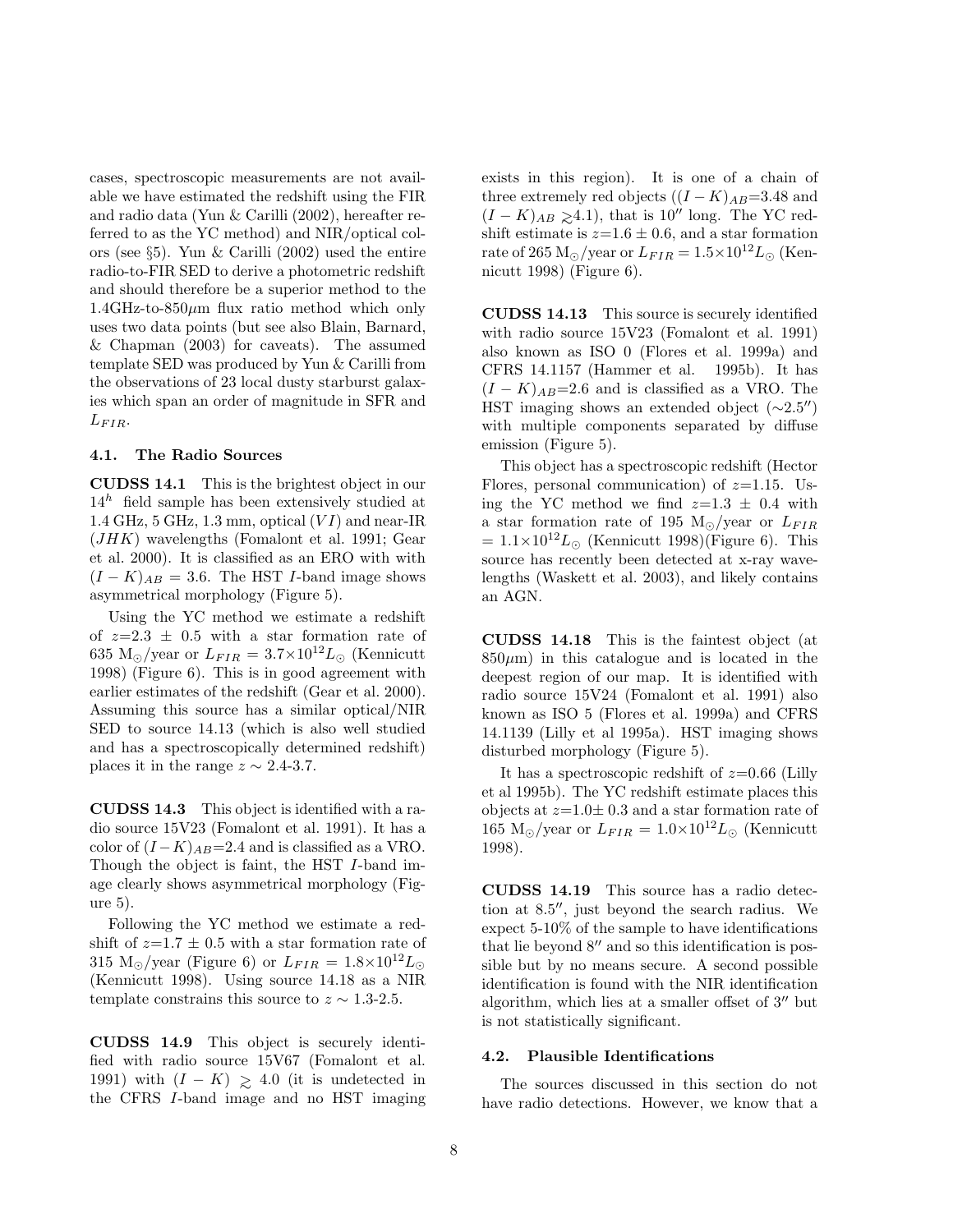number of the non-radio sources have been correctly identified (§3) though it is not possible to know which ones simply based on their  $P'$  values. In the following we discuss three sets of identifications:

1. Sources with NIR-determined  $P^\prime{\leq}$  0.1 which do not have radio detections: sources 14.23 and 14.11. As discussed in §3 we expect  $\sim 2$ identifications due to positional coincidence at this level of significance. However, since we are dealing with small number statistics it is possible that none or both of these identifications are correct.

CUDSS 14.11 This object is best identified with a very bright object  $(I_{AB}=17.3)$ with  $(I - K)_{AB} = -0.05$ . The lack of a radio detection for this source constrains its redshift to  $z > 1.1$ . However, the optical identification has colors and morphology consistent with a low-redshift elliptical and this is, therefore, unlikely to be the correct identification. An alternative explanation (see next section), which is consistent with the radioestimated redshift lower-limit, is that it is a foreground gravitational lens which is amplifying a submillimeter-bright object at higher redshift.

CUDSS 14.23 This object is identified with an ERO, with  $(I - K)_{AB} = 3.6$ . As we discuss in §5, this source as NIR colors consistent with the radio detected objects if placed at redshifts of 2.5-3.7, and therefore this identification is considered likely.

2. Sources with LBG associations: These identifications were outlined in §3.4, and we concluded that none of the 4 LBG identifications could be considered secure. We discuss only one identification of interest.

CUDSS 14.7 The best identification for this object is the Steidel et al. LBG West2 MMD13, which is a spectroscopically confirmed QSO at  $z=2.913$ . It lies in the single most over-dense region of the Steidel et al. 14-hour LBG survey. There is a second possible identification in this field which at a comparable level of significance. This galaxy, at an offset of  $2.1''$ , has an  $(I - K)_{AB} \ge 2.8$ , thus is an ERO. Because there is no I detection we only have an lower limit on the color and therefore an upper limit on the  $P'$  value and may therefore be of higher significance than the LBG.

3. Sources with NIR-determined  $P' > 0.1$ : In §3.3 we claimed that there was an excess of 3 identifications at this level of significance, over that expected randomly, and therefore at least this number of identifications are correct. Again, it is not possible to identify which sources have been correctly identified based solely on their  $P'$  values. Below we discuss those objects with interesting properties such as extremely red colors.

CUDSS 14.2 The best identification for this object is a very red galaxy  $5.6$   $\prime\prime$  away from the submillimeter position. Two arcseconds away from this identification  $(7.8'')$ from the submillimeter position) there is a second red object. These two objects are both classified as EROs and have colors of  $(I - K)_{AB} = 3.5$  and  $(I - K)_{AB} = 3.7$  respectively.

CUDSS 14.5 This object is best identified with a faint  $(K_{AB}=22.3)$  ERO  $((I K$ <sub> $AB$ </sub>=2.7) at an offset of 5''. It is just detected in the CFRS I-band image and unfortunately, no HST data exists in this region.

CUDSS 14.17 This source is identified with ISO 195 (Flores et al. 1999a) which lies at an offset of 10.3′′. Though larger than our nominal search radius we do expect 1-2 sources to have identifications with offsets from the submillimeter position of > 8 ′′. However, at such large distances the number of random coincidences rises significantly. This object has no spectroscopic redshift and cannot be ruled out by the radio redshift lower limit of  $z > 1.6$ .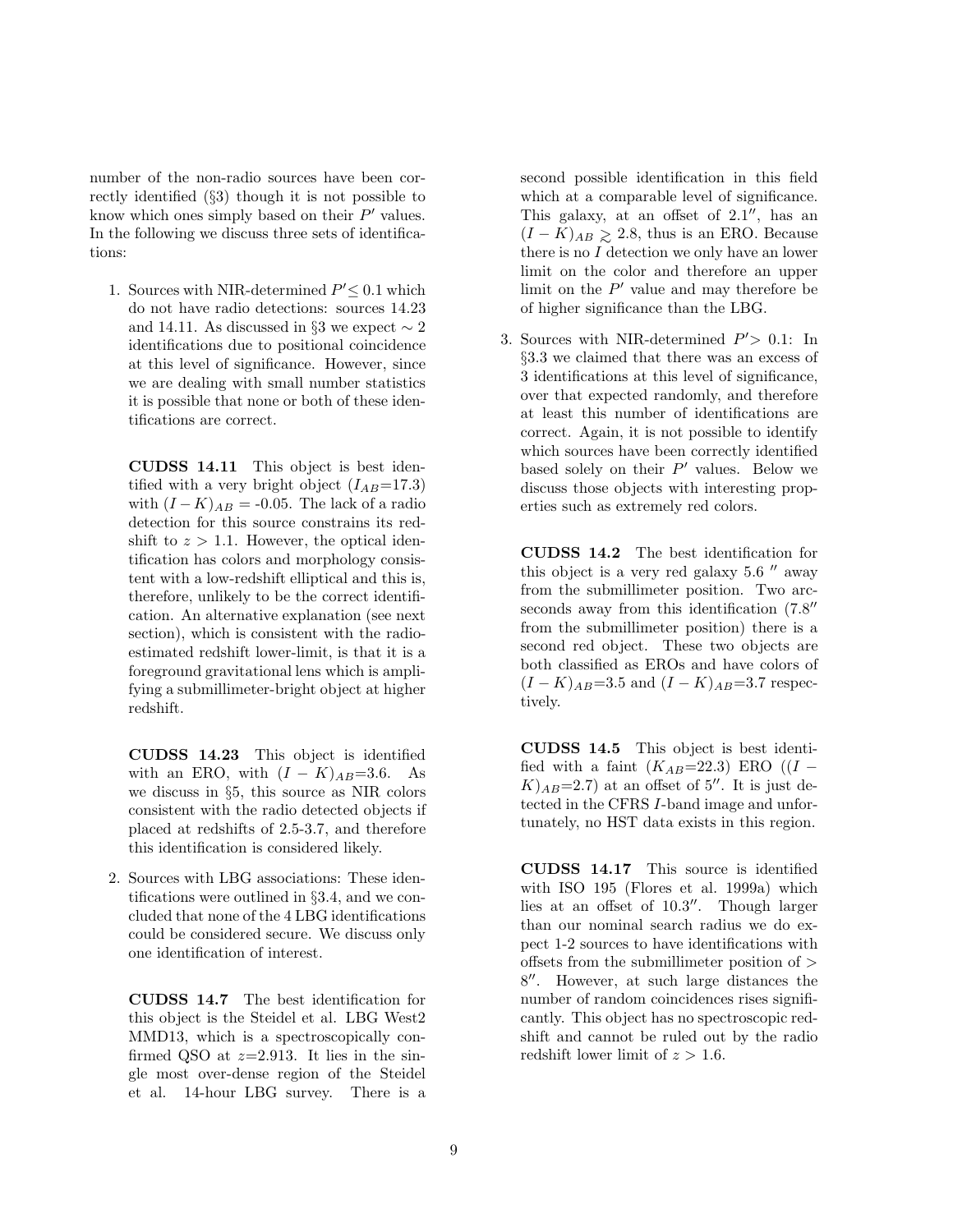#### 4.3. Gravitational lensing effects

The possibility that a significant fraction of SCUBA sources in blank-field surveys could be lensed by foreground objects was first discussed by Blain (1996) before the commissioning of SCUBA. Since then, a number of SCUBA sources that were (or would be) identified with relatively nondescript low-redshift galaxies, based on positional coincidence arguments, have, upon further study, turned out to be more distant objects, possibly magnified by the foreground object which was originally thought to be the identification (Smail et al. 1999; Dunlop et al. 2002; Chapman et al. 2002).

In our own survey there are a number of sources whose best identification is with a low-redshift system  $(z < 1)$ , two in the  $14^h$  field (14.11 and 14.18) and four in the  $3^h$  field  $(3.8, 3.10, 3.15, 3.25;$ Webb et al. (2003b)). Since none of these identifications have been verified through the detection of CO it is possible that all six are incorrect. If so, their close proximity to the SCUBA positions may be the result of lensing. However, the available evidence suggests this is not the case but rather that we have located the correct identification for all but one of these objects.

These systems, with the with the exception of source 3.25 (which is faint, small and diffuse, and source 14.11, which is bright, large, and spheroidal) exhibit unusual morphology suggestive of merger activity. Five of the six sources (all but 14.11) have detections at 1.4GHz, coincident with the optical identification, and four of these (all but 3.25) have also been detected at  $15\mu$ m. These detections strengthen the statistical argument that these objects have been correctly identified since the surface density of radio and ISO populations is relatively low. More importantly, these are exactly the signatures we would expect for lower redshift objects.

However, this doesn't remove the possibility that the 1.4GHz and  $15\mu$ m flux has been lensed and the geometry of the lens system is such that the observed offsets between the source and lens are within the astrometric errors. However, if this were the case we would expect the 1.4GHz-to- $850\mu$ m flux ratio to yield a redshift estimate consistent with a distant background source. In fact, all but sources 14.11 and 14.18, have 1.4GHz-to- $850\mu$ m flux ratios consistent with a low-redshift  $(z < 1)$  system. Source 14.18 is estimated to lie at  $z \sim 1.4 \pm 0.3$ , which is not so large a discrepancy from the spectroscopic redshift of  $z=0.66$  that it could be considered clear evidence for lensing (see for example Dunlop et al. (2002)). An alternative scenario is that although the submillimeter source has been amplified, the radio and ISO emission belong to the foreground galaxy. In this case the SCUBA source could lie at very high-redshift but the 1.4GHz-to-850 $\mu$ m flux would produce an erroneously low-redshift. As outlined above (and in §3.2) this is possible but statistically unlikely. Thus we conclude that sources 3.8, 3,10, 3,15, 3.25 and 14.18 have been correctly identified with lowredshift systems.

Source 14.11, on the other hand, is very suggestive of lensing. Though the optical identification does not have a measured redshift its color, angular size, morphology, and apparent magnitude are all consistent with a low-redshift elliptical. Not only is it difficult to reconcile strong submillimeter emission with this object, its lack of a radio detection places it at  $z > 1.1$ . It is likely, then, that this is not the correct identification. Whether or not it is actually a lensed system cannot be addressed by these data.

#### 5. Discussion

The first part of this work was concerned with identifying the multi-wavelength counterparts of the sources in the  $14^h$  field. In the remaining sections we will discuss the general properties of the population and expand the discussion to include both the  $14^h$  and  $3^h$  catalogues.

There are a number of securely identified sources in both fields which have reliable redshift estimates and relatively well studied SEDs. We will uses these objects as templates to draw tentative conclusions about the nature of the counterparts of all the objects. We will argue that we have correctly identified ∼ 50% of the catalogue, and that the remaining unidentified sources are likely faint, red objects beyond the detection limits of this work.

# 5.1. The  $3^h$  Field Identifications

The radio and mid-IR identifications for the  $3<sup>h</sup>$  field sources were presented in Paper IV, and the optical/NIR counterparts are discussed in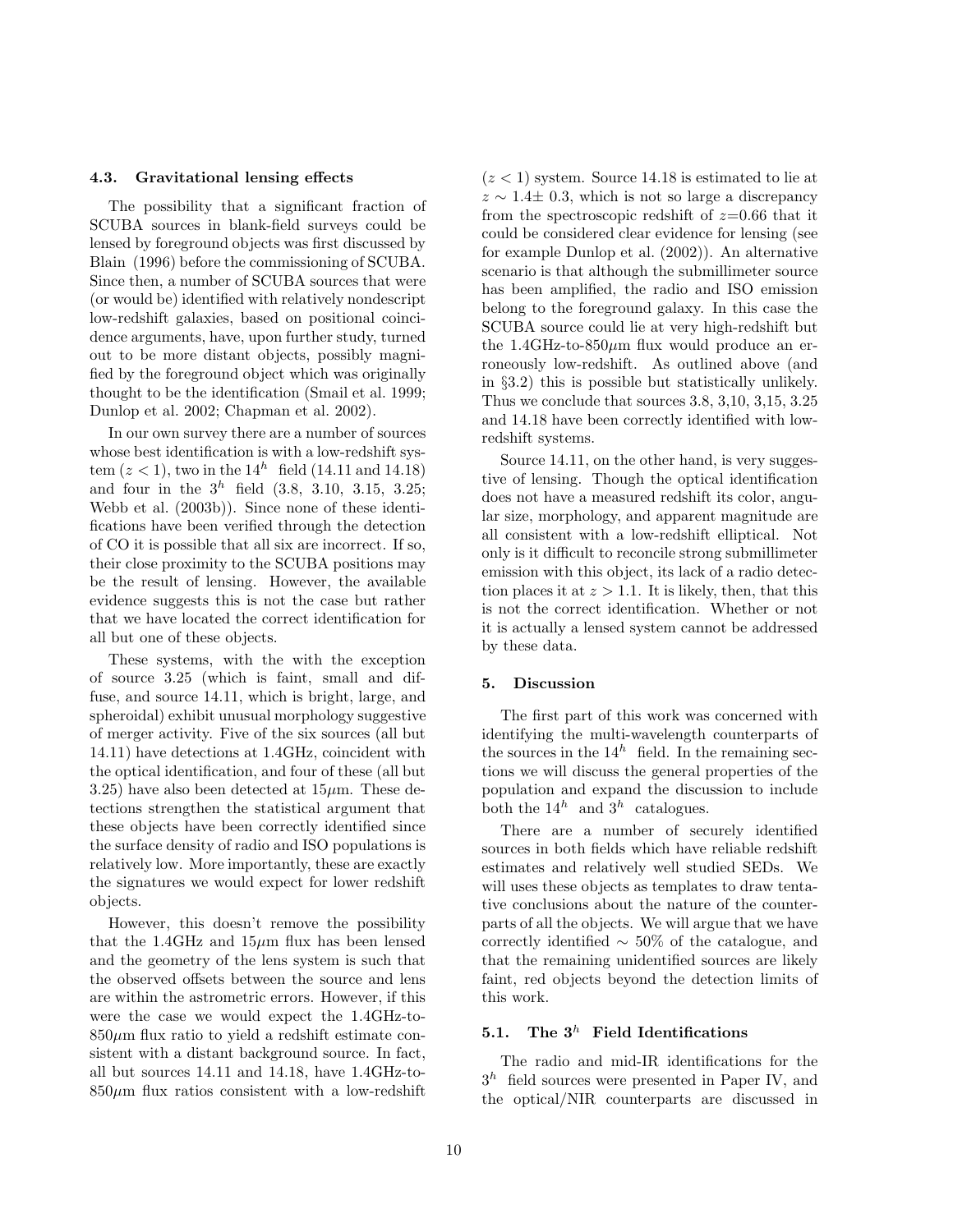Clements et al., (in preparation). Clements et al. employ a slightly different algorithm for identifying counterparts than this work and use Kband images using UFTI camera on the UKIRT telescope as the primary NIR data set. In order to directly compare the identifications of the  $3<sup>h</sup>$  field sources with those of the  $14<sup>h</sup>$  field we have repeated the above  $14^h$  field identification analysis on the  $3<sup>h</sup>$  sources using the CFHTIR data. This analysis produces a list of candidate identifications in good agreement with those of Clements et al.

There are 11  $3<sup>h</sup>$  field sources whose NIR identifications have  $P' \leq 0.1$ . Statistically, we expect about three of these to be due to chance coincidence and the remaining eight identifications to be correct. Working from the radio data, there are 9 sources in the  $3<sup>h</sup>$  catalogue which have been detected at 1.4 GHz (11 mJy,  $1\sigma$ ), six of which are the same identifications as those selected by the NIR algorithm with  $P' \leq 0.1$ . Of the remaining three radio identifications two are still the best identification selected by the algorithm, but at a lower level of significance. The remaining source (3.17) is the only radio-detected source in our catalogue which does not have an optical/NIR counterpart to the depths of these data. Thus, based on comparison to the radio identifications, our NIR algorithm remains successful at selecting the correct counterparts in the  $3^h$  field. However, there may be a higher level of contamination  $(5/11)$  for the  $3^h$  field than for the  $14^h$  field  $(2/7)$ , (if these are indeed incorrect identifications), two sources are not identified with confidence, and one is missed due to its faintness.

#### 5.2. Properties of the identifications

In Figure 7 we show the  $I, K$  and 1.4 GHz fluxes of five radio-detected objects as they would appear when placed at higher redshifts. These are sources 14.1, 14.13, 14.18, 3.10, and 3.15 which have measurements in at least four optical/NIR filters. Sources 14.13, 14.18, and 3.10 have spectroscopically measured redshifts, while for 14.1 and 3.15 we have assumed the radio-far-infrared redshift estimate. For the  $3<sup>h</sup>$  field sources, which have only 1.4 GHz measurements, a spectral index typical of star forming galaxies was adopted:  $S \propto \nu^{-0.5}$  (Fomalont et al. 1991).

A number of interesting conclusions may be

drawn from this figure. Firstly, the optically faint natures of these objects do not require them to lie at very high-redshift. All of these objects reach  $I_{AB} = 26$  between  $z \sim 1.3$  (3.10) and  $z \sim 3.5$  $(14.1)$ . They are all visible at K to higher redshifts than at  $I$ , but would drop out of our  $K$ image between  $z \sim 1.7$  (3.10) and  $z \sim 4.5$  (14.1 and 14.13).

Secondly, all of these objects become undetectable at 1.4 GHz (to our 1.4 GHz limits) at significantly lower redshift than they do at  $K$ . For example, source 14.1 would drop out of the radio survey at  $z \sim 3.3$ , while remaining visible at K to  $z \sim 4.5$ . Source 3.10 becomes undetectable at 1.4 GHz at  $z \sim 0.5$ , while still visible at K to  $z \sim 1.7$ .

This has important consequences for the identifications. If these radio sources are appropriate templates for the entire population there should be no submillimeter sources in the sample which are detected in the radio but have no K-band counterpart to our limits. Indeed there are none in the  $14^h$  field and only one in the  $3^h$  field. Moreover, there will be counterparts with similar optical/NIR properties to the radio-detected objects, but which have no radio detection. We may use this fact to identify likely counterparts in the absence of radio information.

Figure 8 presents a NIR color-magnitude diagram for the best identification for each source in the  $14^h$  and  $3^h$  catalogues. The solid circles correspond to the identifications with radio detections, and the solid diamonds to those with  $P' \leq$ 0.1 but with no radio detection. The open symbols correspond to the best identification for each of the remaining SCUBA sources. For comparison the magnitudes and colors of all the galaxies in the CFHTIR  $14^h$  image are also shown (plus signs). The bulk of identifications with radio detections or with  $P' \leq 0.1$  lie along the upper envelope of the general population, and are among the reddest objects at each magnitude

Overlaid on Figure 8 are two sets of tracks. The dashed lines show the extrapolated magnitudes and colors, as a function of redshift, for the five radio sources from Figure 7. Also shown (solid lines) are the predicted NIR colors and magnitudes for three ULIRGs studied by Trentham et al. (1999) as they would appear at higher redshifts. Though all three are ULIRGs they do not have consistent optical/NIR colors, particularly at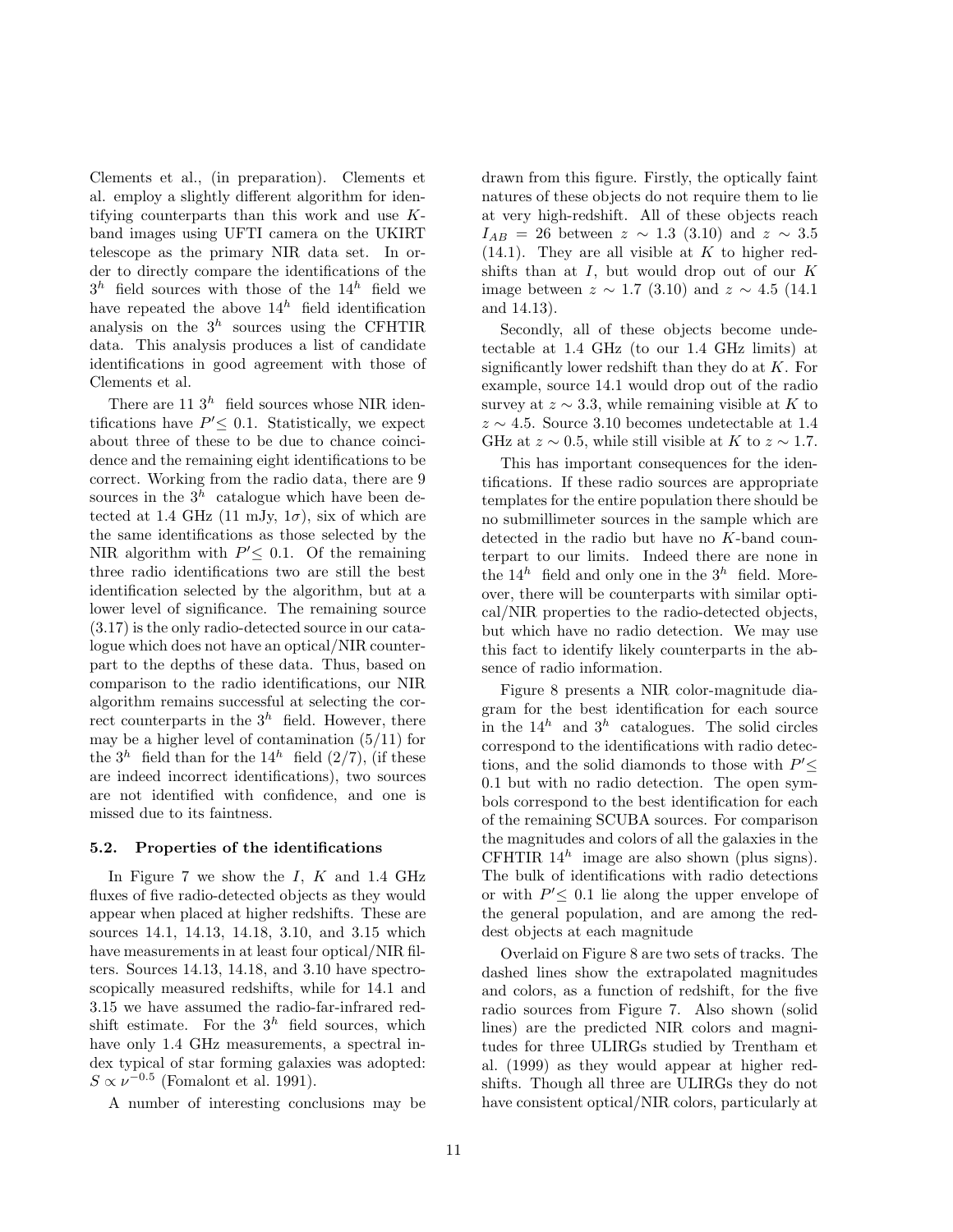high-redshift. In particular, IRAS F12112+0305 (the bluest track) remains relatively blue at all redshifts. Thus it is not a foregone conclusion that these objects must have very red optical/NIR colors because simply because they are dusty. Indeed, sources 3.6, 3.25, and 3.27 are much bluer than the other radio sources (albeit with large uncertainties on their color) and lie along the track of IRAS F12112+0305.

## 5.3. Constraining the non-radio counterparts

Many of the non-radio identifications lie along the extrapolated tracks of the radio counterparts Figure 8, indicating that they may be similar to the securely identified sources, but lie at higher redshifts. We can use this information to identify likely counterparts and estimate redshifts for roughly 50% of the sample.

We begin by discussing those objects with  $P' \leq$ 0.1 which do not have a radio detection. In the  $14^h$  field these are sources 14.11 and 14.23. Source 14.23 lies within the same region as sources 14.1, 14.3, and 14.9. In fact, it has the exact color and magnitude as source 14.13 if placed at  $z = 3.1$ . Source 14.11, on the other hand, lies in the lower left corner of the plot with the bright, blue galaxies, far away from the radio sources. Based on this it is reasonable to conclude that source 14.11 is incorrectly identified while 14.23 is likely correct (see §4.3 for further arguments that 14.11 has not been correctly identified). The fact that source 14.23 has not been detected at 1.4 GHz is not worrying as source 14.13 would not be detected in the radio beyond  $z \sim 1.2$ , though it would be visible at I and K to  $z \sim 3.5$  and  $z \sim 4$  respectively.

In the  $3^h$  field sources 3.2, 3.4, 3.5, 3.13, 3.16 have  $P' \leq 0.1$  but do not have radio detections. Three of these (sources 3.4, 3.13, and 3.22) have colors consistent with radio sources at higher redshift, and we therefore take these to be the correct counterparts.

There are four sources (14.2, 14.5, 14.14, and 14.22) with  $P' > 0.1$  and colors consistent with the radio identifications at higher redshifts. This is approximately the number of identifications expected over random associations at this level of significance.

To summarize, given the radio and ISO iden-

tifications and those NIR selected identifications deemed correct based on their location in the color-magnitude diagram we have identified likely counterparts for 50% of the sources in our submillimeter catalogue. Later in the paper we will argue that the remaining 50% are likely faint and red and lie below the detection limits of these data.

# 5.4. Data constraints on the redshift distribution

Simple redshift estimates may be made for objects based on optical/NIR and colours using the secure, well-studied, low-redshift identifications as templates. For each identification we find the template SED (Figure 7) and redshift that best describes the source's NIR magnitude and colour. The resulting redshift estimates are listed in Table 6 along with the millimeteric and spectroscopic redshifts.

The mid-IR and submillimeter colours may also be used to roughly constrain redshifts. Four sources in our catalogue have  $450\mu m$  detections and eight sources are identified with  $15\mu m$  ISO detections. In Papers IV and VI we argued that provided these objects have similar SEDs to typical local ULIRGs and dusty starburst galaxies these 11 sources (one is detected at both  $450\mu$ m and 15 $\mu$ m) must lie at  $z \leq 3$ . Indeed, two of these are spectroscopically confirmed to lie at  $z=0.660$  $(14.18)$  and  $z=1.15$   $(14.13)$ .

We do not have enough information to estimate a redshift distribution. However, assuming each source lies at its redshift lower-limit places a lowerlimit on the median redshift of the population of  $z_{med} \geq 1.4$ . At least 4% of the sources must lie at  $z \lesssim 1.0$  based on sources 3.10 and 14.18 which are secure identifications with spectroscopic redshifts. If source 3.8 is correctly identified, and sources 3.15 and 3.25 have a correctly estimated redshift, the fraction of sources below  $z \sim 1.0$  rises to 10%. The remaining 45 sources are constrained to  $z \geq$ 1.0 based on their non-detection at 1.4 GHz.

As our redshift estimates are limited to lowredshift it is difficult to assess the number of sources in our catalogue which lie at redshifts  $z \gtrsim$ 2-3. Though we have possible identifications with a small number of LBGs, these are not secure, and only one is spectroscopically confirmed to lie at  $z \sim 3$ . However, based on the radio, ISO and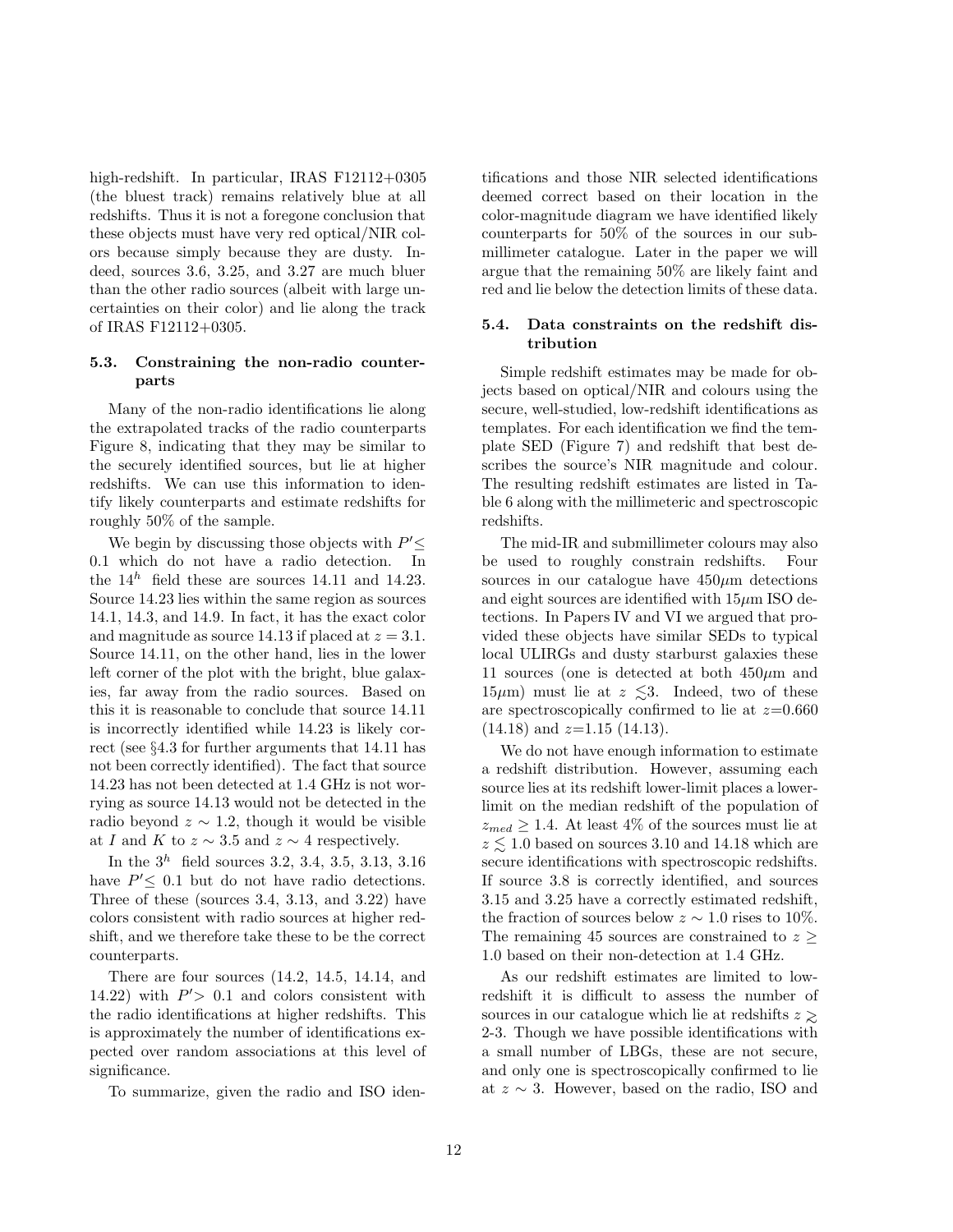450μm data we claim that no more than  $\sim$  60% may lie at  $z > 3.0$ . These results are in agreement with the general consensus in the literature that the bulk of the sources lie at  $z > 1$  with a median redshift  $z \sim 2$  - 3 (Barger et al. 1999b; Smail et al. 2000; Barger, Cowie, & Richards 2000; Fox et al. 2002; Smail et al. 2002; Ivison et al. 2002; Hughes et al. 2003; Aretxaga et al. 2003).

#### 5.5. Models of the Redshift Distribution

In order to get a feel for the types of redshift distributions that are consistent with the identifications of this paper, we have developed simple models of the data. Using the radio galaxies (14.1, 14.13, 14.18, 3.10) as templates, we randomly populate Gaussian redshift distributions of varying peak redshifts and widths, and recover the  $I$  and  $K$  magnitudes of the counterparts. As an aside, two caveats regarding sources 14.18 and sources 3.10 should be remembered in this analysis. Firstly, in §4.3 we discssed the possibility that sources 14.18 and 3.10 were incorrectly identified with foreground, low-redshift lenses, and though we concluded that this was unlikely it may in fact be the case. Secondly, even if these lowredshift objects are correctly identified, they may be unrepresentative of the higher-redshift population (Dunne et al. 2000b; Chapman et al. 2002). However, as there currently no strong evidence to suggest otherwise we proceed with the simple assumption that these objects are not unique.

Figure 9 shows sample NIR colour-magnitude diagrams for a variety of models. For these plots, artificial catalogues of 50 SCUBA sources have been produced (the same number as our catalogue).

From these plots a few basic conclusions may be drawn. It is immediately obvious that all three redshift distributions centered on  $z = 1$  have a surplus of identifications at bright  $K$ -magnitudes, compared to the real data. The implication that the median redshift must lie at  $z > 1$  has been well established in the previous section as well as in the work of many previous papers, including our own (see previous section and references therein). While a low-redshift distribution would produce too many bright identificaitons, a narrow redshift distribution centered at  $z = 3$  has the opposite problem as all the counterparts would lie beyond our K-band limit, and yet we claim that for ∼50% of our sources we have detected K-band counterparts. Thus, a broad redshift distribution (in this case  $\sigma_z = 1.0 - 1.5$ ) centered at  $z \sim 2-3$  is most consistent with these identifications.

Ivison et al. (2000b) have put forth a phenomenological classification scheme for the SCUBA sources based on their optical/NIR magnitudes. Class-0 objects are very faint in both I,  $(I_{veqa} \geq$ 26), and K,  $(K_{vega} \geq 21)$  and so their optical/NIR counterparts are below the detection limit of typical observations. Class-I objects have  $K_{vega} \lesssim$ 21 and  $I_{vega} \ge 26$  and are therefore classified as EROs, detected only at  $K$ . Class-II objects are relatively bright in both bands with  $I_{vega} \leq 26$ and  $K_{vega} \leq 21$ . A fourth class is also possible in which an object is detected at  $I$  but not at  $K$ . Though SCUBA sources are expected to be red this scenario would be possible if some had SEDs similar to IRAS F12112+0305, the relatively blue SED from Trentham et al. (1999) (see Figure 8). This broad classification scheme roughly divides the population into different phenomenological catalgories. Class-II systems likely lie within the low-redshift end of the population and may have been forming stars long enough to have built up significant stellar populations. Class-I sources are all classified as EROs. Class-O sources likely represent the most extreme systems, either at very high-redshift or with immense amounts of dust extinction. Laid out in this way, this classification scheme may represent an age sequence (Smail et al. 2002).

Though it would be preferable to apply this classification scheme directly to our identifications, the different  $I$  and  $K$  follow-up depths in these data and those of Ivison et al. (2000b) make this impossible. Therfore we introduce a second classification system based on the specific flux limits of this work in order to directly compare the results of the models with the catalogue. We denote three Classes which are analogous to Ivison's Classes and use the following nomenclature:

ClassW-O:  $I_{AB} \gtrsim 25$  ( $I \gtrsim 25.45$ );  $K_{AB} \gtrsim 23$  ( $K \gtrsim 21.2$ ) ClassW-I :  $I_{AB} \gtrsim 25$  ( $I \gtrsim 25.45$ );  $K_{AB} \lesssim 23$  ( $K \lesssim 21.2$ ) ClassW-II:  $I_{AB} \leq 25$  ( $I \leq 25.45$ );  $K_{AB} \leq 23$  ( $K \leq 21.2$ )

In the remaining discussion we refer to Ivison's classes as ClassI and our own as ClassW.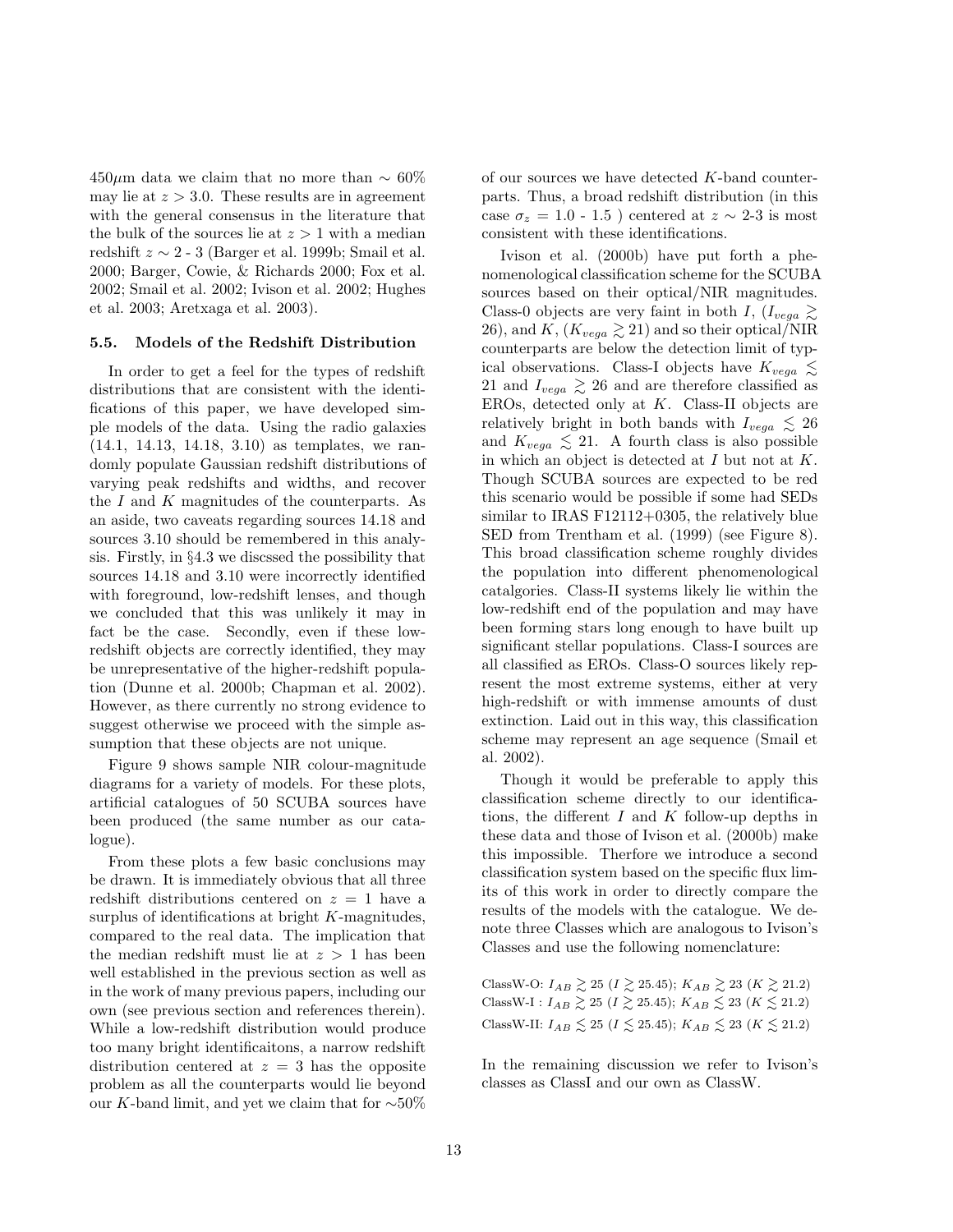We have generated 5000 artificial SCUBA sources and these have been grouped, for each model realization, into their respective Class. These results are presented in Tables 6.3 and 6.4.

The number of objects in ClassW-0 obviously increases with increasing  $z_p$ , since as the objects are shifted to a higher median redshift a larger fraction drop below the detection limit. The number of Class-II objects correspondingly decreases. At  $z_p = 1$ , 70-90% of the NIR counterparts are classified as ClassW-II and would be detected in our data (and typical optical or NIR surveys), at  $z_p = 2$  approximately 50%-60% (depending on the width of the distribution), and at  $z_p = 3$ , 10% -30%. In most cases the number of objects classified at ClassW-I is small. This is a consequence of both the observational limits at  $I$  and  $K$  and the location of the redshift tracks of the four template galaxies. Once a galaxy becomes undetectable at I the redshift window over which it is visible in K is comparatively short. The exception to this is the highest redshift set of simulations,  $z_p = 3$ , in particular the narrow redshift distribution. In this scenario most galaxies are located in the neighborhood of  $z \sim 3$  where these template galaxies are expected to be visible at  $K$  but not at  $I$  (see Figure 7). Thus, the template galaxies tend to "bunch up" within ClassW-I.

We may set some strict limits on the fraction of real CUDSS SCUBA sources in each group. There are 11 radio-detected sources with counterparts detected in both  $I$  and  $K$  and therefore at least 22% of the sample are ClassW-II objects. Including the likely identifications discussed in §5.3 increases this fraction to 32%. There is one radio source that is detected with  $K_{AB} \leq 23$  but not in  $I$ , plus three likely identifications. This sets a lower limit on the fraction of sources that are ClassW-I at 2-8%. There are five empty fields in the  $3^h$  field, and two radio sources with  $I_{AB} \geq 25$ and  $K_{AB} \geq 23$ . This sets a lower-limit on the fraction of ClassW-O sources at 14%. We can also set an upper-limit on the number of objects in this group from the radio detections at  $\langle 76\% \rangle$  and from all the likely identifications,  $< 60\%$ . Comparing these limits with Table 7 we see that a high median redshift of  $z \sim 2-3$ , with a broad redshift distribution produces the best reproduction of the data.

These fractions are all broadly consistent with

the classification of sources in two other systematically selected samples, the "8 mJy Survey" (Ivison et al. 2002) and the deeper lensing survey of Smail et al. (2002). If the separation of objects in ClassII-Class0 is the result of an evolutionary sequence, and surveys of different flux-limits are selecting different redshift regimes (Chapman et al. 2002; Ivison et al. 2002) one might expect to see differences between the fraction of objects in each Class for different surveys. Though there is no significant difference in the number of ClassII objects we have in our catalogue, compared to other groups, we do have an unusually large number of very bright, low-redshift, counterparts. This would be expected if we are biased towards a population at lower redshift than shallower surveys. Indeed, none of our low-redshift objects would have been detected in a survey with an 8 mJy flux-limit. Moreover, though observations which reach deeper flux-limits than the CUDSS would also be expected to be sensitive to these lowerredshift sytems, they survey much smaller sky areas (Hughes et al. 1998) and the bulk are lensing surveys (Smail, Ivison, & Blain 1997; Cowie, Barger, & Kneib 2002), designed to pick up lensed SCUBA sources behind galaxy clusters. Thus, perhaps they simply have not have covered enough of the low-redshift universe to detect these objects, which make up a small fraction of the overall SCUBA population.

# 5.6. SCUBA sources and optical/NIRselected poplations

Of key interest is the overlap between the SCUBA sources and the ERO population. Given only our secure radio identifications, at least 10% of the CUDSS sources are associated with bright EROs (that is, ClassW-II EROs). Including the likely identifications raises this fraction to 22%. This sets a strict upper-limit to the number of bright EROs since there are no EROs within 8′′of a SCUBA source that were not chosen as the best (and likely) identification. This agrees very well with the estimate of Ivison et al. (2002) that approximately one third of the "8 mJy Survey" sources are classified as EROs.

However, in Table 7 we see the fraction of ClassW-II EROs is not very sensitive to the redshift distribution. Of more interest, but harder to estimate, is the total number of SCUBA sources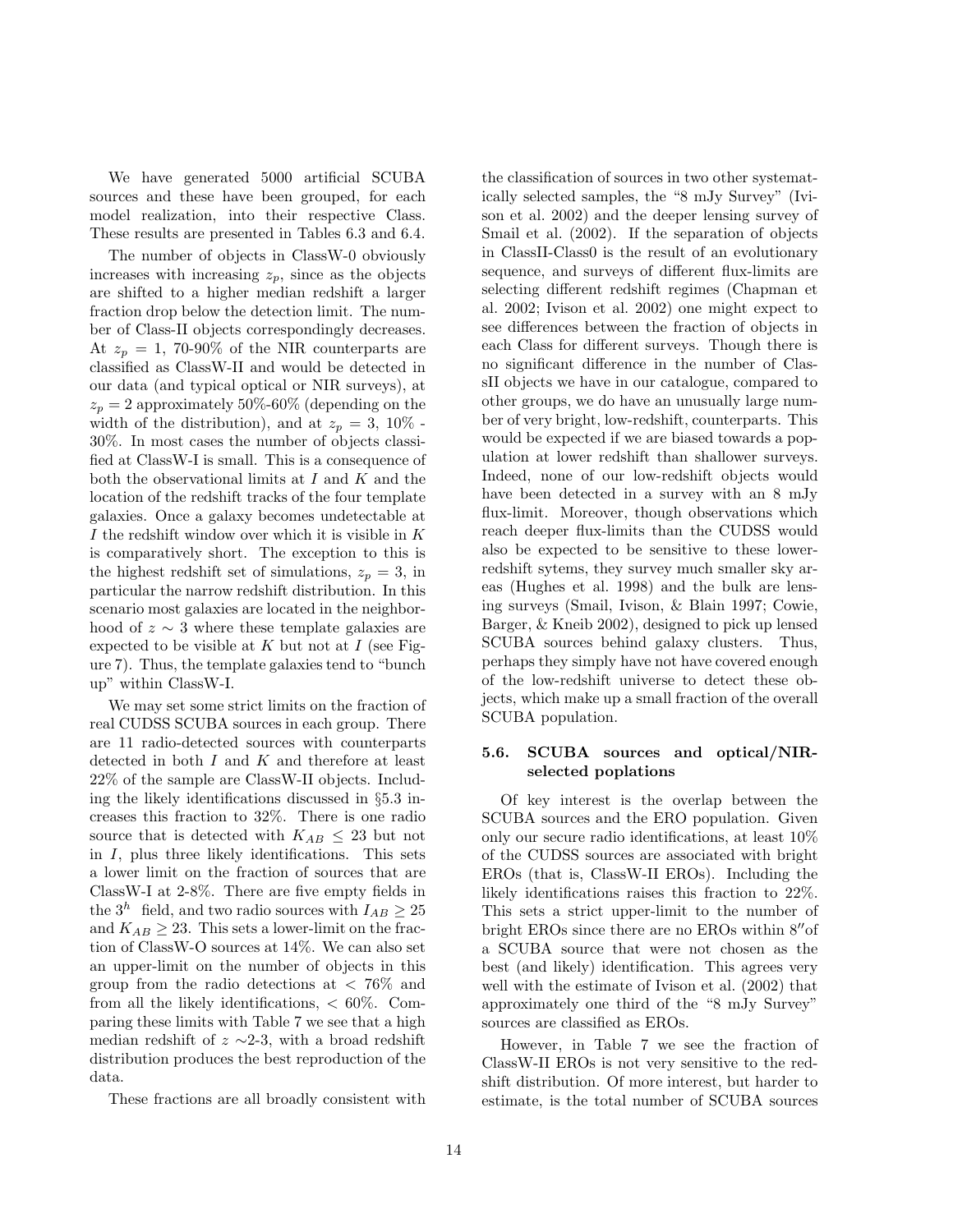associated with EROs, over all magnitudes. Between  $z_{peak} \sim 2$  and  $z_{peak} \sim 3$  there is a substantial difference in the expected number of total ERO counterparts, ranging from 60% to 90%. Unfortunately, bulk of these lie at faint  $K$  magnitues where the ERO population has been sparseley studied. We may place an upper-limit on the true fraction based on the 8 radio sources which are not EROs ( $\leq 84\%$ ) and the lower-limit of 22% from the number of bright ERO identifications.

The surface density of EROs is not well constrained, due to small area coverage and the strong clustering of the population. However, if we take  $\sim$  2-3 arcmin<sup>-2</sup> as a reasonable surface density for  $K_{AB} \geq 23$  EROs (Smith et al. 2002; Wehner, Barger, & Kneib 2002), and note that SCUBA galaxies with  $S_{850\mu m} \geq 3$  mJy have a surface density of  $\sim 0.5$  arcmin<sup>-2</sup> then as many as 10% of EROs to this K-limit may be submillimeter bright.

During the discussion in the previous sections we concluded that the remaining  $~\sim~50\%$  of the CUDSS sources which are unidentified do not have identifications present in our  $K$ -image but all lie in ClassW-0, with  $K_{AB} \gtrsim 23$  and  $I_{AB} \gtrsim 26$ . In Figure 10 we show the distribution of  $I$  and  $K$ magnitudes for  $z_{peak}=3$  and  $\sigma_z = 1.0, 1.5$ . It is immediately obvious that  $K$  observations remain the method of choice over  $I$  for detecting these counterparts. Roughly 80% of the counterparts have  $K_{AB} \leq 26$  ( $K_{vega} \leq 24.2$ ) while at I the objects are very evenly distributed over a wide range in magnitude.

Smail et al. (2002) have reported a median magnitude of  $I \geq 26$  for the counterparts in their lensed sample, clearly implying the bright submillimeter sources are distinct from optically selected populations. The optical counterparts in our survey are also faint, though they have a slightly brighter median magnitude than found by Smail et al. (2002). Roughly 40% of our sample have secure or likely identifications with  $I_{AB} \leq 25$  ( $I_{vega} \leq$ 24.5). Therefore our median I-magnitude will surely be  $I_{AB} \lesssim 26$ . The "8 mJy survey" has also reported an abundance of relatively bright optical and NIR counterparts. With deep 1.4 GHz imaging (Ivison et al. 2002) they have secured positions for 18/30 sources in their catalogue. Roughly 90% of these have optical counterparts with  $I < 25$  $(I_{AB}$  <25.5), which implies ~50% of their entire sample is brighter than this limit.

The Smail et al. lensing project and the "8 mJy survey" target slightly different  $850 \mu m$  flux regimes and therefore one might expect a variation in optical/NIR magnitudes between the two samples. However, different behaviours of the K-corrections at  $850\mu m$  and in the optical/NIR, means the relationship between optical or NIR magnitude and submillimeter flux is a combination of both the intrinsic properties of the galaxies and the redshift distribution.If intrinsic (and hence observed) submillimeter flux increases with redshift (Chapman et al. 2002; Ivison et al. 2002), the optical/NIR properties were uniform across the submillimeter population, this would lead predominantly fainter counterparts in these bands for the brightest SCUBA sources.

Smail et al. (2002) found that though the submillimeter sources possess a wide range of optical/NIR properties, faint SCUBA sources  $(S_{850\mu m} < 4$  mJy) are typically identified with very faint NIR counterparts (albeit dealing with small numbers of sources). In Figure 11 we plot the K-magnitude of the identifications in this work against the  $850\mu$ m flux densities, as well as the results of Smail et al. and Ivison et al. (2002). The 13 radio sources with K-band detections are represented by the solid circles, the Smail et al sources are denoted by the open circles and the Ivsion et al. by the open triangle. It is immediately seen that some fainter SCUBA sources in this sample have very bright NIR counterparts. Also plotted (crosses) are the likely identifications from  $\S 5.3$  which also show a broad range of  $K$ magnitudes (a factor of 25 in flux) for a very small range of submillimeter flux (a factor of 3 in flux). Thus, we see no evidence in these data for a trend in K-magnitude with submillimeter flux, and in particular our faint submillimeter sources are not restricted to faint K-band counterparts. However, since this does not appear to be the case for the other two surveys this again highlights the possibility that different surveys are sensitive to different objects or redshift regimes.

#### 6. Conclusions

(i) Using multi-wavelength data, but focusing on the NIR, we have selected identifications for submillimeter sources in the CUDSS  $14^h$  field. We argue that our NIR algorithm is just as ef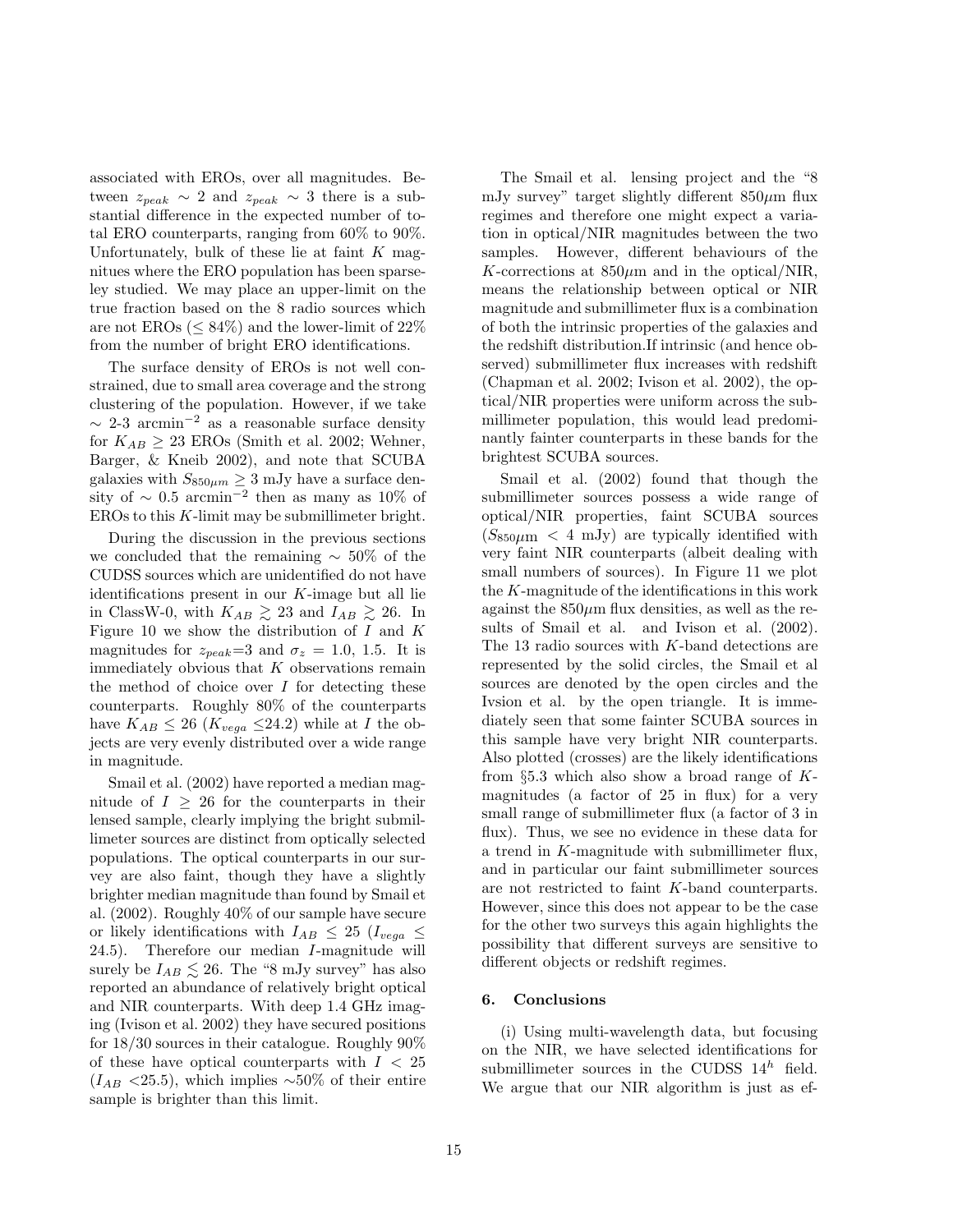fective at correctly identifying the counter-parts as radio follow-up, with minimal contamination from incorrect identifications.

(ii) Using the securely identified radio sources as templates we select other likely identifications, based on common properties. We discuss these identifications in detail and find that many are very red and show unusual morphologies.

(iii) We claim that we have identified ∼50% of the submm sources in the CUDSS sample. Almost all of these identifications have  $I_{AB} < 25$ , and therefore many are within reach of deep spectroscopic observations on 8-m class telescopes.

(iv) We present the spectroscopic and estimated redshifts for the identifications. We use the 1.4 GHz-to-850 $\mu$ m flux ratio, and the Yun & Carilli (2002) template SED fitting technique as our main methods. We also use the radio sources as templates to estimate NIR photometric redshifts for the non-radio detected identifications.

(v) We place a lower-limit on the median redshift of this population of  $z \geq 1.4$ . We argue that  $4\%$ -10% of the sources lie at  $z < 1.0$ , and at least 40\% lie at  $z < 3$ .

(vi) Using simple models of the redshift distribution we argue that these data are consistent with a high median redshift ( $z \sim 3.0$ ) and a broad distribution ( $\sigma_z = 1.0$  - 1.5 for a Gaussian distribution).

(vii) To a NIR limit of  $K_{AB} < 23.0, \sim 10-22\%$ of our identifications are classified as EROs. However, we argue that EROs truly make up ∼60-84% of the sample, with the bulk of these found below our  $K$ -band limit. Most of the remaining identifications, though not technically classified as EROs will still be very red. Hence deep K-band imaging will continue to be an important tool in the follow-up of these sources.

(viii) Our submillimeter sample, which spans a range of  $3 \lesssim S_{850_{\mu}m} \lesssim 8$  mJy, shows no correlation between K magnitude and submillimeter flux.

#### Acknowledgments

We are grateful to the many members of the staff of the Joint Astronomy Centre who have helped us with this project. Research by Tracy Webb was supported by the National Sciences and Engineering Council of Canada, the Canadian National Research Council, the Ontario Graduate Scholarship Program, the Walter C. Sumner Foundation, and the NOVA Postdoctoral Fellowship program. At the start of this program, research by Simon Lilly was supported by the National Sciences and Engineering Council of Canada and by the Canadian Institute of Advanced Research. Research by Stephen Eales, David Clements, Loretta Dunne and Walter Gear is supported by the Particle Physics and Astronomy Research Council. Stephen Eales also acknowledges support from Leverhulme Trust. The JCMT is operated by the Joint Astronomy Centre on behalf of the UK Particle Physics and Astronomy Research Council, the Netherlands Organization for Scientific Research and the Canadian National Research Council.

#### REFERENCES

- Adelberger, K.L., & Steidel, C.C, 2000, ApJ, 544, 21
- Alexander, D.M., Bauer, F.E., Brandt, W.N., Hornschemeier, A.E., vignali, C., Garmire, G.P., Schneider, D.P., Chartas, G., & Gallagher, S.C., 2003, AJ, 125, 383
- Almaini, O. et al. 2003, MNRAS, 338, 303
- Archibald, E., Dunlop, J.S., Hughes, D.H., Rawlings, S., Eales, S.A., & Ivison, R.J., 2001, MN-RAS, 323, 417
- Archibald, E.N., Dunlope, J.S., Jimenez, R., Friaca, A.C.S., McLure, R.J., & Hughes, D.H., 2002, MNRAS, 336, 353
- Aretxaga, I., Hughes, D.H., Chapin, E.L., Gaztanaga, E., Dunlop, J.S., & Ivison, R., 2002, astro-ph/0205313, MNRAS, in press
- Barger, A.J., Cowie, L.L., Sanders, D., Fulton, E., Taniguchi, Y., Sato, Y., Kaware, K., & Okuda, H., 1998, Nature, 394,248
- Barger, A.J., Cowie, L.L., & Sanders, D.B., 1999, ApJ, 518, 5
- Barger, A.J., Cowie, L.L., Smail, I., Ivison, R.J., Blain, A.W., & Kneib, J.-P., 1999, AJ, 117, 2656
- Barger, A., Cowie, L.L., & Richards, E.A., 2000, AJ, 119, 2092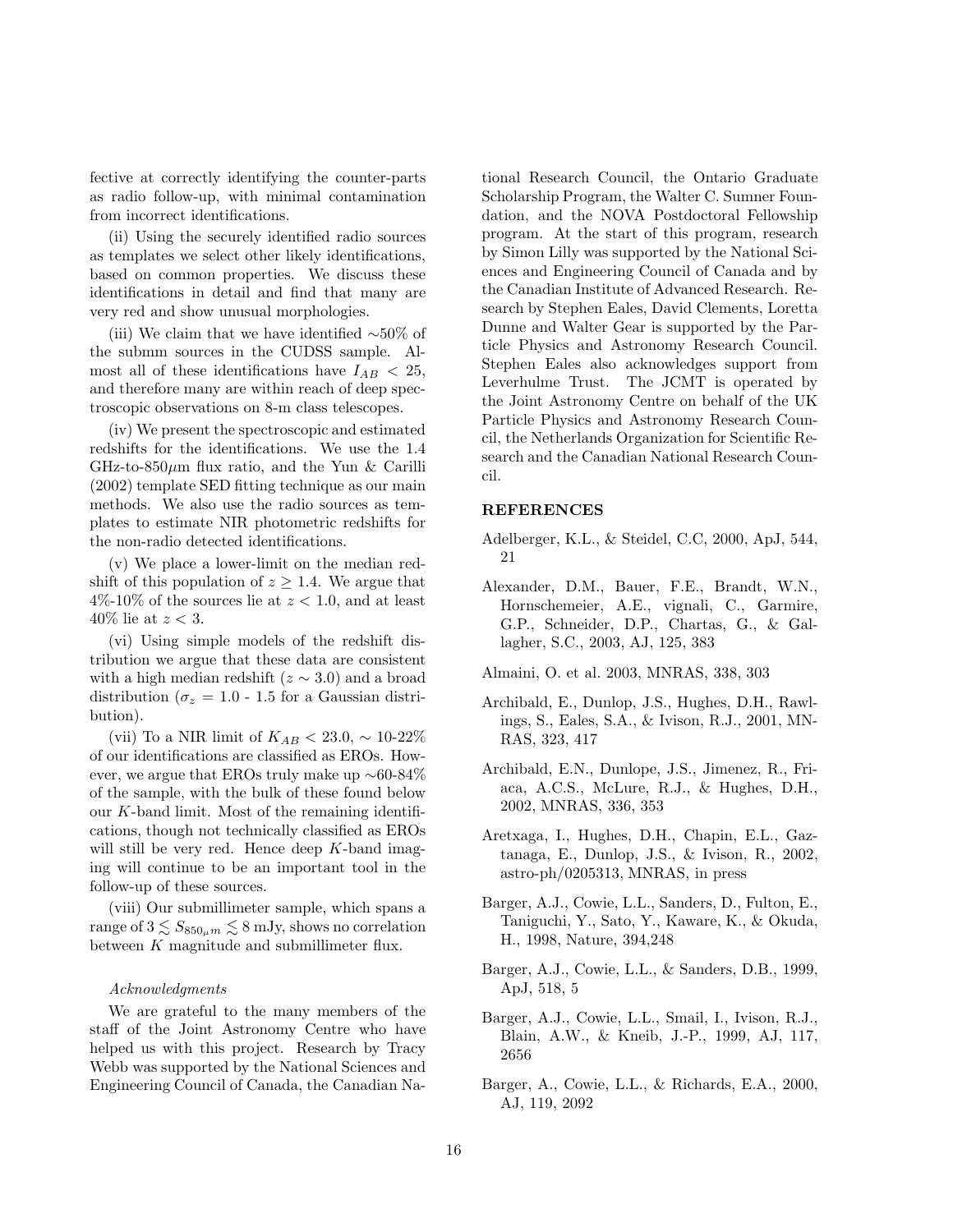- Barger, A.J., Cowie, L.L., Bautz, M.W., Brandt, W.N., Garmire, G.P., Hornschemeier, A.E., Ivison, R.J., & Owen, F.N., 2001, AJ, 122, 2177
- Baugh, C.M., Cole, S., & Frenk, C.S., 1996, MN-RAS, 284, 1361
- Bernstein, G.M. 1994, ApJ, 424, 569.

Blain, A.W. 1996, MNRAS, 283, 1340.

- Blain, A.W., Kneib, J.-P., Ivison, R.J. & Smail, I. 1999a, ApJ, 512, L87
- Blain, A.W., Barnard, V.E., & Chapman, S.C., 2003, MNRAS, 338, 733
- Bower, R.G., Lucey, J.R., & Ellis, R.S. 1992, MN-RAS, 254, 601
- Borys, C., Chapman, S.C., Halpern, M., & Scott, D., 2002, MNRAS, 330L, 63
- Bridle, A. H., & Schwab, F. R. 1988, in Synthesis Imaging in Radio Astronomy, eds. R. A. Perley, F. R. Schwab, A. H. Bridle, ASP Conference Series Vol. 6, p.247-258
- Carilli, C.L. & Yun, M.S. 1999, ApJ, 513, 13
- Chapman, S., Scott, D., Steidel, C., Borys, C., Halpern, M., Morris, S., Adelberger, K., Dickinson, M., Giavalisco, M., & Pettini, M. 2000, MNRAS, 319 318
- Chapman, S., et al 2001, ApJ, 548, L17
- Chapman, S.C., Lewis, G.F., Scott, D., Borys, C., & Richards, E. 2002, ApJ, 570, 557
- Chapman, S.C., Blain, A.W., Ivison, R.J., Smail, I.R., 2003, Nature, 422, 695
- Cimatti, A. et al. 1999, å, 352, L45
- Coleman, G.D., Wu, C.-C., & Weedman D.W., 1980, ApJS, 43, 393
- Combes, F., 1999, A&SS, 269/270, 405
- Cowie, L.L., Songaila, A., & Barger, A.J., 1999, ApJ, 118, 603
- Cowie, L.L., Barger, A.J., & Kneib, J.-P., 2002, AJ, 123, 2197
- Dannerbauer, H., Lehnert, M.D., Lutz, D., Tacconi, L., Bertoli, F., Carilli, C., Genzel, R., & Menten, K. 2002, ApJ, 573, 473
- Dey, A., Graham, J.R., Ivison, R.J., Smail, I., Wright, G.S., & Liu, M.C., 1999, ApJ, 519, 610
- Dunlop, J. et al., 2002, astro-ph/0205480, submitted to MNRAS
- Dunne, L., Clements, D.L., & Eales, S. 2000, MN-RAS, 319, 813
- Dunne, L., Eales, S., Edmunds, M., Ivison, R., Alexander, P., & Clements D.L., 2000, MN-RAS, 315, 115
- Eales, S., Lilly S. , Gear, W., Dunne, L., Bond, R.J., Hammer, F., Le Fèvre, O., & Crampton, D. 1999, ApJ, 515, 518
- Eales, S., Lilly, S.J., Webb, T.M., et al 2000
- Downes, A.J.B., Peacock, J.A., Savage, A., & Carrie, D.R., 1986, MNRAS, 218, 31
- Eggen, O.J., Lynden-Bell, D., & Sandage, A.R., 1962, ApJ, 136, 748
- Fixsen, D.J., Dwek, E., Mather, J.C., Bennet, C.J., & Shafer, R.A. 1998, ApJ, 508, 123
- Flores, H. et al. 1999a, å, 343, 389
- Flores, H. et al. 1999b, ApJ, 517, 148
- Fomalont, E.B., Windhorst, R.A., Kristian, J.A., & Kellerman, K.I. 1991, AJ, 102, 1258
- Fox, M.J. et al. 2002, MNRAS, 331, 839
- Frayer, D.T., Ivison, R.J., Scoville, N.Z., Evans, A.S., & Yun, M. 1998, ApJ, 514, L13
- Frayer, D.T., Ivison, R.J., Scoville, N.Z., Yun, M., Evans, A.S., Smail, I., Blain, A.W., & Kneib, J.-P. 1999, ApJ, 506, L7
- Frayer, D.T., Smail, I., Ivison, R.J., & Scoville, N.Z., 2000, AJ, 120, 1668
- Frayer, D.T., 2001, Deep millimeter surveys: implications for galaxy formation and evolution, eds. Lowenthal, J.D., & Hughes, D.H., (Singapore: World Scientific Publishing), 117, astroph/0007334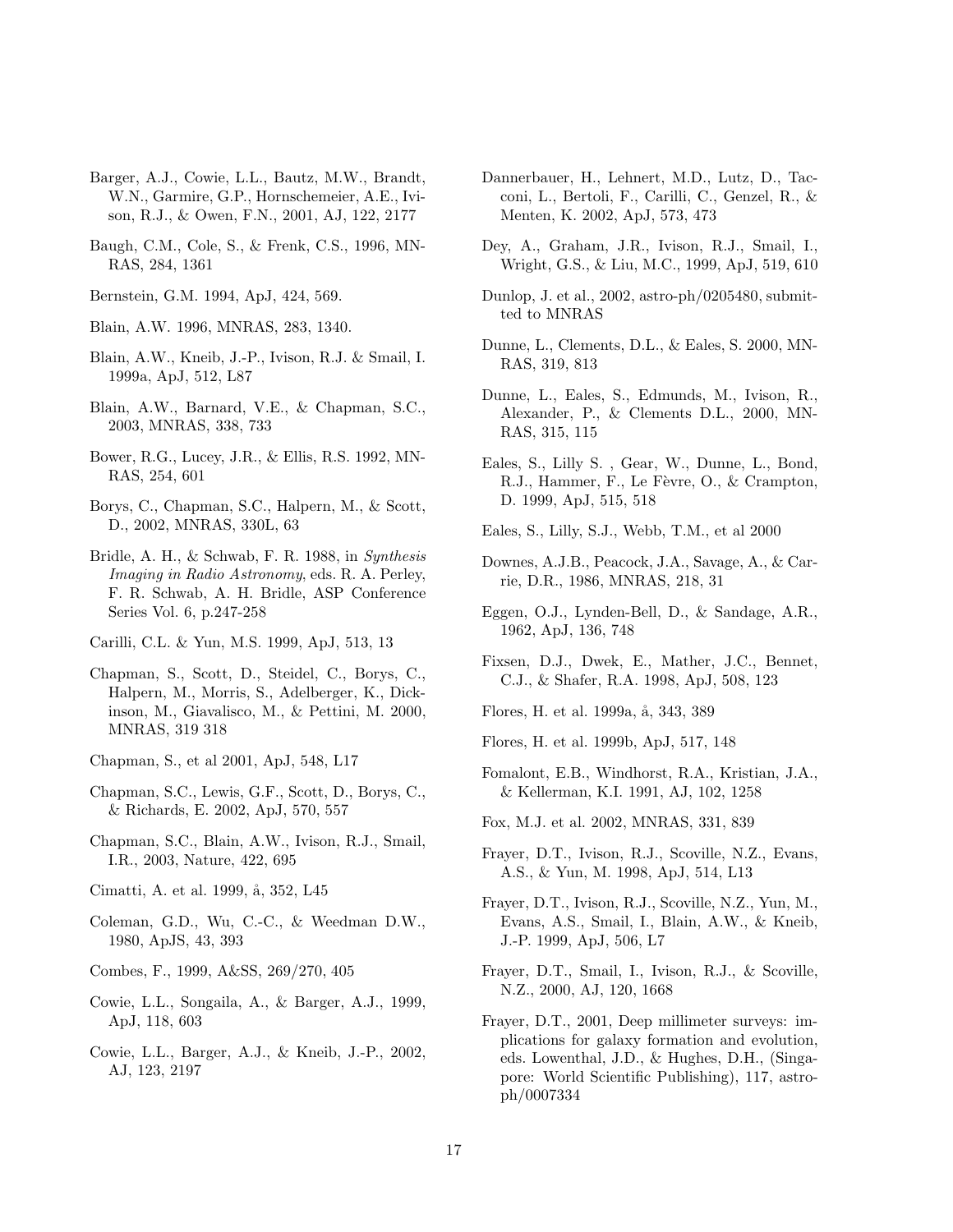- Frayer, D.T., Armus, L., Scoville, N.Z., Blain, A.W., Reddy, N.A., Ivison, R.J., & Smail, I., 2003, -ph/0304043, ApJ, in press
- Fukugita, M, Hogan, C.J., & Peebles, P.J.E. 1998, ApJ, 503, 518
- Gear, W., Lilly, S.J., Stevens, J.A., Clements, D.L., Webb, T.M., Eales, S.A., & Dunne, L. 2000, MNRAS, 316, 51
- Genzel, R., Baker, A.J., Tacconi, L.J., Lutz, D., Cox, P., Guilloteau, S., & Omont, A 2003, ApJ, 584
- Granato, G.L., Silva, L., Monaco, P., Panuzzo, P., Salucci, P., De Zotti, G., Danese, & L. 2001, MNRAS, 324, 757
- Hammer, F., Crampton, D., Le Fèvre, O.,  $&$  Lilly S.J., 1995a, ApJ, 455, 88
- Hammer, F., Crampton, D., Lilly S.J., Le Fèvre, O.,& Kenet, T., 1995b, MNRAS, 276, 1085
- Hogg, D.W., 2001, AJ, 121, 1207
- Hughes, D.H. et al 1998, Nature, 394, 241
- Hughes, D.H., 2000, the Future of Submillimetre and Millimetre Cosmology, eds, Mangum, J.G., & Radford, J.E., (Astronomical Society of the Pacific), 166, astro-ph/9909130
- Hughes, D.H. et al. 2003, MNRAS, 335, 871
- Hunt,L.K., Mannucci, F., Testi.L., Migliorini,S., Stanga, R.M., Baffa, C., Lisi, F., & Vanzi, L., 1998, AJ, 115, 2594
- Isaak, K.G., Priddey, R.S., McMahon, R.G., Omont, A., Peroux, C., Sharp, R.G., & Withington, S. 2000, MNRAS, 329, 149
- Ivison, R.J, Dunlop, J.S., Smail, I., Dey, A., Liu, M.C., & Graham, J.R., 2000, ApJ, 542, 271
- Ivison, R.J., Smail, I., Barger, A.J., Kneib, J.-P., Blain, A.W., Owen, F.N., Kerr, T.H., & Cowie, L.L, 2000b, MNRAS, 315, 115
- Ivison, R.J., Smail, I., Frayer, D.T., Kneib, J.-P., Blain, A.W. 2001, ApJL, 561, 45
- Ivison, R.J., et al, 2002, submitted to MNRAS, astro-ph/0206432
- Kauffmann,G & Charlot, S., 1998, MNRAS, 297, L23
- Kennicutt, R.C. Jr., 1998, ApJ, 498, 541
- Ledlow, M.J., Smail, I., Owen, F.N., Keel, W.C., Ivison, R.J., & Morrison, G.E. 2002, ApJ, 577, 79
- Le Fèvre, O., et al., 2000, MNRAS, 311, 565
- Lilly, S.J., Le Fèvre, O.,  $\&$  Crampton, D., Hammer, F., & Tresse, L., 1995, ApJ, 455, 50
- Lilly, S.J., Hammer, F., Le Fèvre, O.,  $& Cramp$ ton, D., 1995, ApJ, 455, 75
- Lilly, S.J., Le Fèvre, O., Hammer, F. & Crampton, D. 1996, ApJ, 460, 1

Lilly, S.J. et al. 1999, ApJ, 518, 641

Lutz, D. et al. 2001, A&A, 378, 70

- Madau, P. et al., 1996, MNRAS, 283, 1388
- Madau, P., Pozzetti, L. & Dickinson, M. 1998, ApJ, 489, 106
- Magliocchetii, M., Moscardini, L., Panuzzo, P., Granato, G.L., De Zotti, G., & Danese, L. 2001, MNRAS, 325, 1553
- McCracken, H., Le Fèvre, O., Brodwin, M., Foucaud, S., Lilly, S.J., Crampton, D., & Mellier, Y., 2001, A&A, 376, 756
- Moriondo, G., Cimatti, A., & Daddi, E., 2000, å, 364, 26
- Omont, A., Beelen, A., Bertoldi, F., Cox, P., Carilli, C.L., Priddey, R.S., McMahon, R.G., & Isaak, K.G., 2003, A&A, 398, 857
- Patton, D.R. et al. 2001, in press, astroph/0109428
- Peacock, J.A. et al. 2000, MNRAS, 318, 535
- Persson, S.E., Murphy, D.C., Krzeminski, W., Roth, M., & Rieke, M.J., 1998, AJ, 116, 2475

Richards, E.A., 2000, ApJ, 533, 611

Sanders, D.B. & Mirabel, I.F., 1996, ARA&A, 34, 749

Scodeggio, M. & Silva, D.R., 2000, aa, 359, 953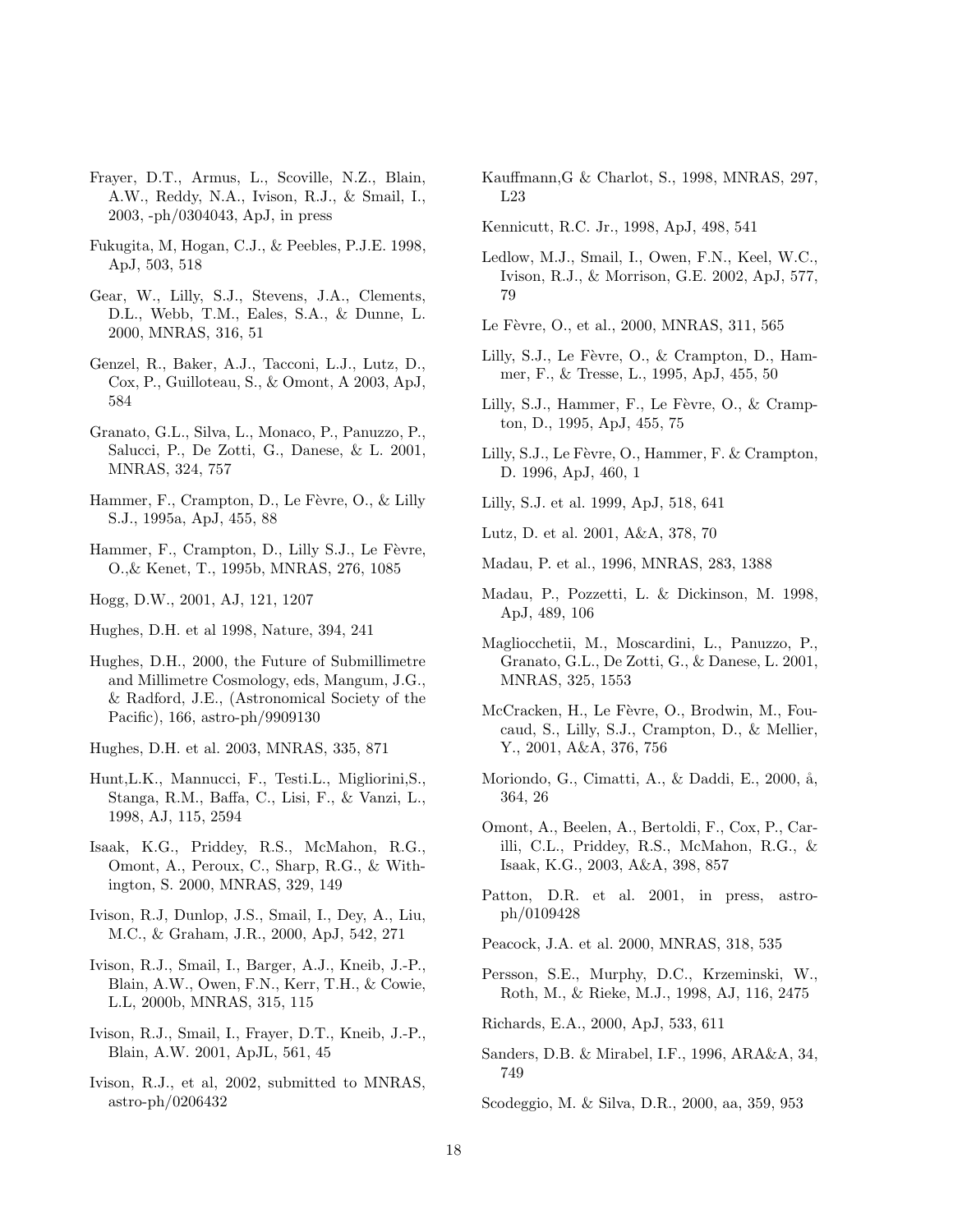Scott, S. et al. 2002, MNRAS, 331, 817

- Shapley, A., Steidel, C., Adelberger, K.L., Dickinson, M., Giavalisco, M., & Pettini, M. 2001, ApJ, 562, 95
- Smail, I., Ivison, R., & Blain, A., 1997, ApJ, 490, L5
- Smail, I., Ivison, R.J., Kneib, J.-P., Cowie, L.L., Blain, A.W., Barger, A.J., Owen, F.N., & Morrison, G. 1999, MNRAS, 308, 1061
- Smail, I., Ivison, R.J., Owen, F.N., Blain, A.W., & Kneib, J.-P., 2000, 528, 612
- Smail, I., Ivison, R.J., Blain, A.W., & Kneib, J.- P., 2002, MNRAS
- Smith, G.P., et al., 2002, MNRAS, 330, 1

Soifer, B.T., et al., 1984, ApJ, 283, L1

- Steidel, C. & Hamilton, D., 1993, AJ, 105, 6
- Steidel, C.C., Giavalisco, M., Pettini, M., Dickinson, M., & Adelberger, K. 1996, ApJ, 462, L17
- Steidel, C.C., Adelberger, K.L., Giavalisco, M., Dickinson, M. & Pettini, M. ApJ, 519, 1
- Waskett, T.J., Eales, S.A., Gear, W.K., Puchnarewicz, E.M., Lilly, S.J., Flores, H. Webb, T., Clements, D., 2003, submitted to MNRAS
- Trentham, N., Kormendy, J., & Sanders, D.B. 1999, AJ, 117, 2152
- Townsend, R.H.D., Ivison, R.J., Smail, I., Blain, A.W., & Frayer, D.T., 2001, MNRAS, 328, L17
- Webb, T.M., et al., 2003, ApJ, 582, 6
- Webb, T.M. Eales, S., Lilly., S.J., Clements, D.L., Dunne, L., Gear., W.K., Flores, H., & Yun, M., 2003, ApJ,
- Wehner, E.H., Barger, A.J., & Kneib, J.-P., 2002, ApJ, 557, L83
- Yun, M. & Carilli, C., 2002, ApJ, in press

Zepf, S.E. 1997, Nature, 390, 377

This 2-column preprint was prepared with the AAS LATEX macros v5.0.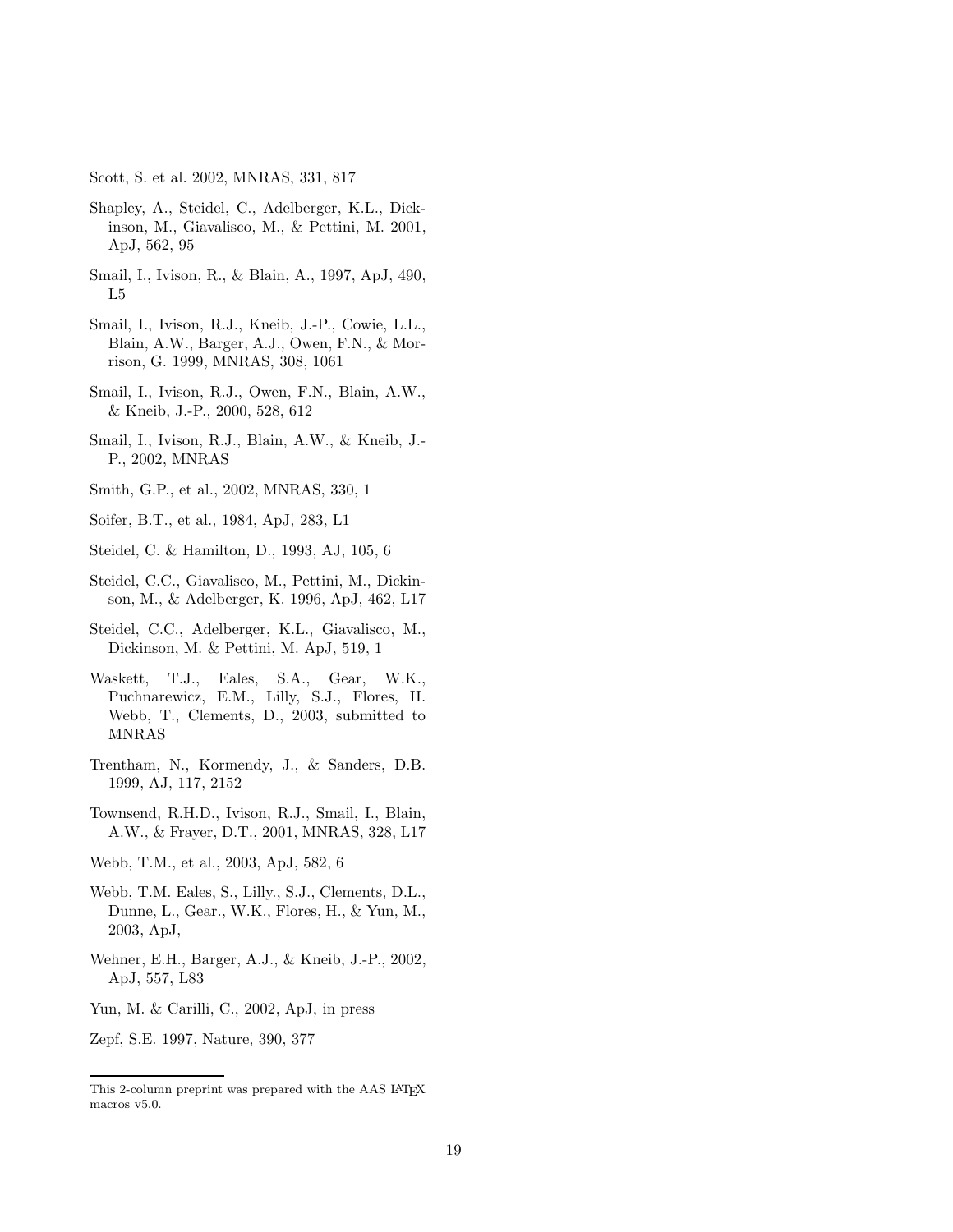| Name               | Old Name | R.A. and Decl. (J2000.0) | S/N     | $S_{850\mu m}$ mJy |
|--------------------|----------|--------------------------|---------|--------------------|
| <b>CUDSS 14.1</b>  | 14A      | 14 17 40.25, 52 29 06.50 | 10.1    | $8.7 \pm 1.0$      |
| CUDSS 14.2         | 14B      | 14 17 51.70, 52 30 30.50 | 6.3     | $5.5 \pm 0.9$      |
| <b>CUDSS 14.3</b>  | $\cdots$ | 14 18 00.50, 52 28 23.50 | 5.4     | $5.0 \pm 1.0$      |
| <b>CUDSS 14.4</b>  | $\cdots$ | 14 17 43.35, 52 28 14.50 | 5.3     | $4.9 \pm 0.9$      |
| <b>CUDSS 14.5</b>  | $\cdots$ | 14 18 07.65, 52 28 21.00 | 4.5     | $4.6 \pm 1.0$      |
| <b>CUDSS 14.6</b>  | $\cdots$ | 14 17 56.60, 52 29 07.00 | 4.2     | $4.1 \pm 1.0$      |
| CUDSS 14.7         | $\cdots$ | 14 18 01.10, 52 29 49.00 | 3.2     | $3.2 \pm 0.9$      |
| CUDSS 14.8         | 14E      | 14 18 02.70, 52 30 15.00 | 4.0     | $3.4 \pm 0.9$      |
| CUDSS 14.9         | $\cdots$ | 14 18 09.00, 52 28 04.00 | 4.1     | $4.3 \pm 1.0$      |
| CUDSS 14.10        | $\cdots$ | 14 18 03.90, 52 29 38.50 | $3.5\,$ | $3.0 \pm 0.8$      |
| CUDSS 14.11        | $\cdots$ | 14 17 47.10, 52 32 38.00 | 3.5     | $4.5 \pm 1.3$      |
| CUDSS 14.12        | $\cdots$ | 14 18 05.30, 52 28 55.50 | 3.4     | $3.4 \pm 1.0$      |
| <b>CUDSS 14.13</b> |          | 14 17 41.20, 52 28 25.00 | 3.4     | $3.3 \pm 1.0$      |
| CUDSS 14.14        |          | 14 18 08.65, 52 31 03.50 | 3.3     | $4.6 \pm 1.3$      |
| <b>CUDSS 14.15</b> | $\cdots$ | 14 17 29.30, 52 28 19.00 | 3.1     | $4.8 \pm 1.5$      |
| <b>CUDSS 14.16</b> | .        | 14 18 12.25, 52 29 20.00 | 3.7     | $4.7 \pm 1.4$      |
| <b>CUDSS 14.17</b> | $\cdots$ | 14 17 25.45, 52 30 44.00 | 3.3     | $6.0 \pm 2.1$      |
| CUDSS 14.18        | 14F      | 14 17 42.25, 52 30 26.50 | 3.0     | $2.6 \pm 0.9$      |
| CUDSS 14.19        |          | 14 18 11.50, 52 30 04.00 | 3.0     | $3.9 \pm 1.3$      |
| <b>CUDSS 14.20</b> | $\cdots$ | 14 17 50.40, 52 31 04.00 | 3.0     | $2.8 \pm 0.9$      |
| <b>CUDSS 14.21</b> | 14D      | 14 18 02.30, 52 30 51.50 | $3.0\,$ | $2.8 \pm 0.9$      |
| CUDSS 14.22        | .        | 14 17 55.80, 52 32 04.00 | 3.0     | $2.9 \pm 1.0$      |
| <b>CUDSS 14.23</b> | $\cdots$ | 14 17 46.30, 52 33 24.00 | $3.0\,$ | $2.8 \pm 0.9$      |

TABLE 1 THE 14-HOUR FIELD CATALOGUE

TABLE 2 SCUBA SOURCES WITH 1.4 GHZ DETECTIONS

| SCUBA name           | Radio ID          | R.A. and Dec. J2000                                 | $S_{1.4GHz}(\mu Jy)$        | Offset $('')$ |                                              |
|----------------------|-------------------|-----------------------------------------------------|-----------------------------|---------------|----------------------------------------------|
| 14.1                 | 15V18             | 14 17 40.32, 52 29 05.9                             | $134 \pm 20$                | 0.9           | $6.0 \times 10^{-4}$                         |
| 14.3<br>14.9         | 15V23<br>15V67    | 14 18 00.50, 52 28 20.8<br>14 18 09.30, 52 28 03.0  | $138 \pm 21$<br>$67 \pm 17$ | 2.7<br>1.0    | $8.6 \times 10^{-3}$<br>$1.1 \times 10^{-3}$ |
| 14.13                | 15V23             | 14 17 41.81, 52 28 23.4                             | $109 \pm 18$                | 5.8           | $2.9 \times 10^{-3}$                         |
| 14.18<br>$14.19^{a}$ | 15V24<br>$\cdots$ | 14 17 42.08, 52 30 25.2<br>14 18 11.02, 52 30 11.60 | $235 \pm 35$<br>$82 \pm 19$ | 2.0<br>8.5    | $2.4 \times 10^{-4}$<br>$2.5 \times 10^{-2}$ |

<sup>a</sup>This identification is beyond our nominal search radius. Though we expect 5-10% of the identifications to have offsets of  $> 8''$  we cannot regard this identification as secure

TABLE  $3$ SCUBA SOURCES WITH ISO  $7\mu{\rm m}$  and  $15\mu{\rm m}$  Detections

| SCUBA name     | ISO Number | R.A. and Dec. J2000                                | Offset $('')$ | P'           |
|----------------|------------|----------------------------------------------------|---------------|--------------|
| 14.13<br>14.17 | 195        | 14 17 41.81, 52 28 23.0<br>14 17 24.36, 52 30 46.5 | 5.9<br>10.3   | 0.03<br>0.08 |
| 14.18          | 5          | 14 17 42.04, 52 30 25.7                            | 2.1           | 0.0036       |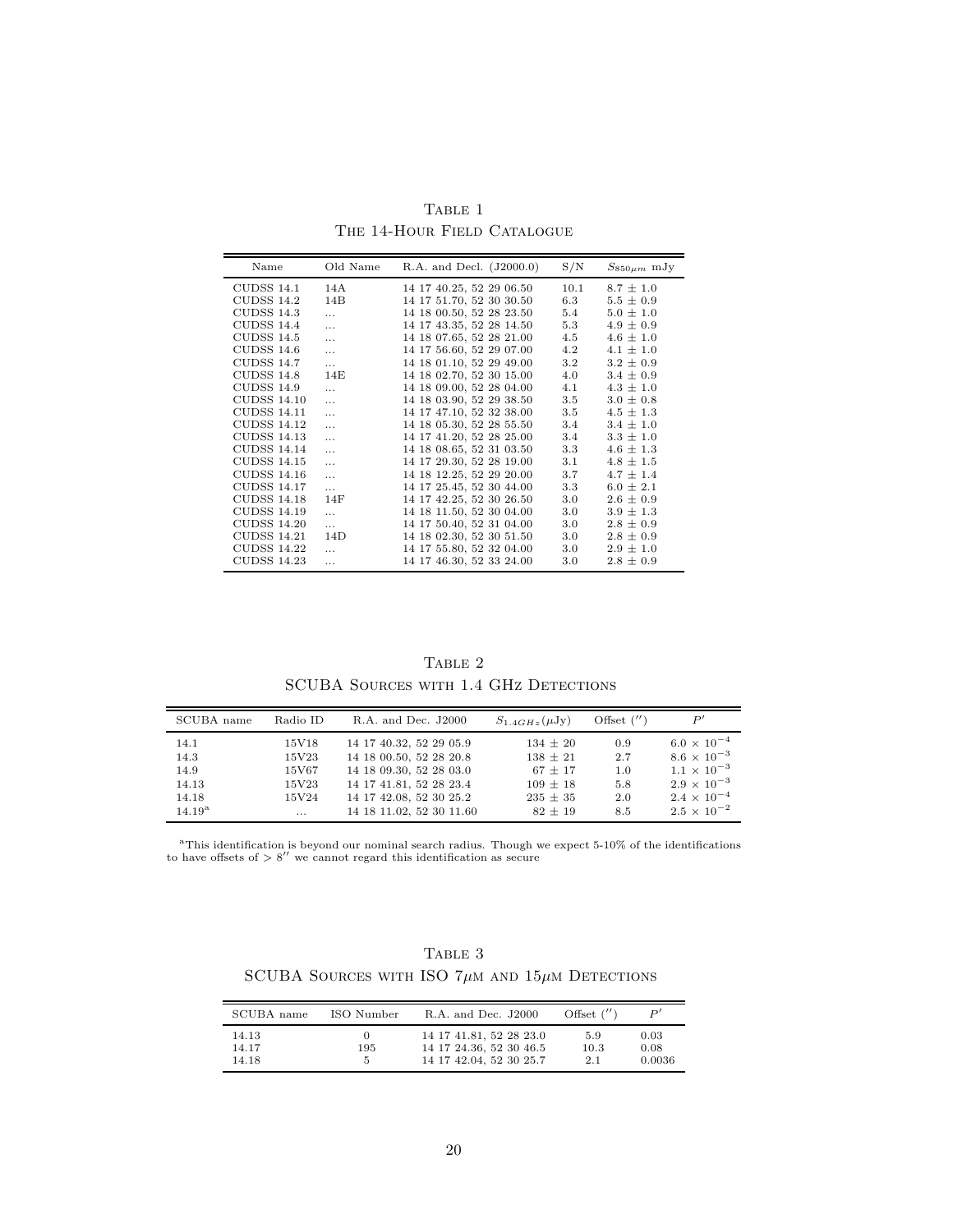| Name               | CFRS name         | $K_{AB}$       | $(I - K)_{AB}$ | R.A. and Dec. J2000      | Offset $('')$ | P'    |
|--------------------|-------------------|----------------|----------------|--------------------------|---------------|-------|
| 14.1 <sup>a</sup>  | $\cdots$          | $21.0 \pm 0.1$ | $3.6 \pm 0.4$  | 14 17 40.32, 52 29 05.90 | 0.9           | 0.041 |
| 14.2               | $\cdots$          | $21.4 \pm 0.1$ | $3.5 \pm 0.4$  | 14 17 51 43, 52 30 25 40 | 5.6           | 0.15  |
| $14.3^{\rm a}$     | $\cdots$          | $21.4 \pm 0.1$ | $3.4 \pm 0.4$  | 14 18 00.40, 52 28 20.30 | 3.3           | 0.076 |
| 14.4               | $\ldots$          | $21.5 \pm 0.1$ | $1.8 \pm 0.3$  | 14 17 43.63, 52 28 18.90 | 5.1           | 0.32  |
| 14.5               | $\cdots$          | $22.3 \pm 0.1$ | $2.7 \pm 0.4$  | 14 18 08.19, 52 28 21.00 | 4.9           | 0.28  |
| 14.6 <sup>b</sup>  | $\cdots$          | $24.0 \pm 0.2$ | $0.2 \pm 0.5$  | 14 17 56.21, 52 29 01.50 | 6.5           | 0.79  |
| 14.7 <sup>b</sup>  | $\cdots$          | $22.2 \pm 0.1$ | $2.8 \pm 1.0$  | 14 18 00.87, 52 29 49.20 | 2.1           | 0.11  |
| 14.8 <sup>b</sup>  | $\ddotsc$         | $22.3 \pm 0.1$ | $2.7 \pm 1.0$  | 14 18 02.87, 52 30 11.11 | 4.2           | 0.25  |
| 14.9 <sup>a</sup>  | $\cdots$          | $21.0 \pm 0.1$ | > 4.0          | 14 18 09:00, 52 28 03:80 | 3.3           | 0.034 |
| 14.10 <sup>b</sup> | $\cdots$          | $22.1 \pm 0.1$ | $1.0 \pm 0.2$  | 14 18 03.97, 52 29 34.15 | 4.4           | 0.42  |
| 14.11              | 03.0986           | $17.3 \pm 0.1$ | $0.0 \pm 0.1$  | 14 17 47.26, 52 32 42.17 | 4.4           | 0.078 |
| 14.12              | $\cdots$          | $22.6 \pm 0.1$ | $1.3 \pm 0.5$  | 14 18 05.17, 52 28 50.40 | 5.2           | 0.55  |
| 14.13              | $03.1157^{\rm a}$ | $18.4 \pm 0.1$ | $2.5 \pm 0.4$  | 14 17 41.81, 52 28 22.99 | 5.8           | 0.010 |
| 14.14              | $\cdots$          | $22.1 \pm 0.1$ | $2.5 \pm 0.4$  | 14 18 09.45, 52 31 05.25 | 7.4           | 0.41  |
| 14.15              | $\cdots$          | $20.7 \pm 0.1$ | $1.5 \pm 0.1$  | 14 17 29.89, 52 28 21.20 | 5.7           | 0.45  |
| 14.16              | 03.0310           | $20.7 \pm 0.1$ | $0.4 \pm 0.1$  | 14 18 11 93, 52 29 14.76 | 6.0           | 0.37  |
| 14.17              | $\cdots$          | $19.5 \pm 0.1$ | $1.6 \pm 0.2$  | 14 17 24.90, 52 30 42.00 | 5.3           | 0.22  |
| 14.18              | $03.1139^{\rm a}$ | $18.6 \pm 0.1$ | $2.4 \pm 0.3$  | 14 17 42.04, 52 30 25.69 | 2.1           | 0.001 |
| 14.19              | $\cdots$          | $22.8 \pm 0.1$ | $2.0 \pm 0.9$  | 14 18 11.22, 52 30 02.30 | 3.0           | 0.30  |
| 14.20              | $\cdots$          | $23.2 \pm 0.1$ | $2.1 \pm 0.8$  | 14 17 50.50, 52 31 01.00 | 3.1           | 0.31  |
| 14.21              | $\cdots$          | $23.2 \pm 0.1$ | $0.4 \pm 0.3$  | 14 18 02.24, 52 30 48.20 | 3.3           | 0.47  |
| 14.22              | $\cdots$          | $22.1 \pm 0.1$ | $2.4 \pm 0.8$  | 14 17 54.91, 52 32 08.24 | 6.9           | 0.49  |
| 14.23              | $\cdots$          | $21.9 \pm 0.1$ | $3.6 \pm 1.0$  | 14 17 46.10, 52 33 22.20 | 2.5           | 0.060 |

TABLE 4 Optical and Near-Infrared Identifications

 $^{\rm a}{\rm This}$  object has been detected at 5 GHz

 $^{\rm b}$  This object also has an LBG association. Please see Table .

TABLE 5 Lyman-Break Galaxy Associations

| SCUBA name | LBG Identification  | Offset (arcsecs) | P'    | Note                                      |
|------------|---------------------|------------------|-------|-------------------------------------------|
| 14.6       | CFDF 64601          | 6.2              | 0.019 | Same ID as Table 4.                       |
| 14.7       | Steidel West2 MMD13 | 7.8              | 0.096 | Different ID than Table 4. Confirmed QSO. |
| 14.8       | Steidel MMD75       | 7.2              | 0.081 | Different ID than Table 4.                |
| 14.10      | Steidel MMD63       | 6.7              | 0.072 | Different ID than Table 4.                |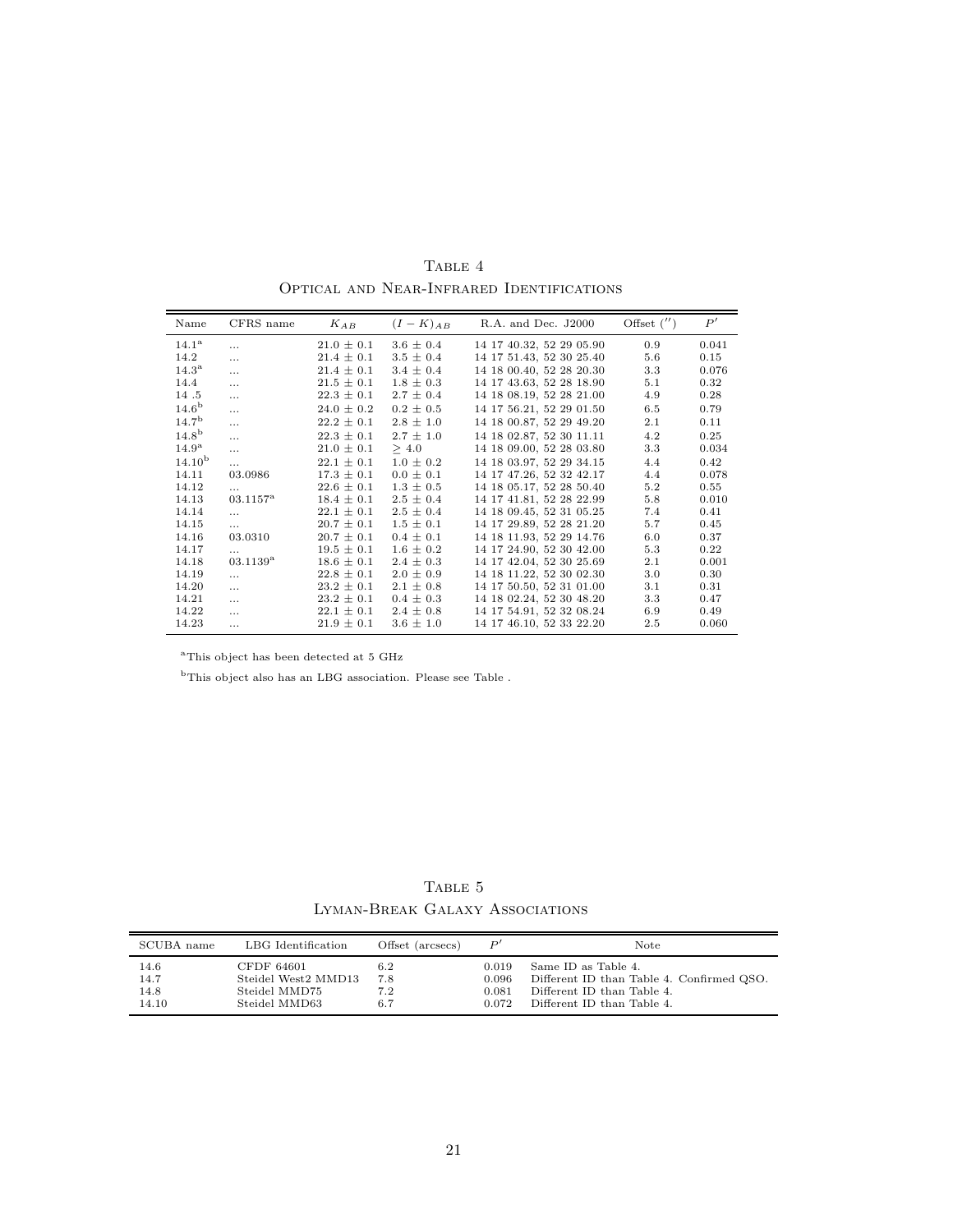| <b>SCUBA</b><br>Name | Millimetric<br>Redshift | Spect.<br>Redshift | <b>NIR</b><br>Redshift <sup>a</sup> | <b>SCUBA</b><br>Name | Millimetric<br>Redshift | Spect.<br>Redshift | <b>NIR</b><br>Redshift <sup>a</sup> |
|----------------------|-------------------------|--------------------|-------------------------------------|----------------------|-------------------------|--------------------|-------------------------------------|
| 3.1                  | > 2.3                   |                    |                                     | 3.26                 | >1.4                    |                    |                                     |
| 3.2                  | >1.6                    |                    |                                     | 3.27                 | $1.3 \pm 0.3$           |                    |                                     |
| 3.3                  | >1.9                    |                    |                                     | 14.1                 | $2.4 \pm 0.5$           |                    | $2.9 \pm 0.5$                       |
| 3.4                  | > 2.0                   |                    | $0.9 \pm 0.2$                       | 14.2                 | >1.4                    |                    | $2.9 \pm 0.5$                       |
| 3.5                  | >1.5                    |                    |                                     | 14.3                 | $2.0 \pm 0.4$           |                    | $2.6 \pm 0.6$                       |
| 3.6                  | $1.3 \pm 0.3$           |                    |                                     | 14.4                 | >1.5                    |                    |                                     |
| 3.7                  | $2.0 \pm 0.4$           |                    | > 1.0                               | 14.5                 | >1.5                    |                    | $3.1 \pm 0.8$                       |
| 3.8                  | $0.29 \pm 0.08$         | 0.0880             |                                     | 14.6                 | >1.4                    |                    |                                     |
| 3.9                  | >1.7                    |                    |                                     | 14.7                 | >1.2                    |                    |                                     |
| 3.10                 | $0.8 \pm 0.2$           | 0.176              |                                     | 14.8                 | >1.1                    |                    |                                     |
| 3.11                 | >1.6                    |                    |                                     | 14.9                 | $1.7 \pm 0.6$           |                    |                                     |
| 3.12                 | >1.6                    |                    |                                     | 14.10                | >1.2                    |                    |                                     |
| 3.13                 | >1.5                    |                    | $0.8 \pm 0.5$                       | 14.11                | >1.1                    |                    |                                     |
| 3.14                 | >1.6                    |                    |                                     | 14.12                | >1.3                    |                    |                                     |
| 3.15                 | $0.58 \pm 0.2$          |                    |                                     | 14.13                | $1.4 \pm 0.5$           | 1.15               |                                     |
| 3.16                 | >1.2                    |                    |                                     | 14.14                | >1.22                   |                    | $1.9 \pm 0.9$                       |
| 3.17                 | $1.1 \pm 0.3$           |                    | $1.1 \pm 0.4$                       | 14.15                | >1.2                    |                    |                                     |
| 3.18                 | >1.5                    |                    |                                     | 14.16                | >1.4                    |                    |                                     |
| 3.19                 | >1.4                    |                    |                                     | 14.17                | >1.6                    |                    |                                     |
| 3.20                 | >1.4                    |                    |                                     | 14.18                | $1.4 \pm 0.3$           | 0.660              |                                     |
| 3.21                 | >1.5                    |                    |                                     | 14.19                | >1.2                    |                    |                                     |
| 3.22                 | >1.3                    |                    | $1.0 \pm 0.2$                       | 14.20                | >1.3                    |                    |                                     |
| 3.23                 | >1.7                    |                    |                                     | 14.21                | >1.3                    |                    |                                     |
| 3.24                 | $1.0 \pm 0.3$           |                    | $0.9 \pm 0.2$                       | 14.22                | >1.3                    |                    | $1.8 \pm 0.6$                       |
| 3.25                 | $0.3 \pm 0.09$          |                    |                                     | 14.23                | >1.3                    |                    | $3.1 \pm 0.6$                       |

TABLE  $\,$ THE REDSHIFT ESTIMATES

 $\mathrm{^{a}Using}$  the optical/NIR templates from §5.

TABLE  $7\,$ MODEL REDSHIFT DISTRIBUTIONS (USING LIMITS OF THIS WORK)

| $z_{peak}$ | $\sigma_z$ | $ClassW-0$ | $ClassW-I$ | $Class-II$ | ClassW-II EROs | Total Eros |
|------------|------------|------------|------------|------------|----------------|------------|
| 1.0        | 0.5        | $3\%$      | 8 %        | 89 %       | 18 %           | 29 %       |
| 1.0        | 1.0        | 8 %        | 11 %       | 81 %       | 21 %           | 38 %       |
| 1.0        | $1.5\,$    | 16 %       | 13 %       | 71 %       | 20 %           | 46 %       |
| 2.0        | 0.5        | 24 %       | $16\%$     | $60\%$     | 34 %           | 68 %       |
| 2.0        | 1.0        | 26 %       | 21 %       | 53 %       | 23 %           | 65 %       |
| 2.0        | 1.5        | 31 %       | 20 %       | 49 %       | 18 %           | 66 %       |
| 3.0        | 0.5        | 47 %       | 41 %       | $12\%$     | $10\%$         | 94 %       |
| 3.0        | 1.0        | 48 %       | 29 %       | 23 %       | 14 %           | 87 %       |
| 3.0        | 1.5        | $51\%$     | $22\%$     | $27 \%$    | $13\%$         | 82 %       |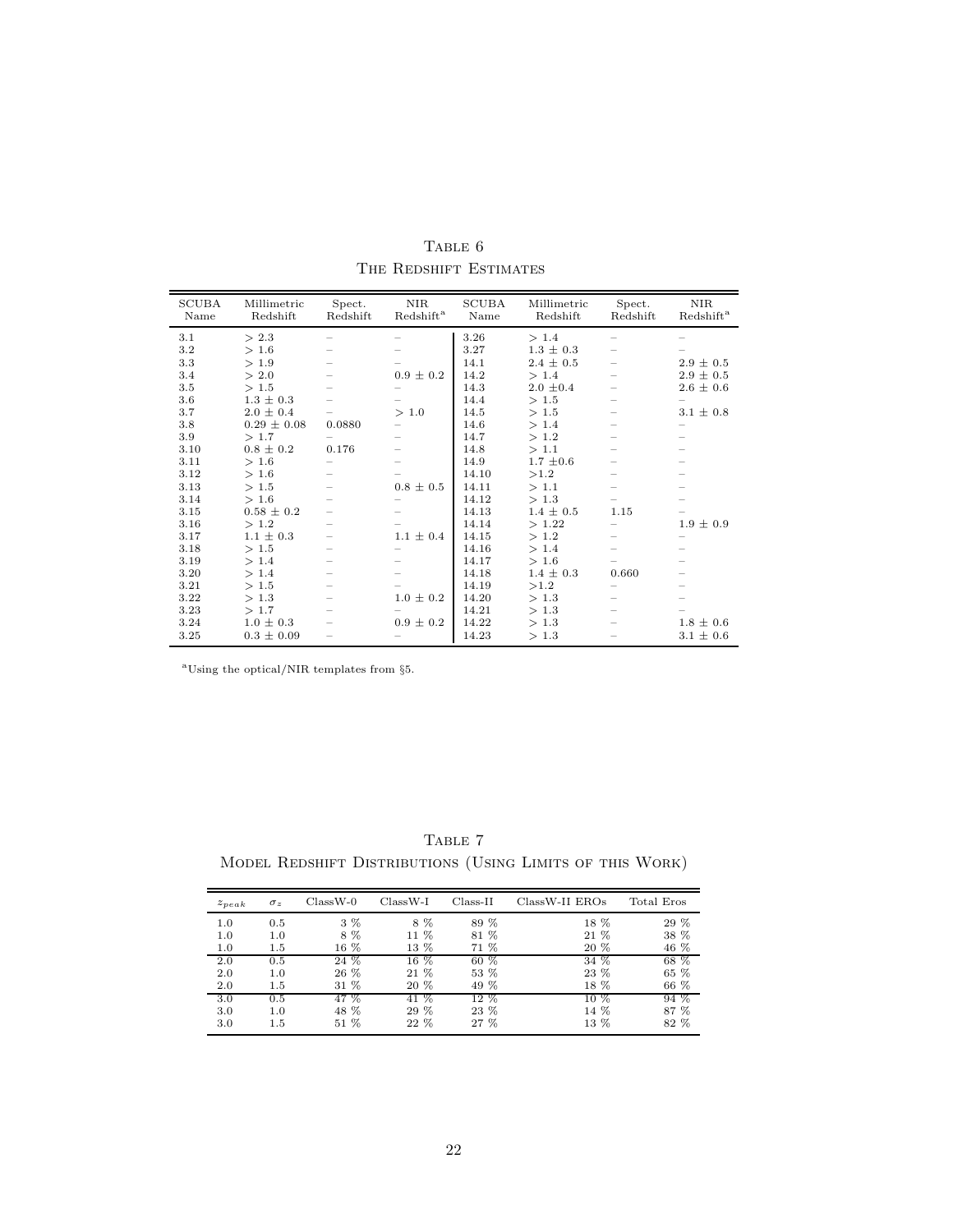TABLE  $\,$ Model Redshift Distributions (Using Classification of Ivison)

| $z_{peak}$ | $\sigma_z$ | Class 0 | Class I | Class II | Class-II EROs | Total Eros |
|------------|------------|---------|---------|----------|---------------|------------|
| 1.0        | 0.5        | 4 %     | $1\%$   | 95 %     | 24 %          | 29 %       |
| 1.0        | 1.0        | 8 %     | $1\%$   | 89 %     | 23 %          | 34 %       |
| 1.0        | 1.5        | 13 %    | $2\%$   | 82 %     | 21 %          | 37 %       |
| 2.0        | 0.5        | 21 %    | $1\%$   | 73 %     | 44 %          | 68 %       |
| 2.0        | 1.0        | 23 %    | 4 %     | 69 %     | 34 %          | 64 %       |
| 2.0        | 1.5        | 28 %    | 4 %     | 64 %     | 26 %          | 60 %       |
| 3.0        | 0.5        | $39\%$  | $11\%$  | 38 %     | $36\%$        | 94 %       |
| 3.0        | 1.0        | 46 %    | 8%      | 40 %     | 29 %          | 87 %       |
| 3.0        | 1.5        | 48 %    | $6\%$   | 42 %     | 24 %          | 81 %       |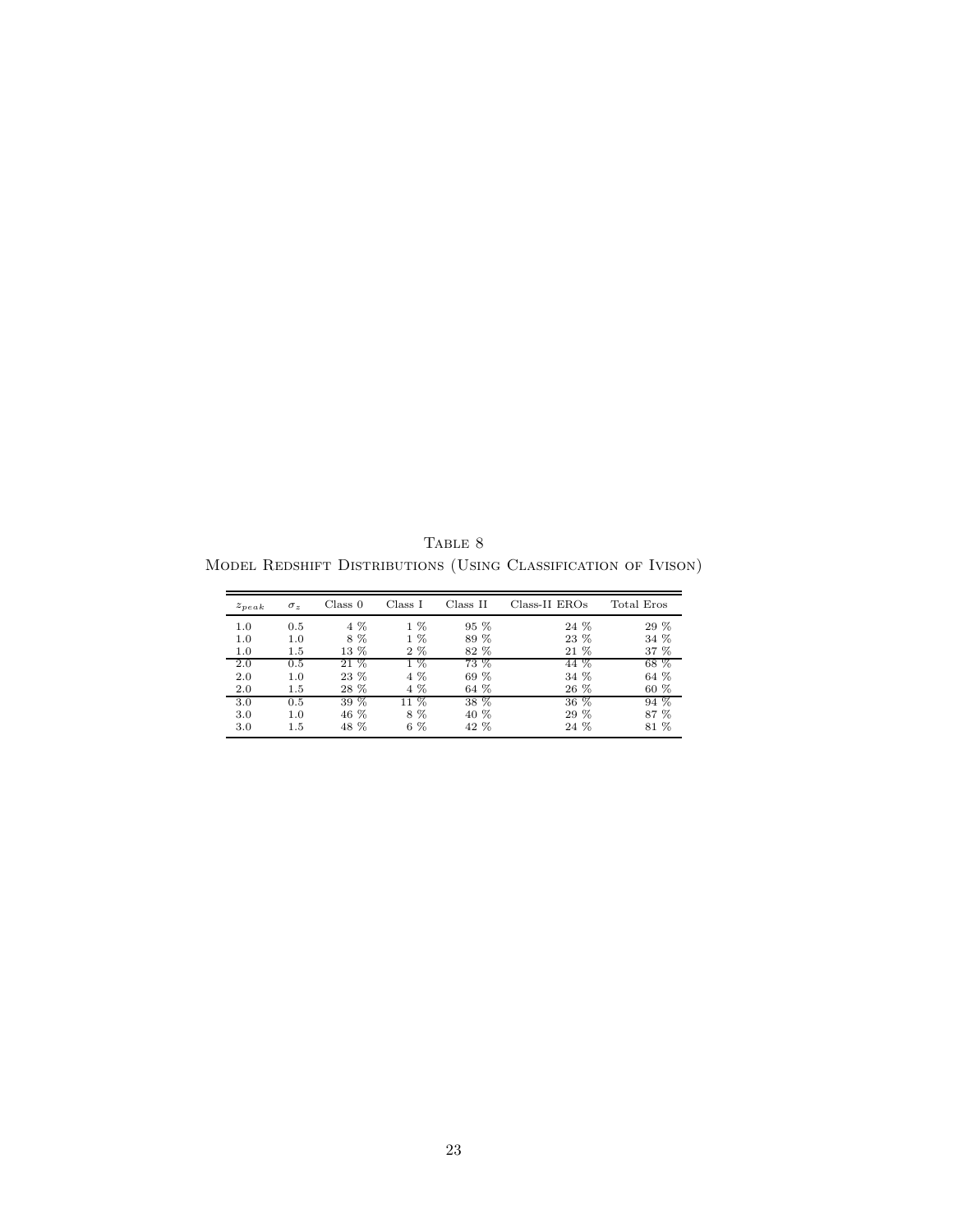

Fig. 1. The distribution of P' values for the best near-IR selected identification (solid line). Overlaid (dashed line) are  $P'$  values found when the identification algorithm is run with random positions in place of SCUBA positions. The single bin above  $P'=1$  contains the number of empty fields found with the random positions. In the real data there are no empty fields. This figure illustrates the fraction of real identifications, as a function of  $P'$ , that are expected to be spurious.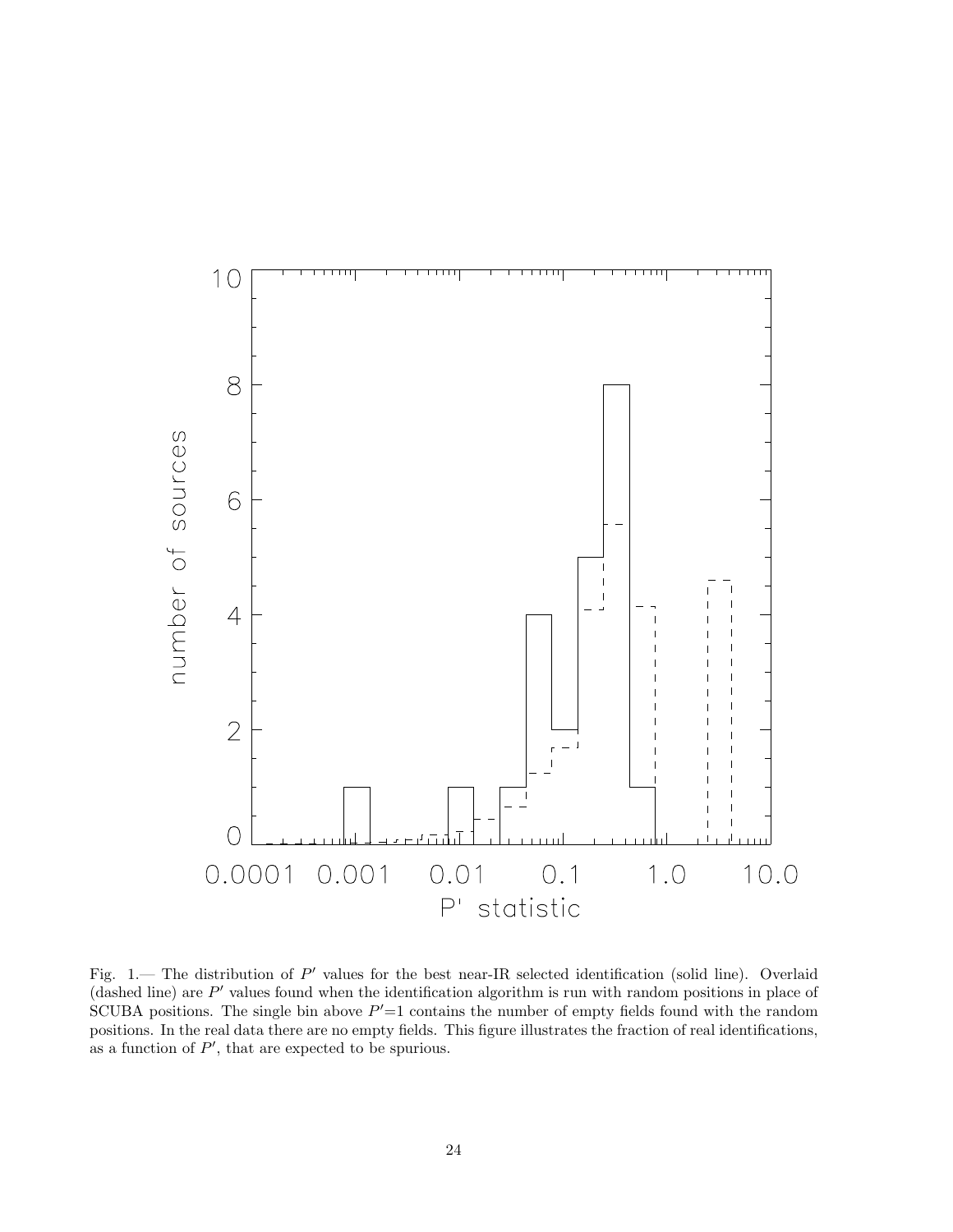

Fig. 2.— The left plot shows the magnitudes and colors of the "fake" identifications selected when the identification algorithm is run with random positions in place of actual SCUBA positions (plus signs). The right plot is the same but the identification algorithm has been modified to preferentially select blue galaxies rather than red galaxies. Overlaid on both plots is the mean color with magnitude for the entire  $14^h$  field K image (dashed line), and the mean colors for the fake identifications in each plot (solid line). For comparison, the statistically secure SCUBA identifications are shown by the solid points.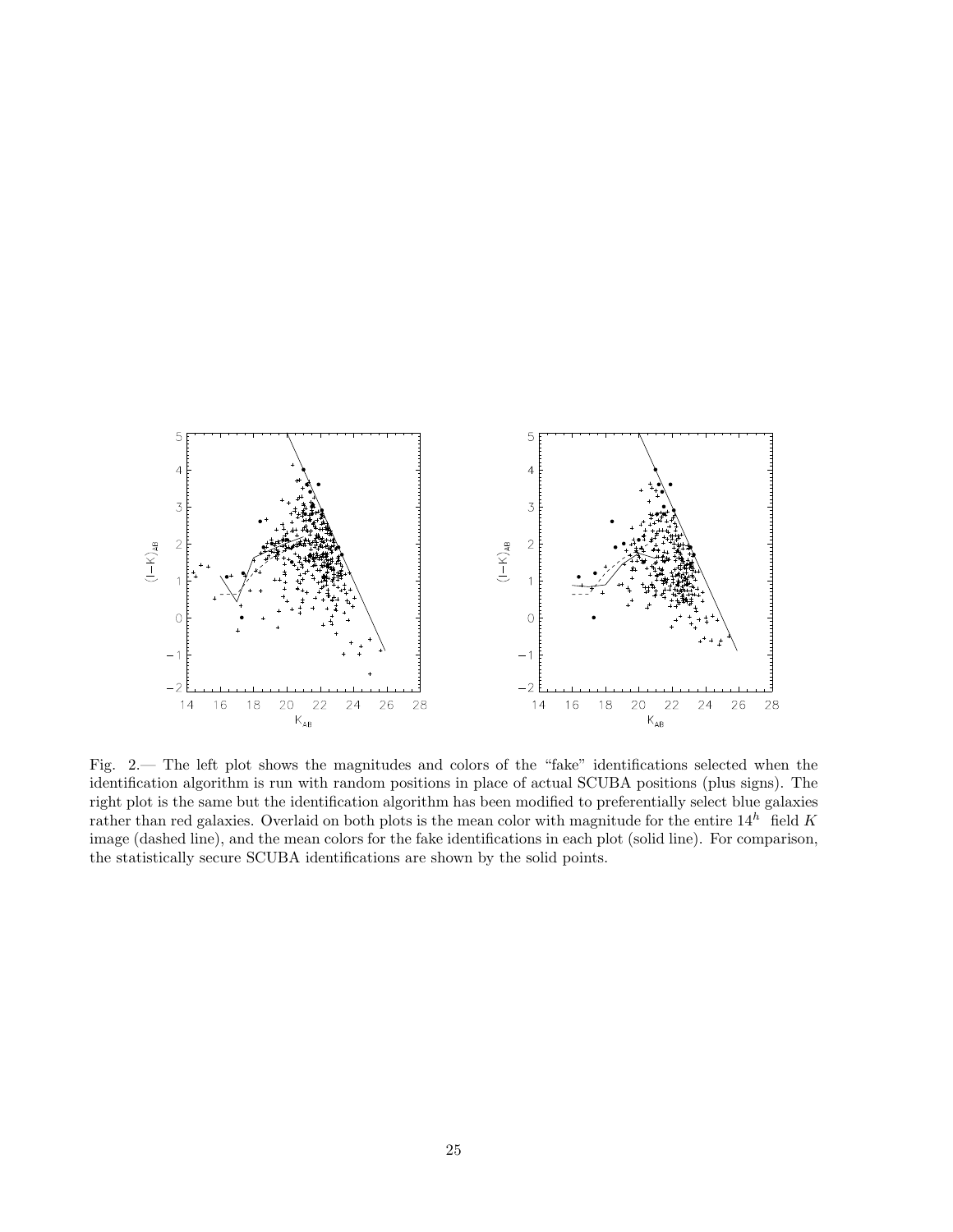

Fig. 3.— In this figure we show four relevant offset distributions which are discussed in §3.5. (a): The offsets found in the Monte-Carlo simulations of our identification procedure. (b): The distribution of offsets expected between the measured and true positions in the submillimeter data, due to noise and confusion. (c): The offsets found between the submillimeter position and the NIR-selected identifications. (d): Same as (c) but considering only the radio detections.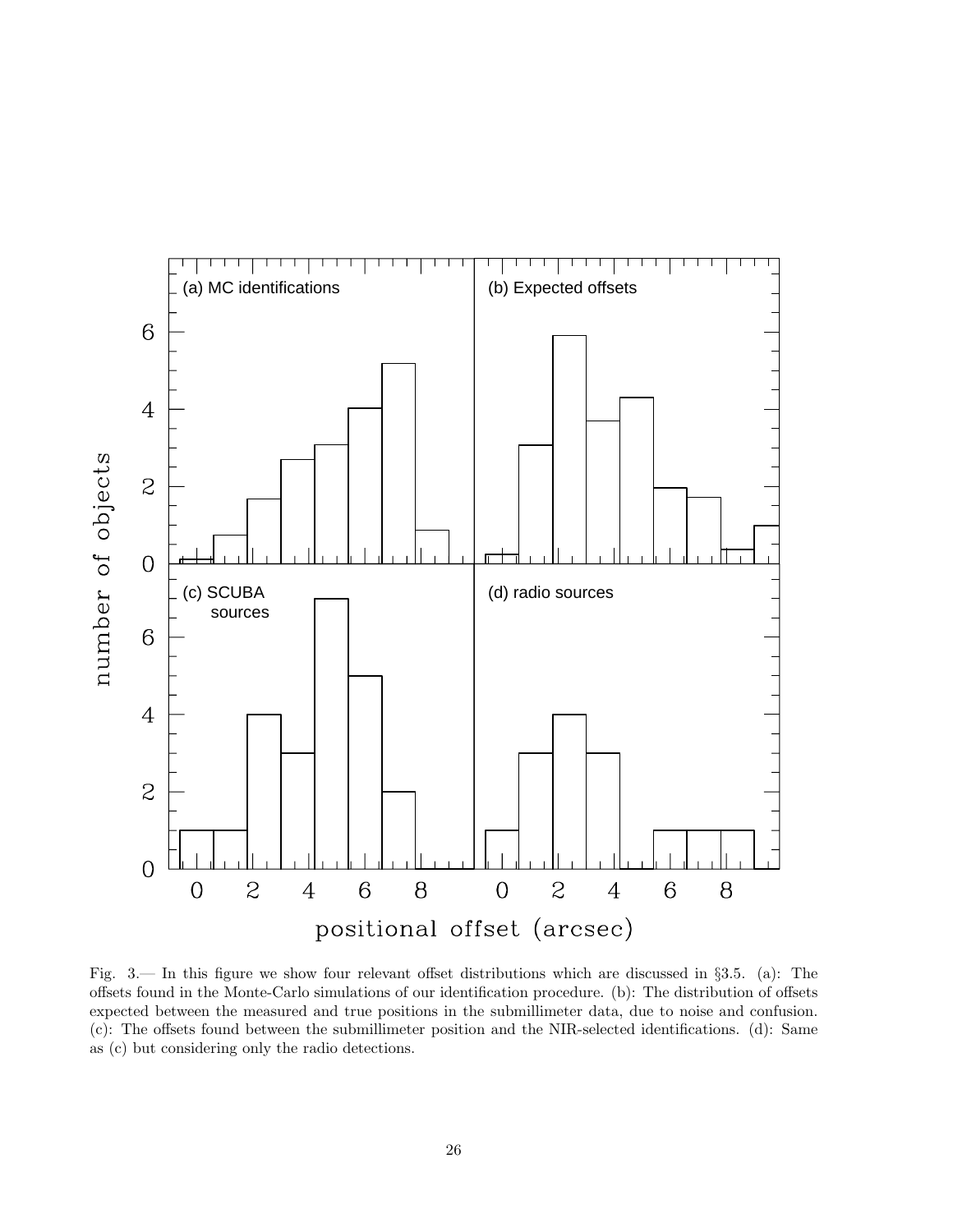

Fig. 4.— The K (left of pair) and I (right of pair) images  $(20'' \times 20'')$  of all 23 sources in our  $14^h$  catalogue, centered on the submillimeter position. The large circle denotes the  $8''$ search radius, or  $90\text{-}95\%$  confidence region. The smaller circles mark the best NIR-selected identification for each source. Solid circles correspond the objects which have also been detected at 1.4GHz, while dashed circles mark non-radio sources. North is up and east is to the left.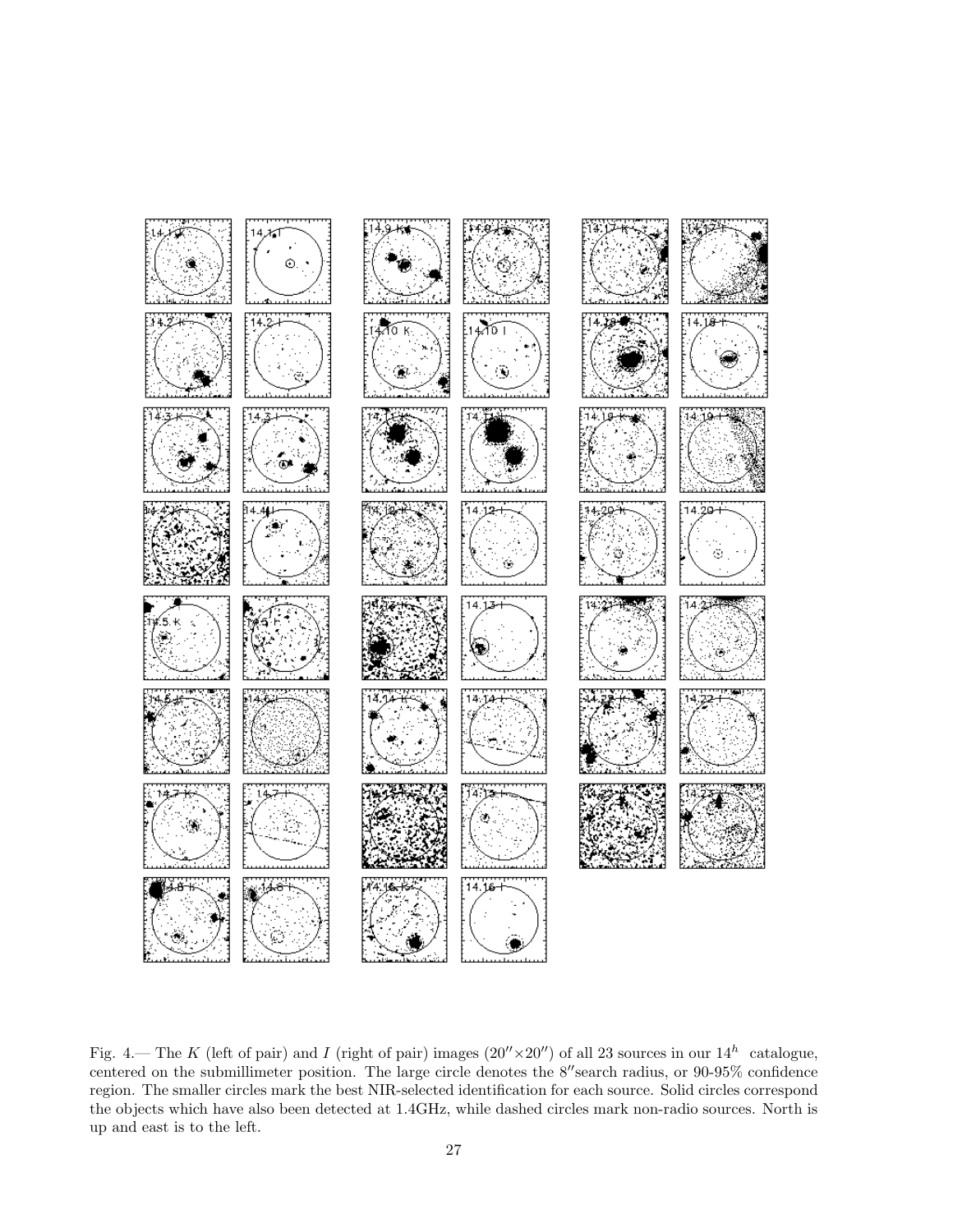

Fig. 5.— HST I-band images of the four radio sources with HST imaging. The images are  $4\times4$  ". North is up and east is to the left.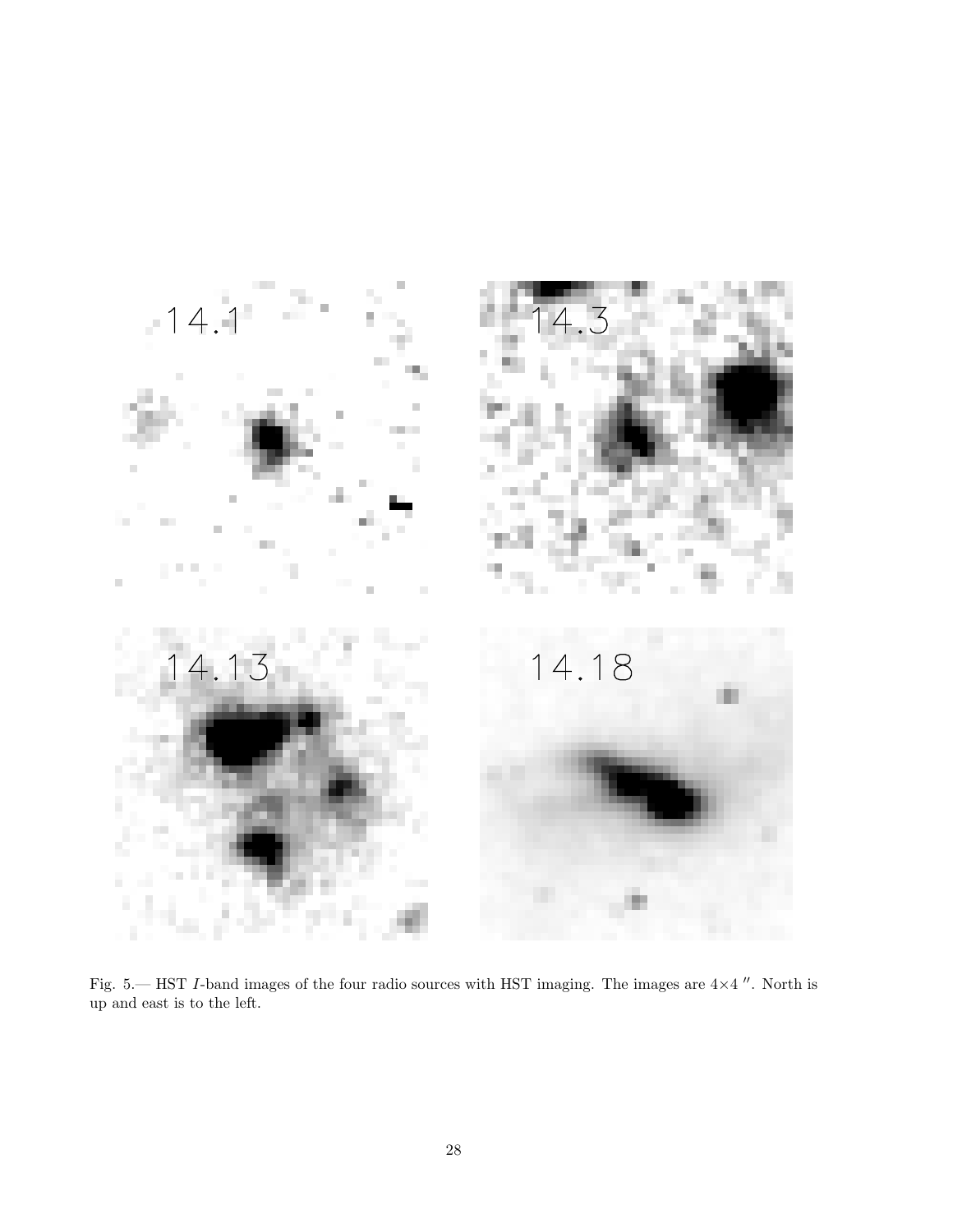

Fig. 6.— The YC templates (with their best fit SFR and redshift) for the CUDSS+14 sources plotted with the radio/submillimeter/FIR flux measurements for each source.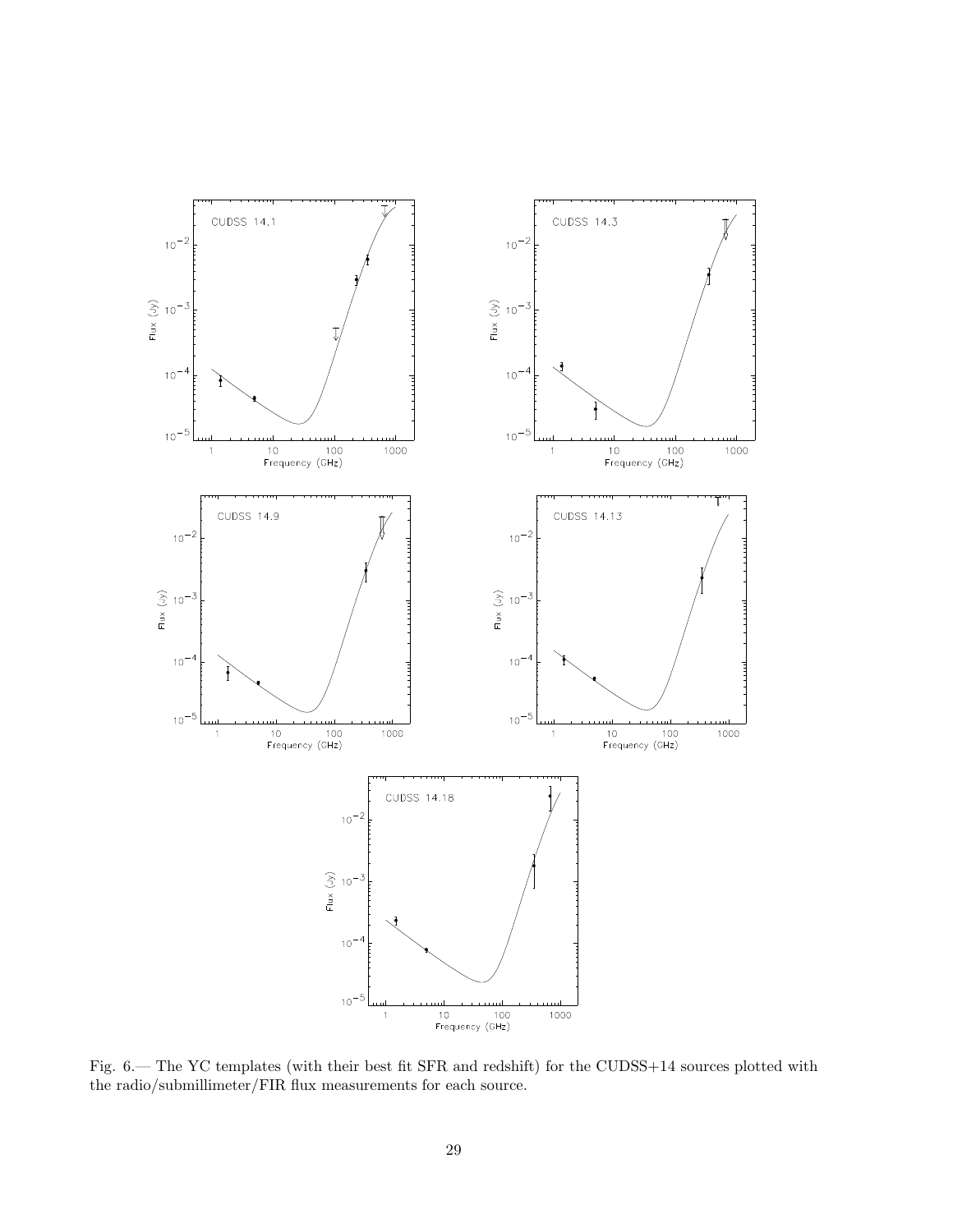

Fig. 7.— The I,K and 1.4 GHz fluxes as a function of redshift for sources 14.1 (blue), 14.13 (magenta), 14.9 (cyan), 3.10 (red), and 3.15 (green). The solid points represent objects with spectroscopic redshifts. Sources with open points have redshifts estimated through the YC method. The  $I$  and  $K$  magnitudes as a function of redshift have been estimated directly from the optical/NIR data of the identifications. The radio spectral indices were determined using the 1.4 GHz data of Yun et al. (personal communication) and the 5 GHz data of (Fomalont et al. 1991). Also shown are the detection limits at each wavelength of observation.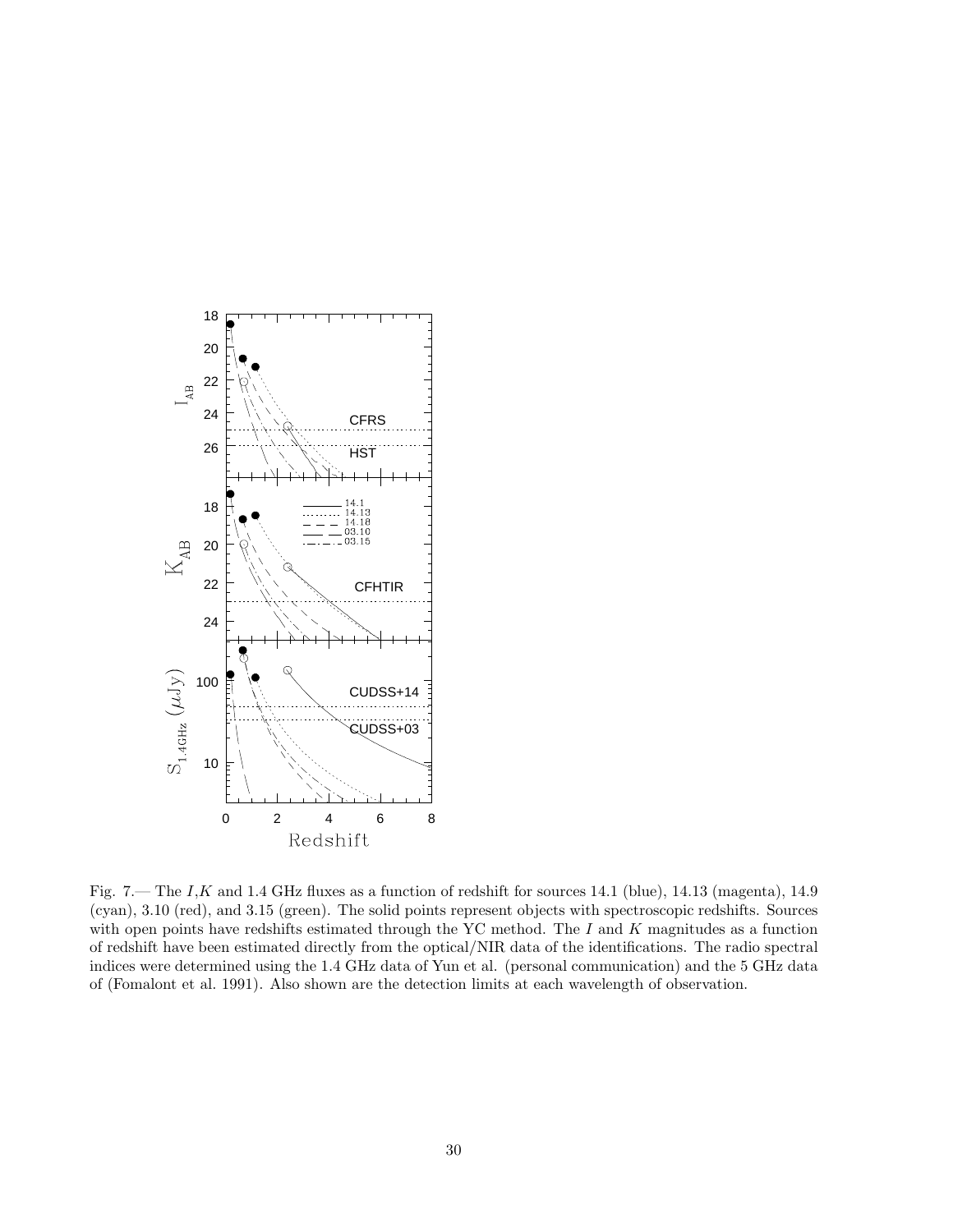

Fig. 8.— The NIR color-magnitude diagram for the identifications in both the  $14^h$  and  $3^h$  fields (see Clements et al., in preparation). The solid circles correspond to the radio-detected objects. The solid diamonds denote those identifications with  $P' < 0.1$  but without a radio detection. The open circles show the best identification for the remaining objects (except for the empty fields). Not included in this plot are the possible LBG identifications (whose colors are in the  $grz$  filter system). The solid, diagonal black line denotes the I detection limit of the CFRS. The dashed lines are tracks of  $(I - K)_{AB}$ ,  $K_{AB}$  with redshift for sources 14.1, 14.3, 14.18, 3.10, and 3.15 (see Figure 7). The three solid lines show the predicted colors for the three ULIRGs studied by Trentham et al. (1999). These have been scaled to  $M_{K_{AB}} = 24.4$  (approximately  $M^*$ -2). The tracks begin at  $z=0.5$  and are marked (small triangles) every 0.5 step in redshift.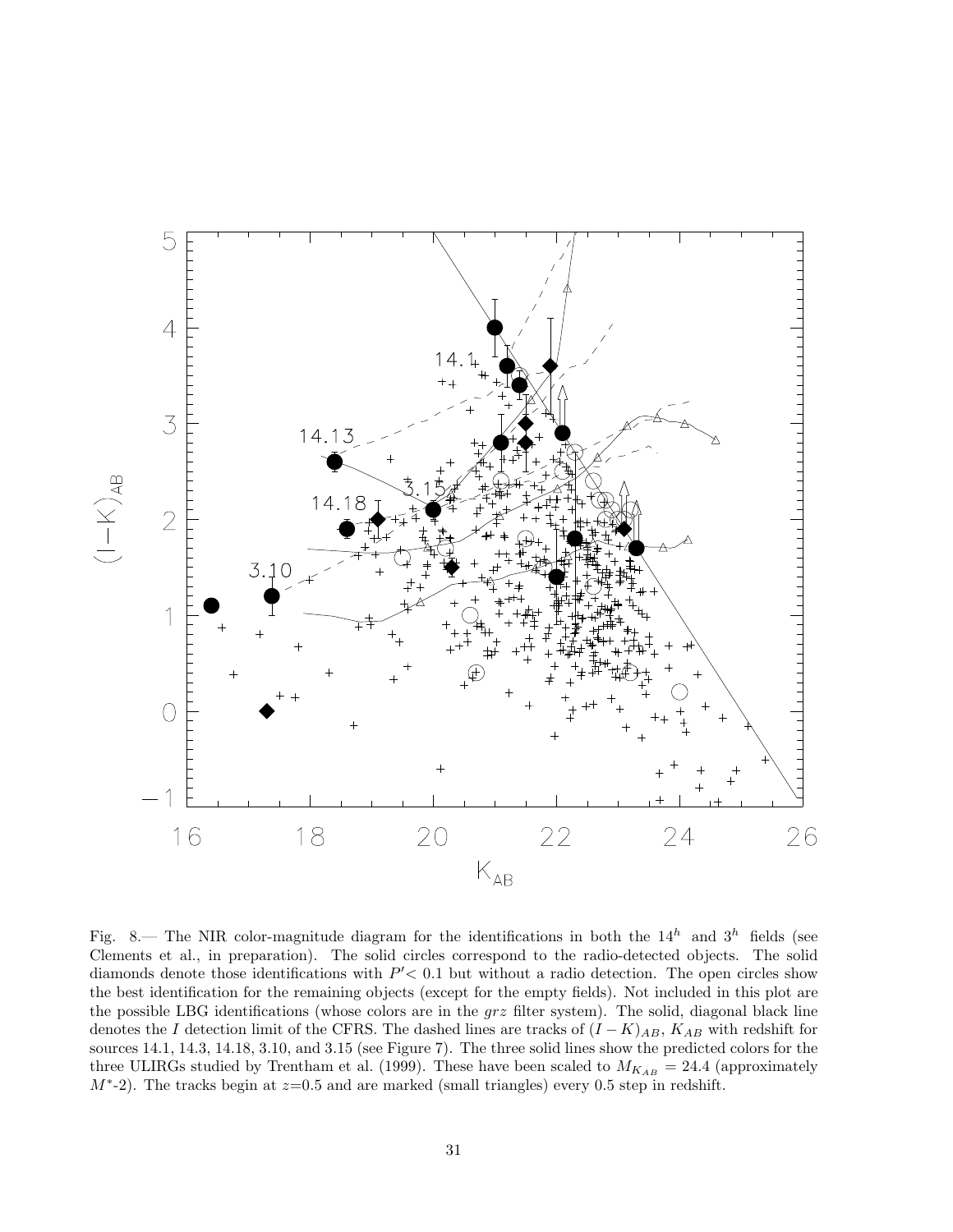

Fig. 9.— Sample colour-magnitude diagrams from the simple Gaussian redshift models. Each panel is labeled with a mean redshift and standard deviation of the redshift distribution. The open circles correspond to a artificial SCUBA data set of 50 sources. The sources have been randomly chosen from the four basic templates (14.1, 14.13, 14.18, and 3.10) and placed in redshift space, according the the model redshift distribution. Also shown, (top panel) are the plausible SCUBA source identifications discussed in §5.3. The dashed lines show our approximate K-band limit and the  $(I - K)$  colour corresponding to an ERO. The dotted line corresponds to the limit at which an object is detected in  $K$  but not in  $I$ . These plots are meant to show the general neighborhood inhabited by each model. As the sample is only 50 there will be some stochastic scatter in the plots.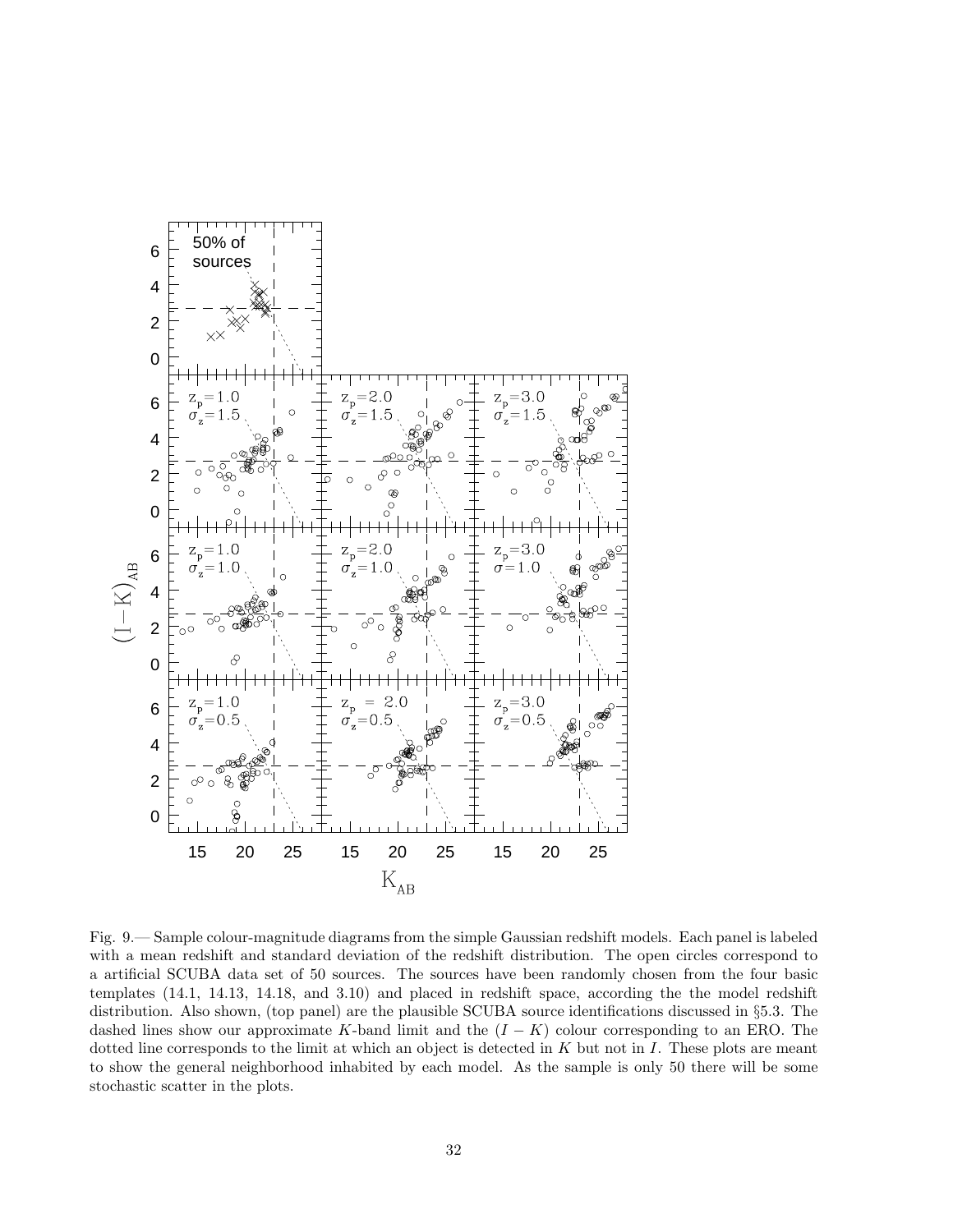

Fig.  $10$ — This plot shows the distribution I and K magnitudes of sources classified as Group 0 for two high-redshift distributions (normalized to the number of objects in the group).